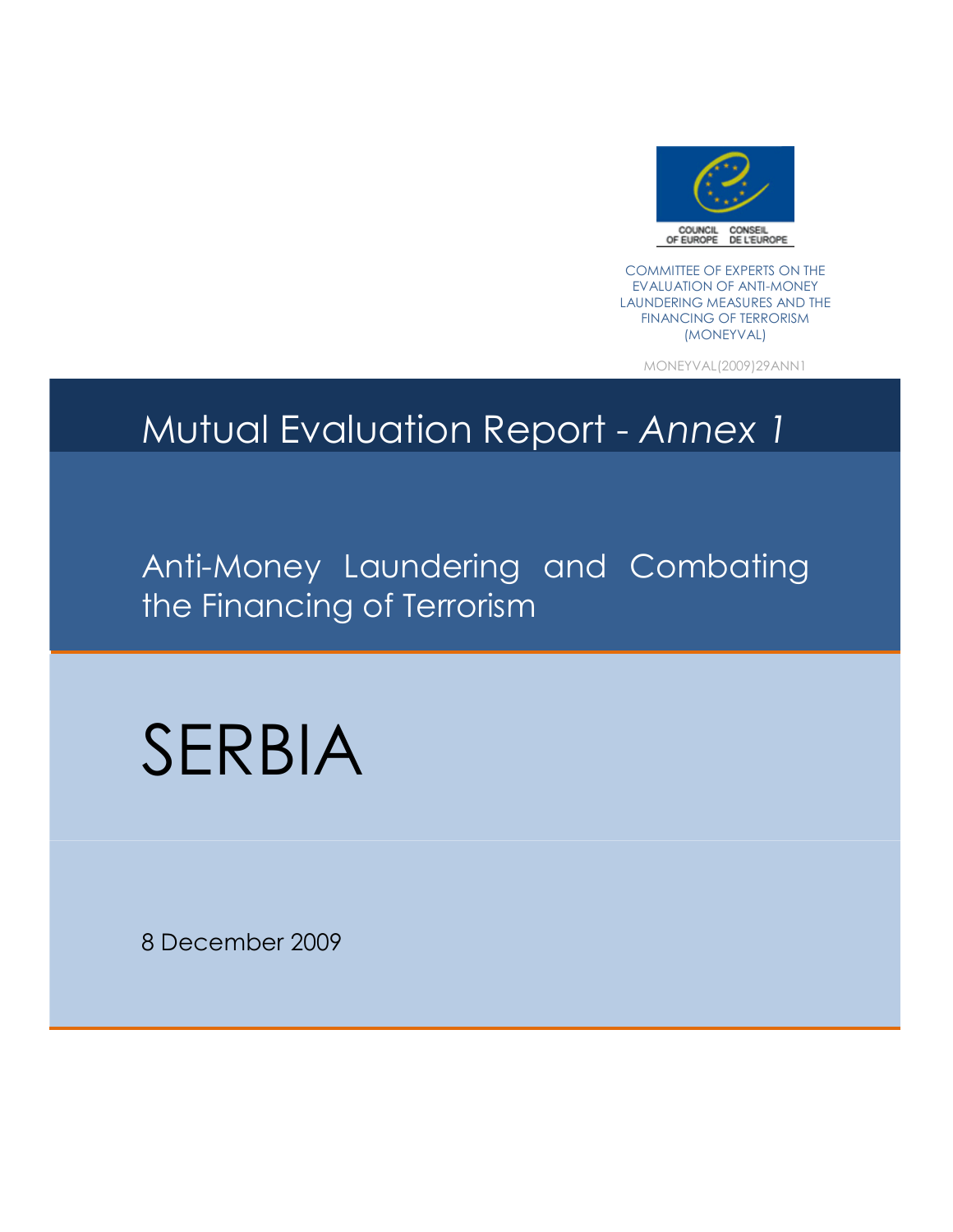Serbia is a member of MONEYVAL. This evaluation was conducted by MONEYVAL and the report was adopted by MONEYVAL as a third round mutual evaluation at its 31st Plenary (Strasbourg, 7-11 December 2009)

© [2010] European Committee on Crime Problems (CDPC)/ Committee of experts on the evaluation of antimoney laundering measures and the financing of terrorism (MONEYVAL).

 All rights reserved. Reproduction is authorised, provided the source is acknowledged, save where otherwise stated. For any use for commercial purposes, no part of this publication may be translated, reproduced or transmitted, in any form or by any means, electronic (CD-Rom, Internet, etc) or mechanical, including photocopying, recording or any information storage or retrieval system without prior permission in writing from the MONEYVAL Secretariat, Directorate General of Human Rights and Legal Affairs, Council of Europe (F-67075 Strasbourg or dghl.moneyval@coe.int).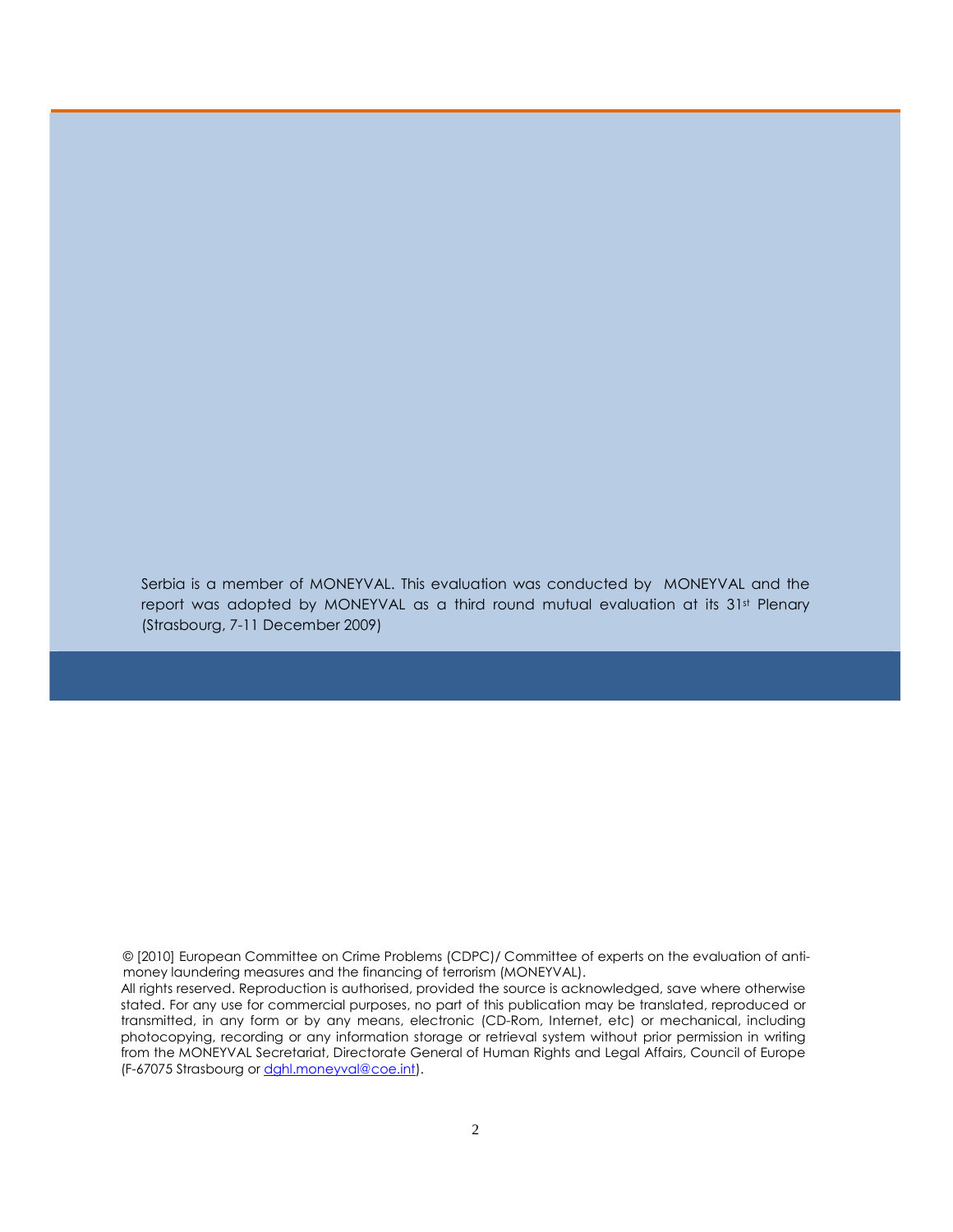## **TABLE OF CONTENTS**

| 1   | <b>ANNEX I - List of acronyms and abbreviations used</b>                                                                                                       | 4          |
|-----|----------------------------------------------------------------------------------------------------------------------------------------------------------------|------------|
| 2   | ANNEX II - Details of all bodies met on the on-site mission - ministries, other government<br>authorities or bodies, private sector representatives and others | 8          |
| 3   | ANNEX III – List of key laws, regulations and other measures                                                                                                   | 9          |
| 4   | <b>ANNEX IV-Additional information</b>                                                                                                                         | 15         |
| 4.1 | Basic macroeconomic indicators (as of 6 May 2009)                                                                                                              | 15         |
| 4.2 | Designated categories of offences based on the FATF Methodology                                                                                                | 16         |
| 4.3 | Organigramme of the APML                                                                                                                                       | 29         |
| 4.4 | Organigramme of the Ministry of Interior                                                                                                                       | 30         |
| 4.5 | Legislative Provisions Defining the Powers of Supervisory Bodies (Financial Institutions)                                                                      | 31         |
| 4.6 | Data on Staffing of Supervisory Bodies (All Institutions)                                                                                                      | 34         |
| 4.7 | Data on AML/ CFT-Related Trainings Attended by the Staff of Supervisory Bodies<br>Institutions)                                                                | (All<br>35 |
| 4.8 | Example of Supervisory Measure Taken by the National Bank of Serbia in Respect of a Voluntary<br>Pension Fund Management Company                               | 39         |
| 4.9 | Summarised Statistics on On-Site Inspections                                                                                                                   | 41         |
|     | 4.10 Statistics on CTR-s/ STR-s Submitted by Obligor Financial and Non-Financial Institutions/<br><b>Businesses</b>                                            | 46         |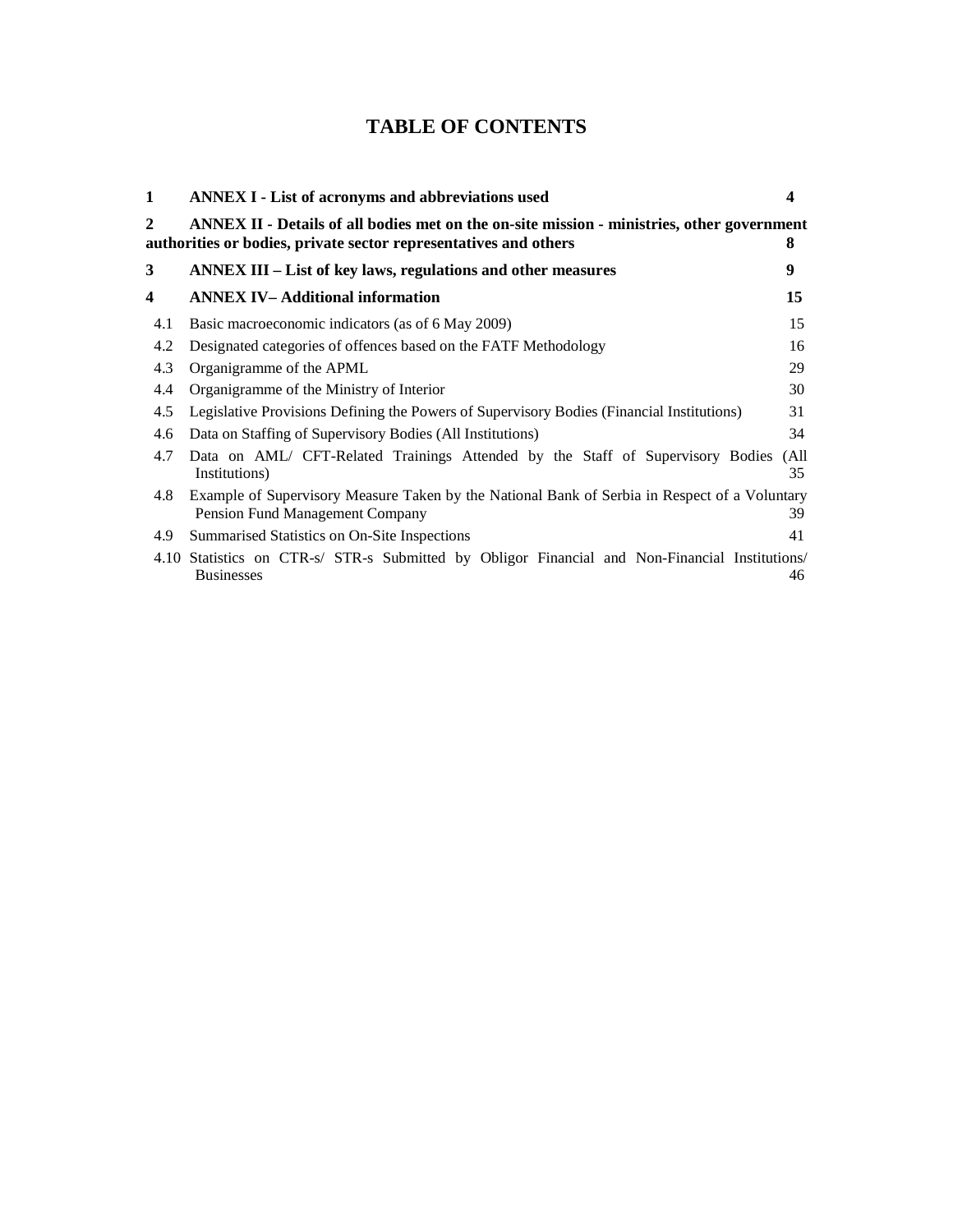## **VI. LIST OF ANNEXES**

## **1 ANNEX I - List of acronyms and abbreviations used**

| AGC          | Administration for Games of Chance                            |
|--------------|---------------------------------------------------------------|
| <b>APML</b>  | Administration for the Prevention of Money Laundering         |
| <b>BA</b>    | <b>Bar Association</b>                                        |
| <b>BIA</b>   | Security Information Agency                                   |
| $c_{\cdot}$  | Criterion                                                     |
| CC           | Criminal Code                                                 |
| <b>CDD</b>   | <b>Customer Due Diligence</b>                                 |
| <b>CER</b>   | Center for education and Research of the Counter Intelligence |
|              | administration                                                |
| <b>CFT</b>   | Combating the financing of terrorism                          |
| <b>CPC</b>   | Criminal Procedure Code                                       |
| <b>CSP</b>   | Company service provider                                      |
| <b>CTR</b>   | <b>Cash Transaction Reports</b>                               |
| <b>DNFBP</b> | Designated Non-Financial Businesses and Professions           |
| <b>ETS</b>   | European Treaty Series [since $1.1.2004$ : CETS = Council of  |
|              | <b>Europe Treaty Series</b> ]                                 |
| EU           | European Union                                                |
| <b>EUR</b>   | Euro(s)                                                       |
| <b>FATF</b>  | <b>Financial Action Task Force</b>                            |
| <b>FIU</b>   | Financial Intelligence Unit                                   |
| <b>FRY</b>   | former Republic of Yugoslavia                                 |
| <b>FT</b>    | Financing of Terrorism                                        |
| <b>GDP</b>   | Gross domestic product                                        |
| <b>GRECO</b> | Group of States against Corruption                            |
| IMF          | <b>International Monetary Fund</b>                            |
| IN           | <b>Interpretative Note</b>                                    |
| IT           | <b>Information Technology</b>                                 |
| <b>JSC</b>   | Joint stock company                                           |
| <b>KYC</b>   | Know your customer/client                                     |
| <b>LEA</b>   |                                                               |
| <b>MIA</b>   | Law Enforcement Agency                                        |
|              | Ministry of the Interior                                      |
| <b>MLA</b>   | Mutual Legal Assistance                                       |
| MOU          | Memorandum of Understanding                                   |
| <b>NBS</b>   | National Bank of Serbia                                       |
| <b>NCCT</b>  | Non-cooperative countries and territories                     |
| NGO          | Non governmental organisation                                 |
| <b>NPO</b>   | Non profit organisation                                       |
| <b>OSCE</b>  | Organisation for the Security and Cooperation in Europe       |
| PEP          | <b>Politically Exposed Persons</b>                            |
| <b>PPO</b>   | Public Prosecutor's Office                                    |
| <b>PTT</b>   | Public Enterprise of PTT Communications Srbija                |
| <b>RBA</b>   | Risk based approach                                           |
| <b>RES</b>   | Resolution                                                    |
| <b>RS</b>    | Republic of Serbia                                            |
| <b>RSD</b>   | Official Currency of the Republic of Serbia - Dinar           |
| <b>SC</b>    | <b>Security Council</b>                                       |
| <b>SFRY</b>  | Socialist Federal Republic of Yugoslavia                      |
| <b>SR</b>    | <b>Special Recommendation</b>                                 |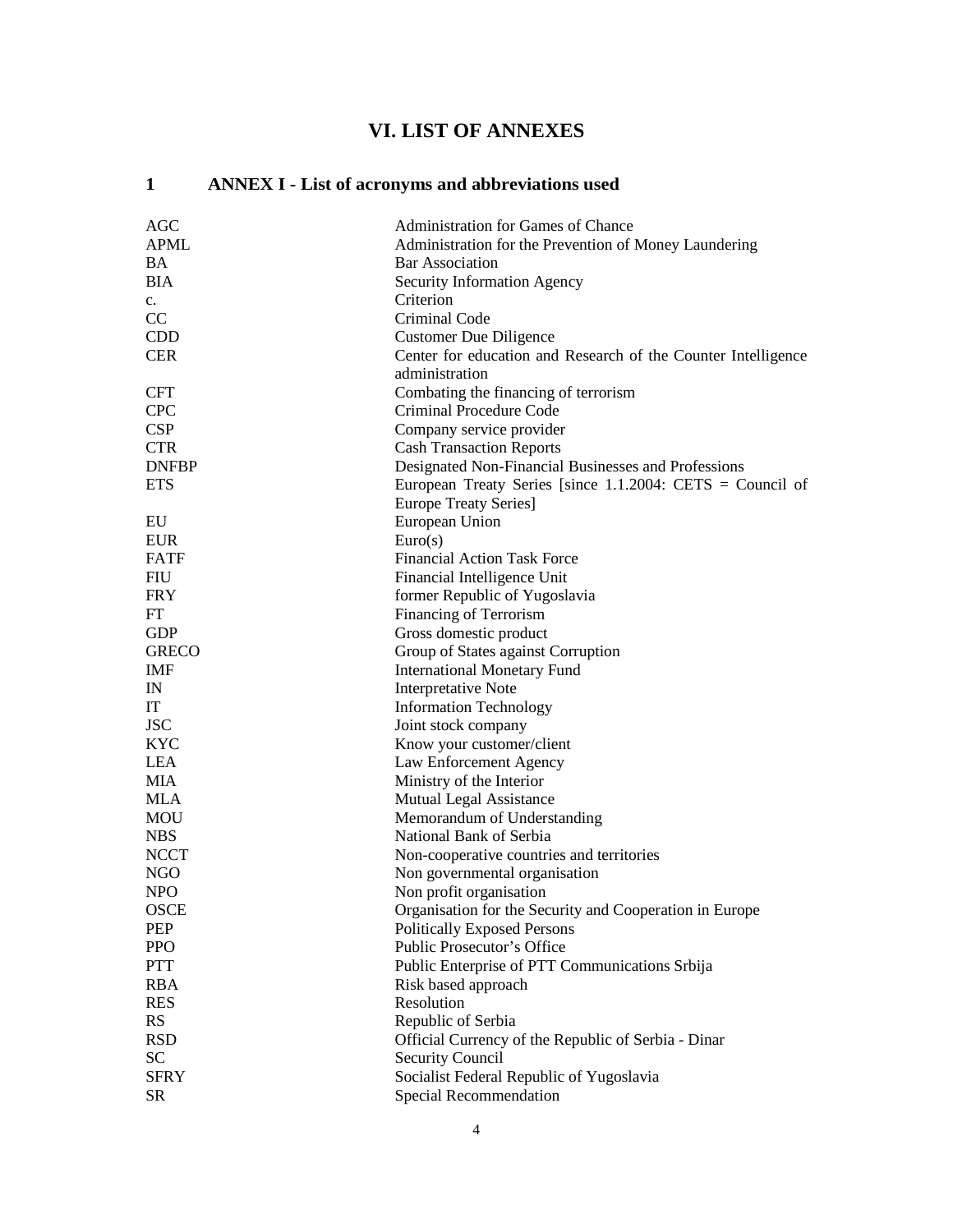| <b>SRBA</b><br><b>SRO</b><br><b>STRs</b><br><b>SWIFT</b><br><b>TAIEX</b><br>TF | Serbian Business Registers Agency<br>Self-Regulatory Organisation<br>Suspicious transaction reports<br>Society for Worldwide Interbank Financial Telecommunication<br>Technical Assistance and Information Exchange Instrument of<br>the European Commission<br>Terrorism financing |
|--------------------------------------------------------------------------------|-------------------------------------------------------------------------------------------------------------------------------------------------------------------------------------------------------------------------------------------------------------------------------------|
| <b>TMIS</b>                                                                    | <b>Transaction Management Information System</b>                                                                                                                                                                                                                                    |
| <b>UN</b>                                                                      | <b>United Nations Organisation</b>                                                                                                                                                                                                                                                  |
| <b>UNSCR</b>                                                                   | United Nations Security Council Resolution                                                                                                                                                                                                                                          |
| <b>US</b>                                                                      | <b>United States</b>                                                                                                                                                                                                                                                                |
| <b>VPF</b>                                                                     | <b>Voluntary Pension Fund</b>                                                                                                                                                                                                                                                       |
| Financial<br>Amended<br>Law<br>on<br>Leasing                                   | Law on Amendments and Supplements to the Law on Financial<br>Leasing (RS Official Gazette No. 61/2005)                                                                                                                                                                              |
| <b>AML Book of Rules</b>                                                       | Book of Rules on Establishing Methodology, Requirements and<br>Actions for Performing Tasks in Compliance with the Law on<br>the Prevention of Money Laundering (RS Official Gazette No.<br>59/2006 and 22/2008)                                                                    |
| <b>AML/CFT Law</b>                                                             | Law on the Prevention of Money Laundering and the Financing<br>of Terrorism (RS Official Gazette No. 20/08)                                                                                                                                                                         |
| Decision on Agent Operations                                                   | Decision on Agent Operations and Requirements<br>for<br>Performing Such Operations (RS Official Gazette No. 57/2004<br>and 33/2005)                                                                                                                                                 |
| Decision on Bank Compliance Risk                                               | and Conditions of Identification,<br>Terms<br>Decision<br>on<br>Monitoring and Management of Bank Compliance Risk (RS<br>Official Gazette No. 86/2007, correction 89/2007)                                                                                                          |
| Decision on Bank Supervision                                                   | Decision on Detailed Conditions and Manner of Conducting<br>Bank Supervision by the National Bank of Serbia (RS Official<br>Gazette No. 51/2006)                                                                                                                                    |
| Decision on Electronic Payment<br>Transactions                                 | Decision on Electronic Payment Transactions (RS Official<br>Gazette No. 57/2004)                                                                                                                                                                                                    |
| Decision on Exchange Operations                                                | Decision on Terms and Conditions for Performing Exchange<br>Operations (RS Official Gazette No. 67/2006, /correction<br>68/2006, 116/2006, 24/2007, 50/2007 and 118/2007)                                                                                                           |
| Decision<br>on<br>Foreign<br>Payment<br>Transactions                           | Decision on Terms and Conditions on Performing Foreign<br>Payment Transactions (RS Official Gazette No. 24/2007,<br>31/2007, 41/2007, 3/2008 and 61/2008)                                                                                                                           |
| Decision on Internal Controls in<br>Insurance                                  | Decision on Internal Controls System and Risk Management in<br>Insurance Companies (RS Official Gazette No. 12/2007)                                                                                                                                                                |
| Decision on KYC Procedure for                                                  | Decision on the Minimum Contents of the Know Your                                                                                                                                                                                                                                   |
| Banks (previous)                                                               | Customer Procedure (RS Official Gazette No. 57/2006)                                                                                                                                                                                                                                |
| Decision on KYC Procedure for<br><b>Banks</b>                                  | Decision on the Minimum Contents of the Know Your<br>Customer Procedure (RS Official Gazette No. 46/09)                                                                                                                                                                             |
| Decision on Guidelines for RBA                                                 | Decision on Guidelines for Assessing the Risk of Money                                                                                                                                                                                                                              |
|                                                                                | Laundering and Financing of Terrorism, RS Official Gazette<br>No. 46/2009                                                                                                                                                                                                           |
| Decision on Lessor Supervision                                                 | Decision on Detailed Conditions and Manner of Conducting<br>Supervision of Lessor Operations (RS Official Gazette No.<br>117/2005)                                                                                                                                                  |
| Decision on Licensing of Banks                                                 | Decision on Implementing the Provisions of the Law on Banks<br>Relating to Granting of a Provisional Permit and Subsequent<br>Issuing of a Full Operating License to a Bank, as Well as on                                                                                          |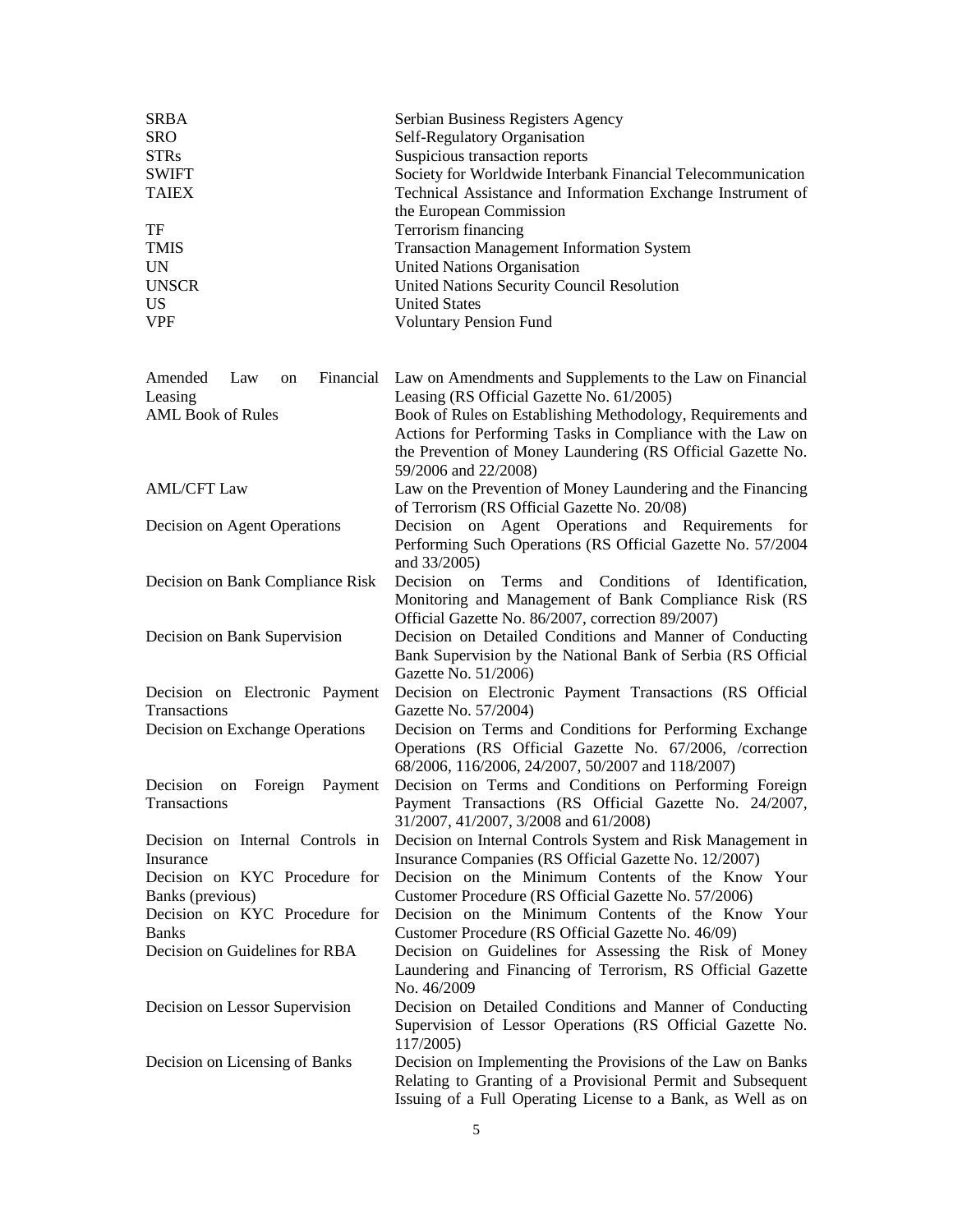|                                                         | Implementing Specific Provisions Relating to Granting<br>Approvals of the National Bank of Serbia (RS Official Gazette |
|---------------------------------------------------------|------------------------------------------------------------------------------------------------------------------------|
| Decision on Licensing of Insurance                      | No. 51/2006 and 129/2007)<br>Decision on the Implementation of the Provisions of the                                   |
|                                                         | Insurance Law Relating to the Issuance of Licenses and                                                                 |
|                                                         | Approvals of the National Bank of Serbia (RS Official Gazette                                                          |
|                                                         | No. 42/2005)                                                                                                           |
| Decision on Licensing of Leasing                        | Decision on the Implementation of the Provisions of the                                                                |
| Companies                                               | Financial Leasing Law Relating to the Issuance of Licenses and                                                         |
|                                                         | Approvals by the National Bank of Serbia (RS Official Gazette<br>No. 81/2005 and 60/2007)                              |
| Pension<br>Decision<br>Fund<br>on                       | Decision on the Manner of Conducting Supervision of the                                                                |
| Supervision                                             | Voluntary Pension Fund Management Company (RS Official<br>Gazette No. 57/2006)                                         |
| Decision on Risk Control Rules in                       | Decision on Risk Control Rules in Operations of the Voluntary                                                          |
| Pension Funds                                           | Pension Fund Management Company and Voluntary Pension<br>Fund (RS Official Gazette No. 27/2006)                        |
| Decision<br>Supervision<br>of<br>on                     | Decision on Supervision of Exchange Transactions (RS Official                                                          |
| <b>Exchange Transactions</b>                            | Gazette No. 67/2006 and No.118/2007)                                                                                   |
| Supervision<br>Decision<br>on<br>of                     | Decision on Supervision of Payment Transactions performed                                                              |
| Transactions performed<br>Payment                       | by banks (RS Official Gazette No. 7/2004)                                                                              |
| by banks                                                |                                                                                                                        |
| Decision<br>Uniform Payment<br>on<br><b>Instruments</b> | Decision on the Form, Contents, and Manner of Use of<br>Uniform Instruments in Payment Transactions (RS Official       |
|                                                         | Gazette No. 57/2004 and 82/2004)                                                                                       |
| Paper<br>No.<br>-5<br>Guidance<br>on                    | Guidance Paper No. 5 on Anti-Money Laundering and                                                                      |
| <b>AML/CFT</b>                                          | Combating the Financing of Terrorism (4 May 2007)                                                                      |
| Guidelines on KYC Procedure for                         | Guidelines on Minimum Contents of the "Know Your Client"                                                               |
| <b>Securities Market</b>                                | Procedure (RS Official Gazette No. 100/2006)                                                                           |
| Guidelines to the Decision<br>on                        | Guidelines for Implementing the Decision on Terms and                                                                  |
| <b>Foreign Payment Transactions</b>                     | Conditions on Performing Foreign Payment Transactions (RS                                                              |
|                                                         | Official Gazette No. 24/2007, 31/2007, 41/2007, 3/2008 and<br>61/2008                                                  |
| Instruction for the Decision on                         | Instruction for Implementation of the Decision on Electronic                                                           |
| <b>Electronic Payment Transactions</b>                  | Payment Transactions (G.No.1512 of 18 May 2004)                                                                        |
| Law on Accountancy and Audit                            | Law on Accountancy and Audit (RS Official Gazette No.<br>61/2005                                                       |
| Law on Banks                                            | Law on Banks (RS Official Gazette No. 107/2005)                                                                        |
| Law on Civil Servants                                   | Law on Civil Servants (RS Official Gazette No. 79/05)                                                                  |
| Law on Financial Leasing                                | Law on Financial Leasing (RS Official Gazette No. 55/2003<br>and No. 61/2005)                                          |
| Exchange<br>Law<br>Foreign<br>on                        | Law on Foreign Exchange Operations (RS Official Gazette No.                                                            |
| Operations                                              | 62/2006                                                                                                                |
| Law on Games of Chance                                  | Law on Games of Chance (RS Official Gazette No. 84/04 and<br>85/05                                                     |
| Law on Insurance                                        | Law on Insurance (RS Official Gazette No. 55/2004, 61/2005)<br>and 101/2007)                                           |
| Law on Investment Funds                                 | Law on Investment Funds (RS Official Gazette No. 46/2006)                                                              |
| Law on Payment Transactions                             | Law on Payment Transactions ("FRY Official Gazette" No.                                                                |
|                                                         | 3/2002, 1st amendment "FRY Official Gazette", No. 5/2003,                                                              |
|                                                         | 2nd amendment RS Official Gazette No. 43/2004 and                                                                      |
|                                                         | No. 62/2006)                                                                                                           |
| Law on Pension Funds                                    | Law on Voluntary Pension Funds and Pension Schemes (RS<br>Official Gazette No. 85/2005)                                |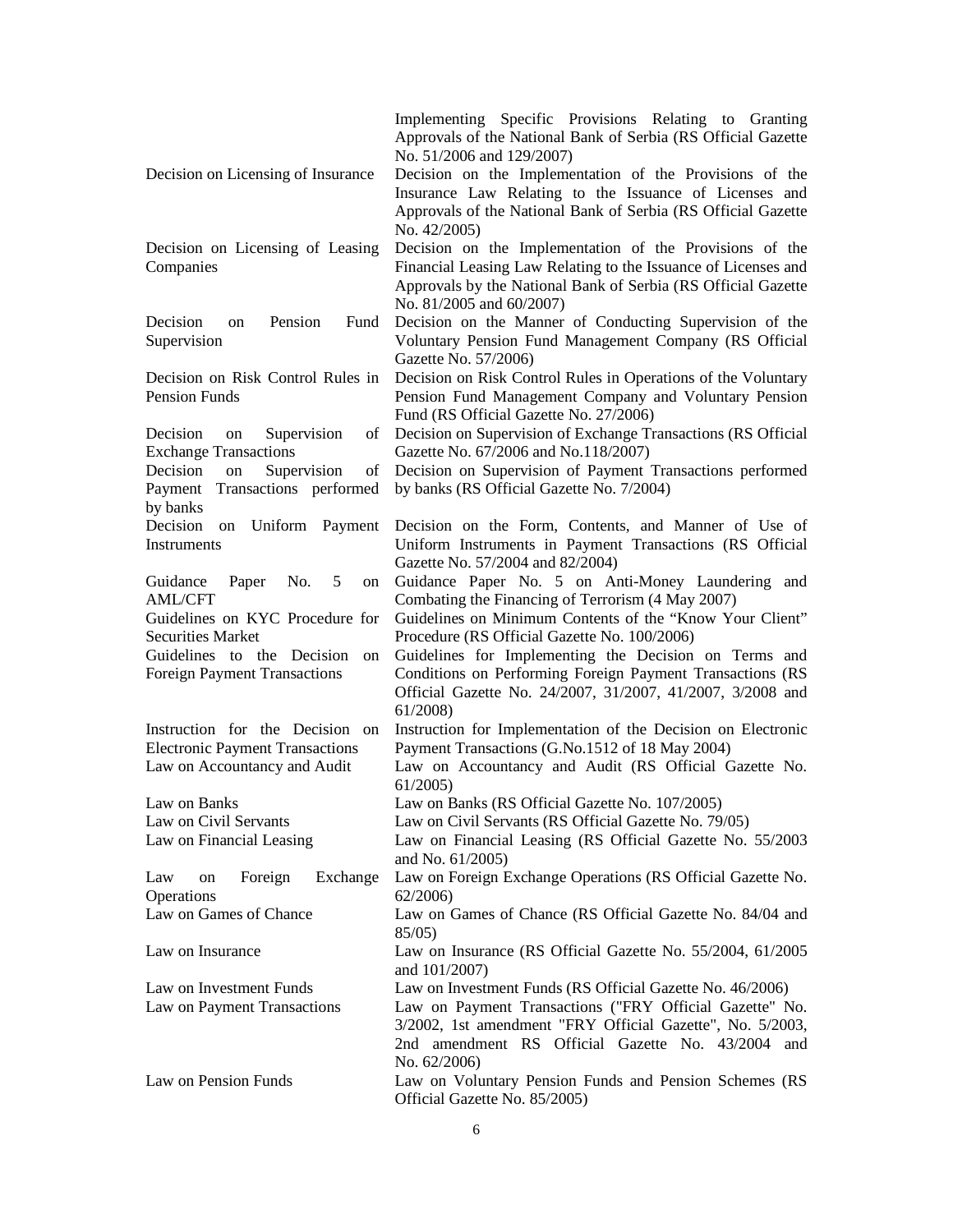| Law on Postal Services                                   | Law on Postal Services (RS Official Gazette No. 18/05)                                                                                                                                |
|----------------------------------------------------------|---------------------------------------------------------------------------------------------------------------------------------------------------------------------------------------|
| Law on Public Administration                             | Law on Public Administration (RS Official Gazette No. 79/05<br>and $101/07$ )                                                                                                         |
| Law on Securities Market                                 | Law on Securities and Other Financial Instruments Market (RS<br>Official Gazette No. 47/2006)                                                                                         |
| Law on the National Bank                                 | Law on the National Bank of Serbia (RS Official Gazette No.<br>72/2003, 55/2004)                                                                                                      |
| Memorandum<br>AML/CFT<br>for                             | Memorandum for Conducting Supervision of Bank Activities in                                                                                                                           |
| <b>Supervision of Banks</b>                              | the Field of Prevention of Money Laundering. $(IV/5 -$<br>14911/08)                                                                                                                   |
| National AML/CFT Strategy                                | National Strategy for the Prevention of Money Laundering and<br>Financing of Terrorism (RS Official Gazette No. 89/08)                                                                |
| Previous AML Law                                         | Law on the Prevention of Money Laundering (RS Official<br>Gazette No. 107/2005 and No. 117/2005)                                                                                      |
| Regulation<br>on Professional                            | Regulation on the Professional Qualifications, Skills and                                                                                                                             |
| <b>Qualifications and Skills</b>                         | Knowledge, Which are Checking Continually in the Selection<br>Process, the Method of Their Review and Standards for<br>Electoral Positions (RS Official Gazette No. 64/2006, 81/2006) |
| Financial<br><b>Rules</b><br>Market<br>on<br>Supervision | Rules on Conditions and Manner of Carrying out Supervision<br>of Financial Market Participants (RS Official Gazette No.<br>116/2006)                                                  |
| <b>Standing Co-ordination Group</b>                      | Co-ordination Group<br>Monitoring<br>for<br><b>Standing</b><br>the<br>Implementation of the National Strategy against Money<br>Laundering and Terrorism Financing                     |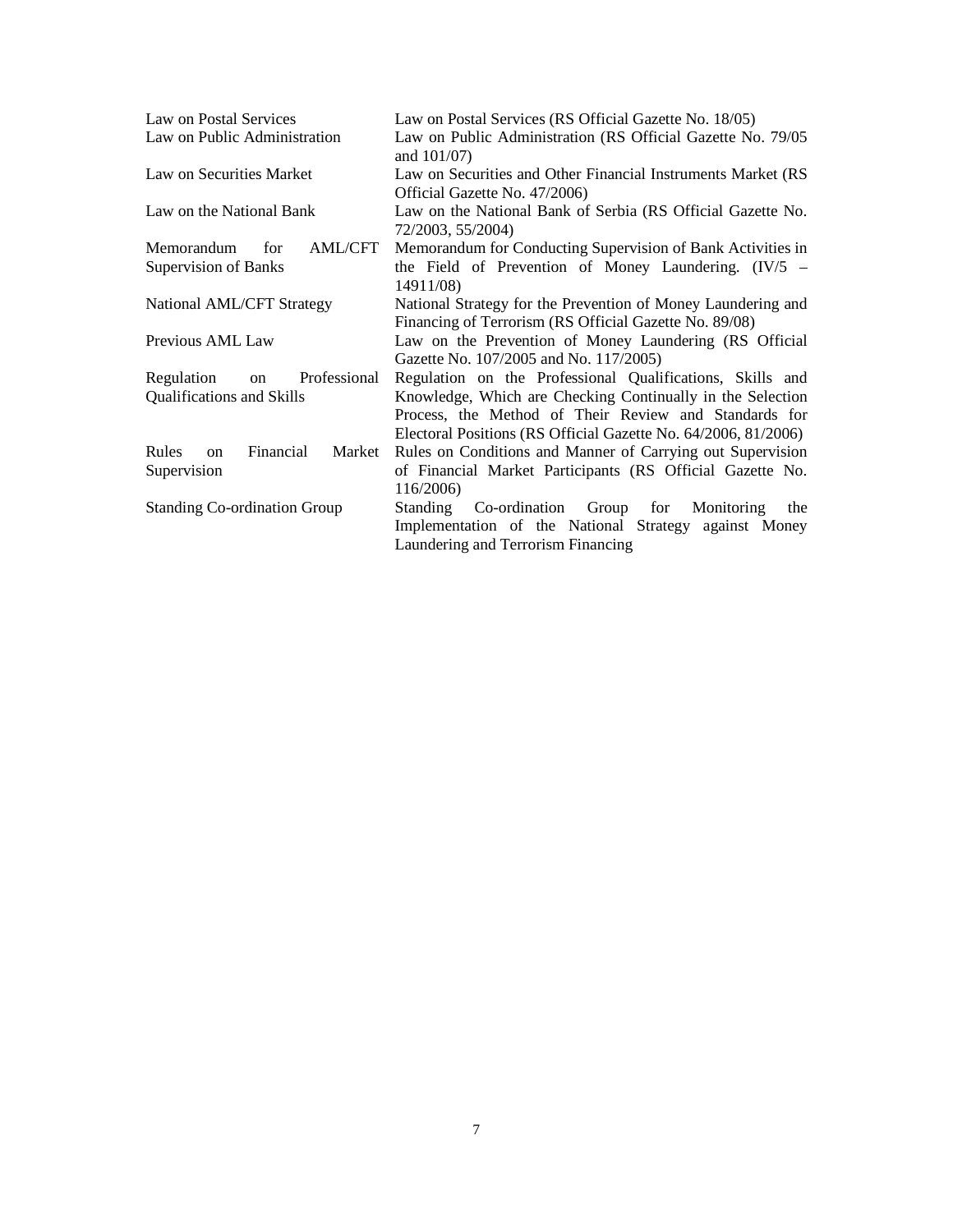## **2 ANNEX II - Details of all bodies met on the on-site mission - ministries, other government authorities or bodies, private sector representatives and others**

## *Ministries*

- Ministry of Finance
- Ministry of Interior
- Ministry of Justice
- Ministry of Public Administration and Local Self Government
- Ministry of Foreign Affairs

## *Criminal justice and operational agencies*

- Administration for the Prevention of Money Laundering (APML)
- District Court (Special Department for Organised Crime)
- Office of the Prosecutor General (Department against corruption and money laundering)
- Tax Administration
- Security Information Agency
- Customs Administration

## *Financial sector supervisory bodies*

- National Bank of Serbia
- Securities Commission
- Foreign Exchange Currency Inspectorate
- Administration of the Games of Chance

## *Private sector bodies*

- Association of Serbian Banks
- Association of Serbian Insurers
- Serbian Association of accountants and auditors
- **Serbian Bar Association**
- Association of real estate businesses

#### *Private sector representatives*

- Post office
- Banks
- Grand Casino Beograd
- **Brokers**
- Leasing companies
- Lawyers
- **Accountants**
- Insurance companies
- Real estate businesses
- Foreign exchange bureaus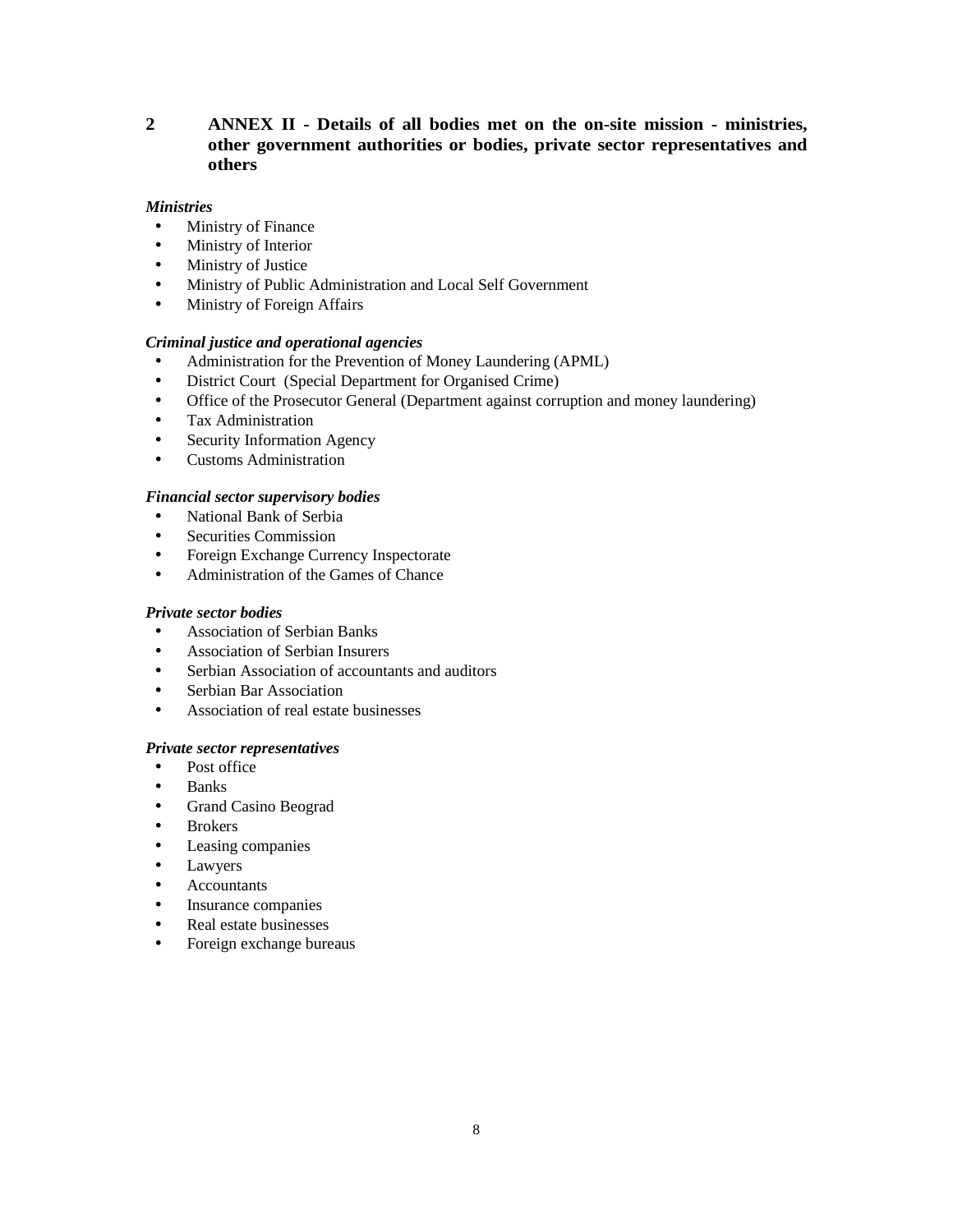## **3 ANNEX III – List of key laws, regulations and other measures**

## **AML/CFT LEGISLATION**

*Laws* 

- 1. Law on the Prevention of Money Laundering and the Financing of Terrorism (RS Official Gazette No.20/08 of 18 March 2009, in force:  $27/03/2009 -$  date, except for article 6 (in force as of 27/03/2010), and articles 67-70 (in force from 27/09/2009)
- 2. Law on the Prevention of Money Laundering (RS Official Gazette No. 107/05 as amended in 117/07, in force: 10/12/2005 – 27/03/2009, except for article 9 which is in force until 27/09/2009)

#### *By-law*

3. Book of Rules on the establishment of the methodology, obligations and procedures for carrying out operations in accordance with the Law on the Prevention of Money Laundering (RS Official Gazette , No.59/06 and 22/08)

*Government decisions* 

- 4. National Strategy of the Government of Serbia against Money Laundering and Terrorism Financing (RS Official Gazette No. 89/08)
- 5. Decision of the Government of Serbia to establish a Standing Co-ordination Group for Monitoring the Implementation of the National Strategy against Money Laundering and Terrorism Financing (9 April 2009)

#### *Decisions*

- 6. NBS Decision No. 74 of the Governor of the National Bank of Serbia on Minimum Contents of the "Know your Client" Procedure (dated 30 June 2006, RS Official Gazette No. 57/06)
- 7. NBS Decision No. 46 of the Governor of the National Bank of Serbia on Minimum Contents of the "Know your Client" Procedure (dated 17 June 2009, RS Official Gazette No. 46/09, in force: 27 June 2009)
- 8. NBS Decision No. 47 of the Governor of the NBS on Guidelines for Assessing the Risk of ML/FT (dated 17 June 2009, RS Official Gazette No. 46/09, in force: 27 June 2009)

*Guidance, internal procedures and other relevant documents* 

- 9. NBS Guidance paper no. 5 on anti-money laundering and combating the financing of terrorism for the insurance sector (4 May 2007)
- 10. NBS Memorandum for Conducting Supervision of Bank Activities in the Field of Prevention of Money Laundering (7 November 2008)
- 11. Securities Commission Guidelines of minimum contents of the know your client procedure (RS Official Gazette No.100/06)
- 12. Post office Rules of Procedure Regarding Detection and Prevention of Money Laundering (23 July 2008)
- 13. APML Indicators of suspicious transactions for banks
- 14. APML Indicators of suspicious transactions in money exchange operations
- 15. APML Indicators of suspicious transactions for insurance companies
- 16. APML Indicators of suspicious transactions for leasing companies
- 17. APML Wire Transfers Suspicious Transactions: Compliance officer/examiner procedure

## **LEGAL AND LAW ENFORCEMENT**

*Codes* 

1. Criminal Code of Serbia (RS Official Gazette Nos. 85/2005, 88/2005, 107/2005, entry into force 1st Jan 2006)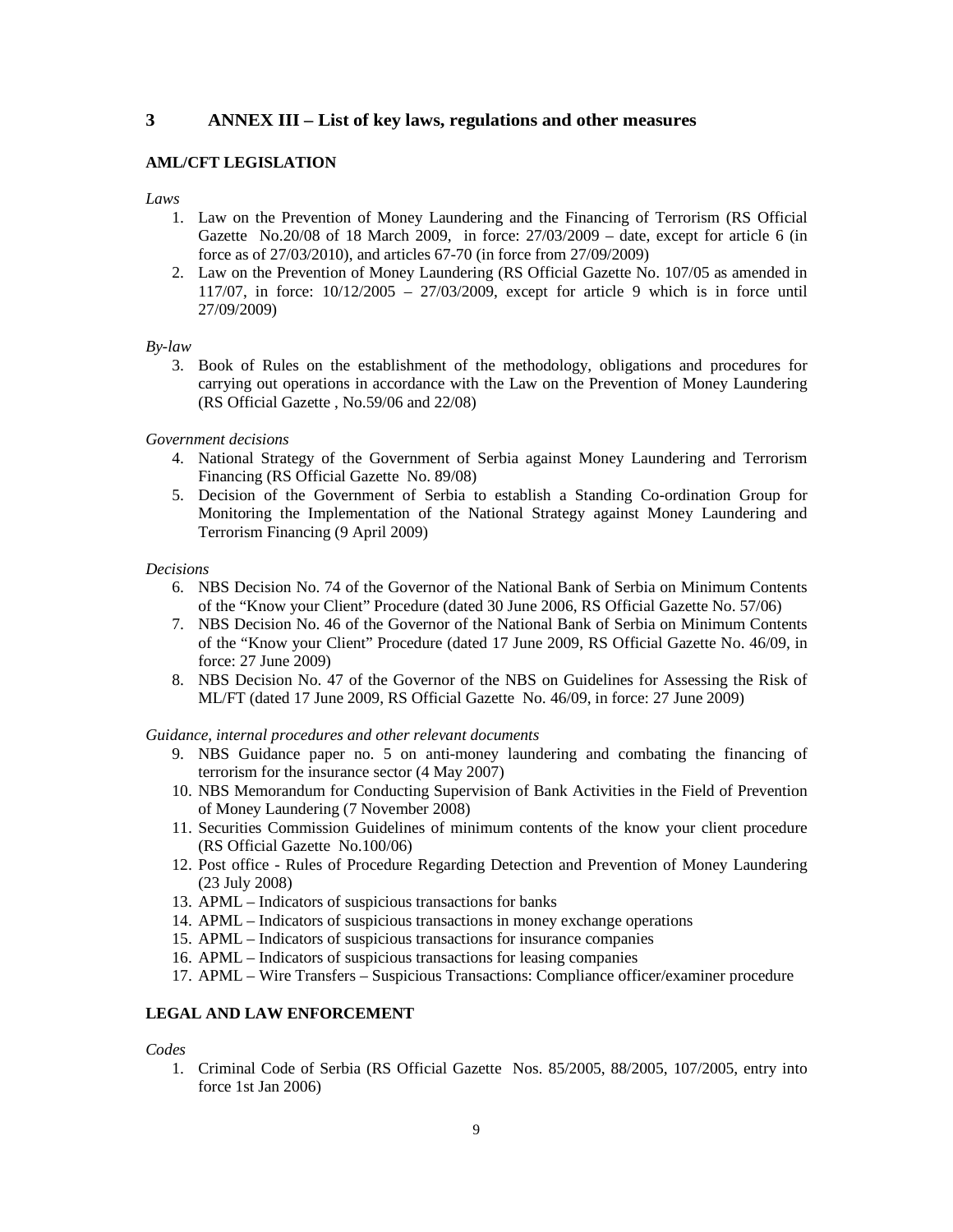2. Criminal Procedure Code of Serbia (FRY Official Gazette No. 70/2001 and No. 68/2002, RS Official Gazette No. 58/2004)

#### *Other relevant acts*

- 1. Law on amendments and additions to the Criminal Code (RS Official Gazette RS, No. 72/09)
- 2. Law on amendments and additions to the Criminal Procedure Code (RS Official Gazette No. 72/09)
- 3. Law on Seizure and Confiscation of the Proceeds of Crime (RS Official Gazette No. 97/08, in force: 1 March 2009 – to date)
- 4. Law on the Liability for Legal Entities for Criminal Offences (RS Official Gazette No. 97/08 of 27 October 2008)
- 5. Law on Police (dated 14 November 2005)
- 6. Law on Public Prosecution (RS Official Gazette No. 63/2001, 42/2002, 39/2003, 44/2004, 61/05, 46/06 – other law and 106/2006 – decision of the Constitutional Curt of Serbia)
- 7. Law on the Organisation and Jurisdiction of Government Authorities in Suppression of Organised Crime (RS Official Gazette No. 42/02, 27/03, 39/03, 67/03, 29/04, 58/04, 45/05, 61/05)
- 8. Law of Serbia on Amendments and Additions to the Law on Organisation and Jurisdiction of Government Authorities in Suppression of Organised Crime (RS Official Gazette No. 72/09)
- 9. Law on the Security Information Agency (dated 18 July 2002)
- 10. Law on Customs
- 11. Law on Judges (RS Official Gazette No. 63/01, 42/02, 17/03, 27/03, 29/04, 35/04, 44/04, 61/05, 101/05)
- 12. Law on the Organisation of Courts (RS Official Gazette No. 63/01, 42/02, 27/03, 130/03, 29/04, 101/05, 46/06 )
- 13. Law on Initial Training of Judges, Public Prosecutors and Deputy Public Prosecutors (RS Official Gazette No. 46/06)
- 14. Law of Serbia on the Protection Programme for Participants in Criminal Proceedings (RS Official Gazette No. 85/05)
- 15. Law on Civil Servants (RS Official Gazette No. 79/05)
- 16. Law on Free Access to Information of Public Interest (RS Official Gazette No. 102/04, 54/07)
- 17. Decision of the Governor of the NBS on the Conditions for Effecting Personal and Physical Transfers of Means of Payment to and from Abroad (RS Official Gazette No. 67/2006, 52/2008 and 18/2009)
- 18. Law on mutual assistance in criminal matters (RS Official Gazette No. 19 /09, in force: 29 March 2009)

#### *Court Judgments*

- 19. Judgement of the District Court in Novi Sad, K. 558/06, "Dragoljub Matić" (17 May 2007)
- 20. Judgement of the District Court in Novi Sad, K. 287/05, "Goran Anastasijevic" (29 February 2008)
- 21. Judgement of the Supreme Court in Belgrade, Kz I 943/08, appeal against the judgment of the District court in Novi Sad K. 287/05 "Goran Anastasijevic" (26 August 2008)
- 22. Judgement of the District court in Novi Sad, K. 288/07, "Vladimir Matic" (5 May 2008)
- 23. Judgement of the Supreme Court in Belgrade, Kz I 1539/08, appeal against the judgment of the District court in Novi Sad K. 288/07, "Vladimir Matic" (19 May 2009)
- 24. Judgement of the District Court in Jagodina, K. 46/08, "Dragan Nikolic" (21 August 2008)

#### *Reports*

- 25. Work Report of the Administration for the Prevention of Money Laundering to the Government, 1 January 2007 to 30 November 2007 (December 2007)
- 26. Annual Work Report of the Administration for the Prevention of Money Laundering to the Government, 1 January 2008 to 31 December 2008 (March 2009)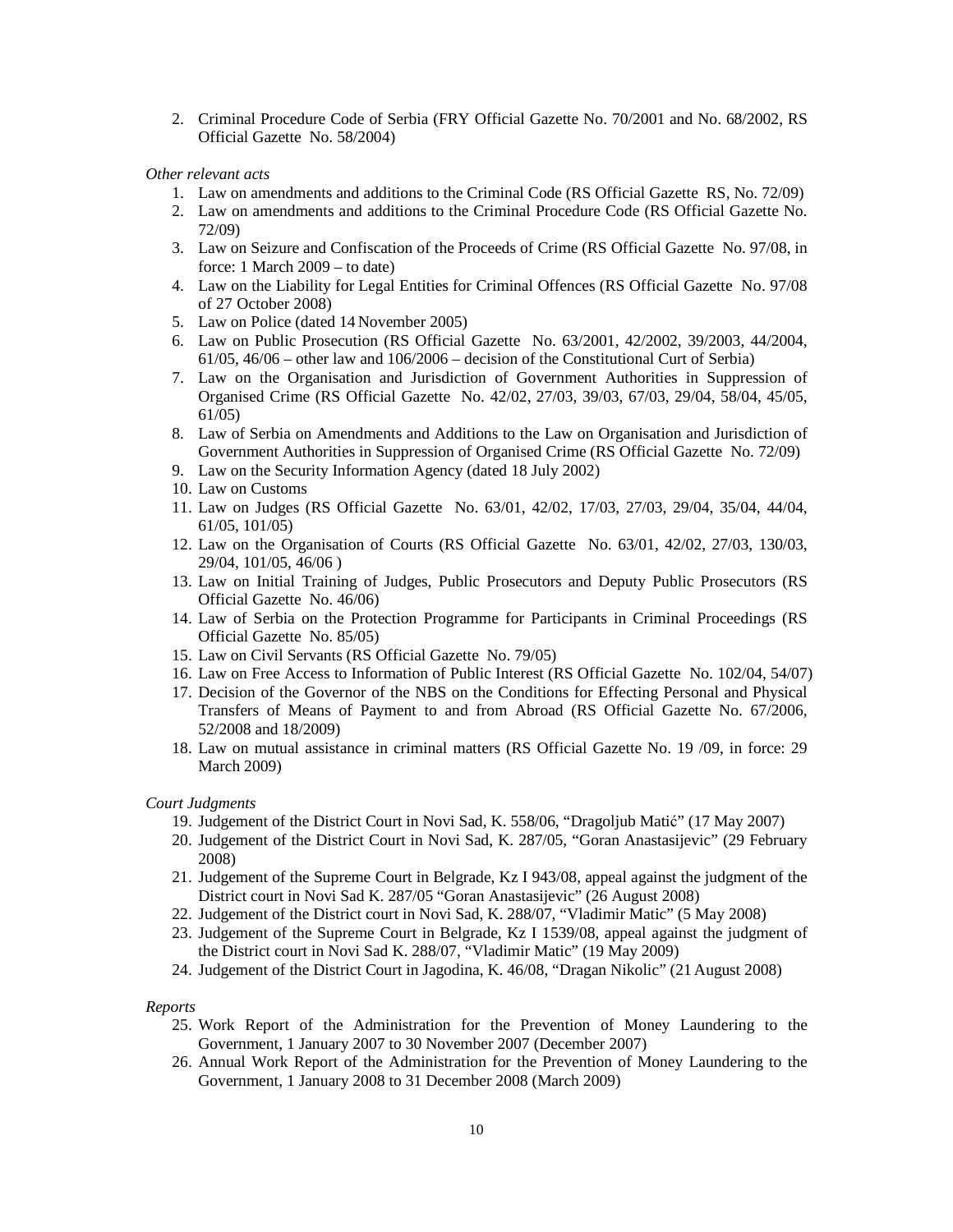## *Statistics*

- 27. Custom Budget Breakdown 2005-2009
- 28. Statistical Data on art. 359 of the Criminal Code of Republic of Serbia, "Abuse of Office"
- 29. Statistical Data on Cross-Border Transportation of Effective Foreign Currency 2005-2009

#### *Organisation Charts*

- 30. APML
- 31. National Bank of Serbia
- 32. Organisation Chart of the Ministry of the Interior
- 33. Organisation Chart of the Service For Combating Organised Crime

## **FINANCIAL – BANKING/ SECURITIES/ INSURANCE/ POST**

#### *Laws*

- 34. Law of Serbia on the National Bank of Serbia (RS Official Gazette No. 72/2003, 55/2004)
- 35. Law of Serbia on Banks (2005)
- 36. Law of Serbia on the Market of Securities and Other Financial Instruments (RS Official Gazette No. 47/06 of 2 June 2006)
- 37. Law of Serbia on Insurances (RS Official Gazette No. 55/2004, 61/2005 and 101/07)
- 38. Law of Serbia on Investment Funds (RS Official Gazette No. 46/2006)
- 39. Law of Serbia on Foreign Exchange Operations ((RS Official Gazette No. 62/2006)
- 40. Law of Serbia on Accounting and Auditing (RS Official Gazette No. 46/06)
- 41. Law of Serbia on Financial Leasing (RS Official Gazette No. 55/03 and 61/05)
- 42. Law of Serbia on Amendments and Supplements to the Law on Financial Leasing (RS Official Gazette No.55/03)
- 43. Law of Serbia on Payment and Transactions (FRY Official Gazette Nos. 3/2002 and 5/03, and RS Official Gazette Nos. 43/04 and 62/06)
- 44. Law of Serbia on Voluntary Pension Funds and Pension Schemes (RS Official Gazette No. 85/05)

#### *Decisions - National Bank of Serbia*

#### Banks

- 45. Decision No. 27 on Opening, Maintaining and Closing Bank Accounts (18 May 2004)
- 46. Decision No. 25 on Terms of Operating and Manner of Maintaining Non-Resident Accounts (6 February 2007)
- 47. Decision No. 62 on Implementing the Provisions of the Law of on Banks Relating to Granting Provisional Permit and Subsequent Issuing of a Full Operating License to a Bank, as well as on Implementing Specific Provisions Relating to Granting Approvals of the NBS (13 June 2006)
- 48. Decision No. 76 on the Manner and Conditions of Identification, Monitoring and Management of Bank Compliance Risk (18 September 2007)
- 49. Decision No. 61 on Detailed Conditions and Manner of Conducting Bank Supervision by the National Bank of Serbia (13 June 2006)
- 50. Decision No. 75 on Implementing Provisions of the Law on Banks Relating to Consolidated Supervision of a Banking Group (18 September 2007)

#### Payment transactions

- 51. Decision No. 20 on Agent Operations and Requirements for Performing such Operations (18 May 2004)
- 52. Decision No. 22 on the Form, Contents and Manner of Use of Uniform Instruments in Payment Transactions (18 May 2004)
- 53. Decision No. 26 on Electronic Payment Transactions (18 May 2004)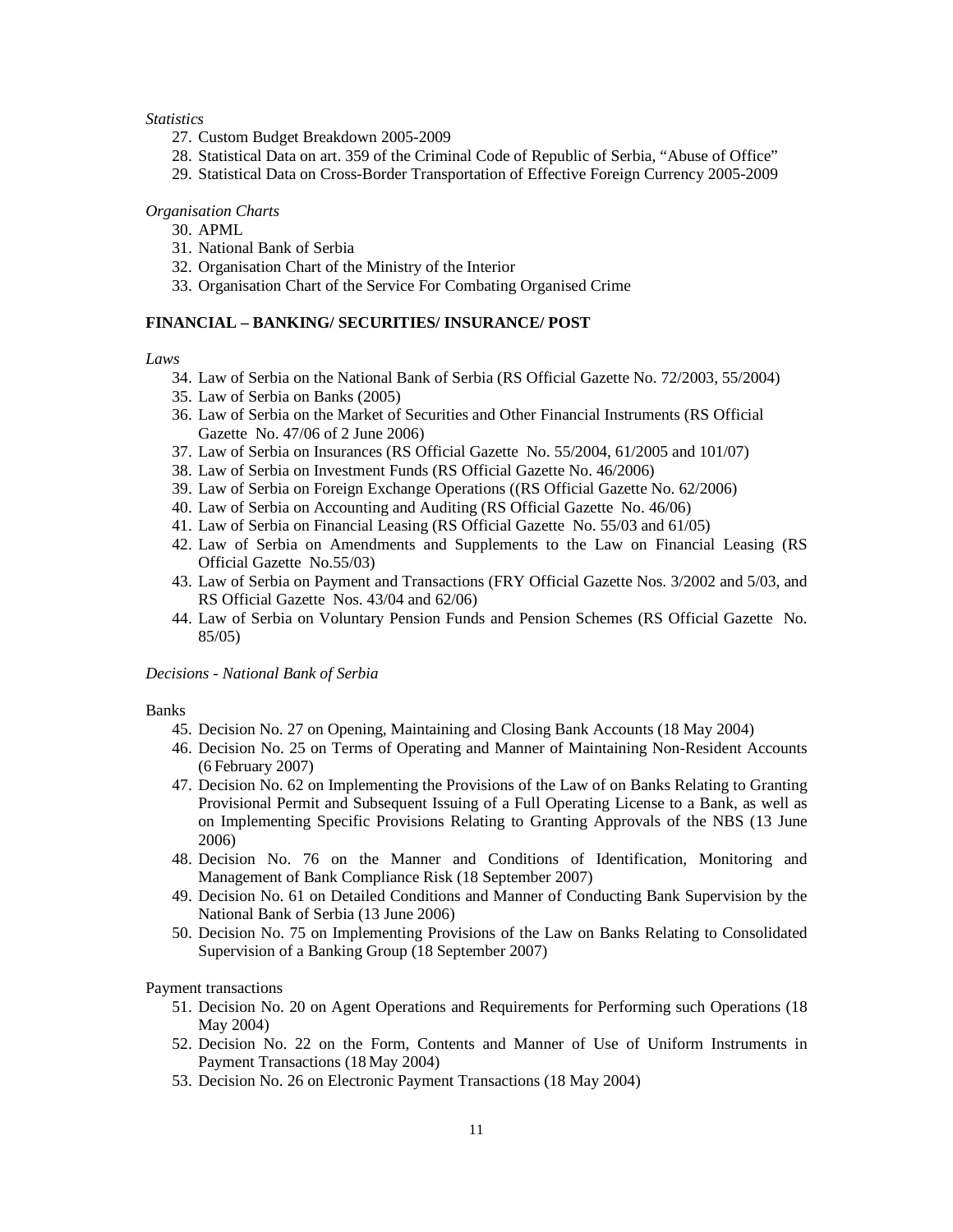54. Decision No. 23 on the Supervision of Payment Transactions Performed By Banks (18 May 2004)

Financial Leasing

- 55. Decision No. 64 on the implementation of the provisions of the financial leasing law relating to the issuance of licenses an approvals by the NBS (22 September 2005)
- 56. Decision No. 91 on detailed conditions and manner of conducting supervision of lessors operations (29 December 2005)
- 57. Decision No. 2 on minimum conditions for the conclusion of the financial lease contracts (13 January 2006)

Foreign Exchange

- 58. Decision No. 92 on terms and conditions for performing exchange operations (3 August 2006)
- 59. Decision No. 93 on Guidelines for Implementing the Decision on terms and conditions for performing exchange operations (3 August 2006)
- 60. Decision No. 94 on the Supervision of Exchange Transactions (3 August 2006)
- 61. Decision No. 96 Guidelines on the Conditions of Opening and Manner of Maintaining Foreign Exchange Accounts of Residents (3 August 2006)
- 62. Decision No. 32 on terms and conditions for performing foreign payment transactions (26 February 2007)
- 63. Decision No. 33 Guidelines for Implementing the Decision on terms and conditions for performing foreign payment transactions (26 February 2007)

## Insurance

- 64. Decision No. 41 on the implementation of the provisions of the insurance law relating to the issuance of licenses and approvals by the NBS (17 May 2005)
- 65. Decision No. 81 on terms of granting approval to banks to act as insurance agents (30 June 2006)
- 66. Decision No. 52 on internal controls system and risk management in insurance companies (January 2007)

Pension Funds

- 67. Decision No. 17 on detailed content and standardized format of the contract of membership in voluntary pension fund (10March 2006)
- 68. Decision No. 19 on minimum requirements regarding organizational and technical resources of voluntary pension fund management company (10 March 2006)
- 69. Decision No. 37 on the manner of conducting supervision of the voluntary pension fund management company (28 March 2006)
- 70. Decision No. 42 on risk control rules in operations of the voluntary pension fund management company and voluntary pension fund (29 March 2006)
- 71. Decision No. 7 on opening, maintaining and transferring individual accounts of voluntary pension fund members (6 March 2008)

## *Acts of the Securities Commission*

- 72. Rules of the Securities Commission on conditions and manner of carrying out supervision of financial market participants (10 and 21 November 2006)
- 73. Rulebook of the Securities Commission on conditions for conducting custody bank activities (10 November and 21 December 2006)
- 74. Rulebook of the Securities Commission on the contents and manner of public companies' reporting and notification on possession of voting shares (10 November and 21 December 2006)
- 75. Rulebook of the Securities Commission on conditions for conducting market operator activities (10 November and 21 December 2006)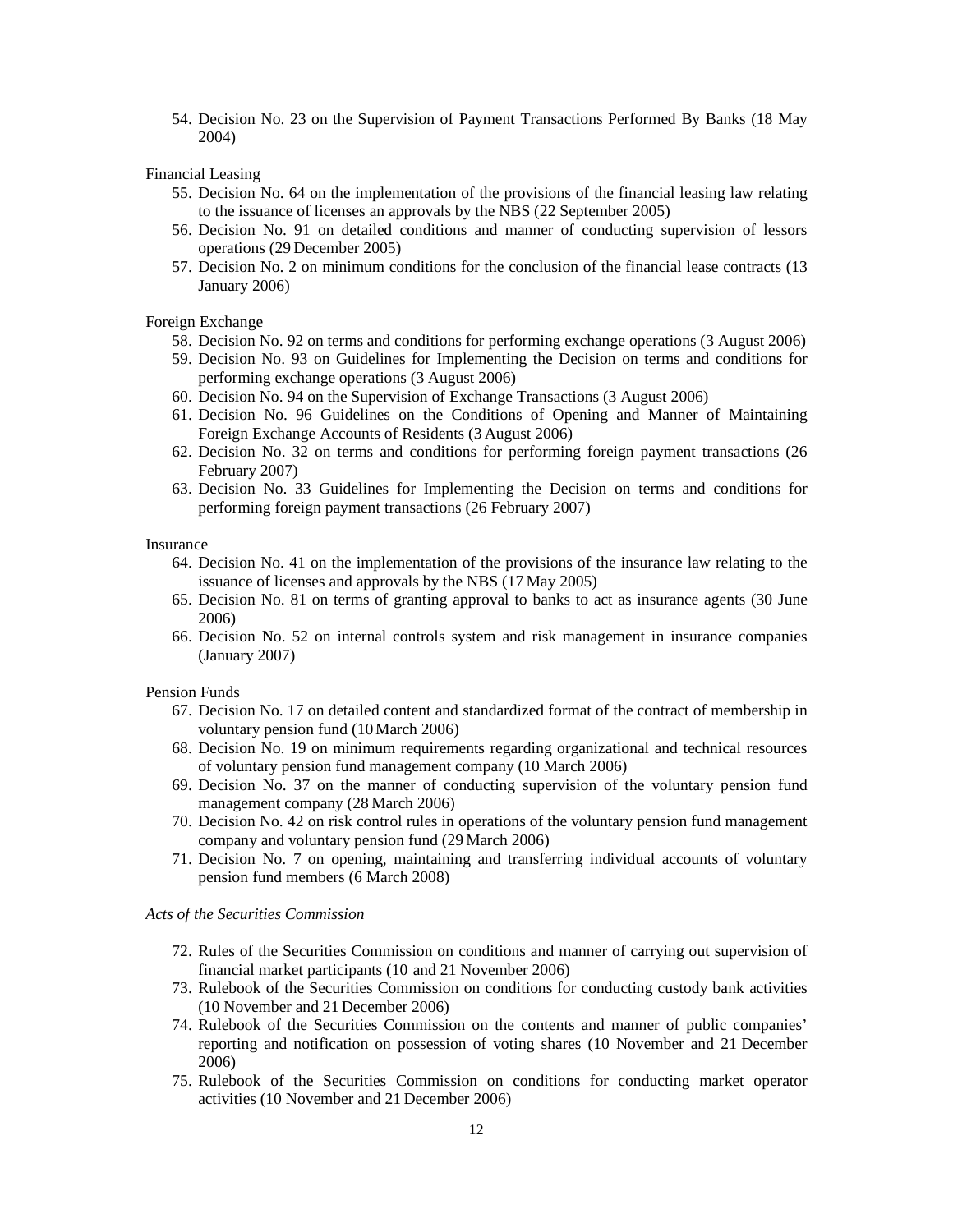76. Rules of the Securities Commission on requirements for conducting broker-dealer company activities (10 November, 7 December and 21 December 2006)

#### *Other documents*

#### NBS

- 77. Instruction of the Governor of the NBS for Implementation of the Decision on Electronic Payment Transactions (18 May 2004)
- 78. Announcement of the NBS of a New Version of the MEPO Programme (31 March 2009)
- 79. Letter of the NBS/ Bank Supervision Department about Agent Operations (17 September 2009)
- 80. NBS Guidance paper no. 6 on preventing, detecting and remedying fraud in insurance (4 May 2007)
- 81. Ethical Standards Code for Bank Supervision of the Commission for Bank Supervision of the NBS (2 June 2008)
- 82. Analysis of the Bank Supervision Department of Bank Responses to the Anti-Money Laundering Questionnaire, July – December 2008 (31st March 2009)
- 83. NBS Manual for Supervision of Exchange Offices (excerpts on AML issues)
- 84. Procedure for making of on-site supervision annual plan
- 85. On-site Supervisions Annual Plan 2007 of the Bank Supervision Department (26th March 2007)
- 86. On- site inspections in 2009 of Voluntary Pension Funds (7 April 2009)
- 87. Draft Paper on Bank Supervision Guidance: Guidelines for Assessing the Risk of ML/FT (12th May 2009, see Decision on Guidelines for Assessing the Risk of ML/FT)
- 88. Written Warning (template)

#### *Statistics*

89. Bank Supervision - Budget for 2008

#### *Organisation Charts*

- 90. Organisation Chart of the Bank Supervision Department
- 91. Organisation Chart of the Insurance Supervision Department
- 92. Organisation Chart of Division for Market Inspection
- 93. Organisation Chart of the Securities Commission

#### **DNFBPs – GAMING / DEALERS IN PRECIOUS METALS AND STONES/ LAWYERS**

#### *Laws*

- 94. Games of Chance Act (RS Official Gazette No. 84/04 and 85/05)
- 95. Attorney-at-Law Act (Official Gazette of FRY No. 24/98, 26/98 corr. 69/2000 decision of the Federal Constitutional Court, 11/2002 and 72/2002 – decision of the Federal Constitutional Court)

#### *Decrees*

96. Decree determining the criminal offences for which a certificate of non-conviction for certain persons must be submitted with the application for a licence or approval to organise certain games of chance (RS Official Gazette No. 128/2004)

#### *Rules*

- 97. Rules on the method of determination whether conditions have been fulfilled for receiving the approval to organise games of chance – betting (RS Official Gazette No. 129/2004)
- 98. Rules on technical and functional characteristics and technical functionality of gaming devices and tables (RS Official Gazette No. 129/2004)
- 99. Rules on the Types of Games of Chance (RS Official Gazette No. 129/2004)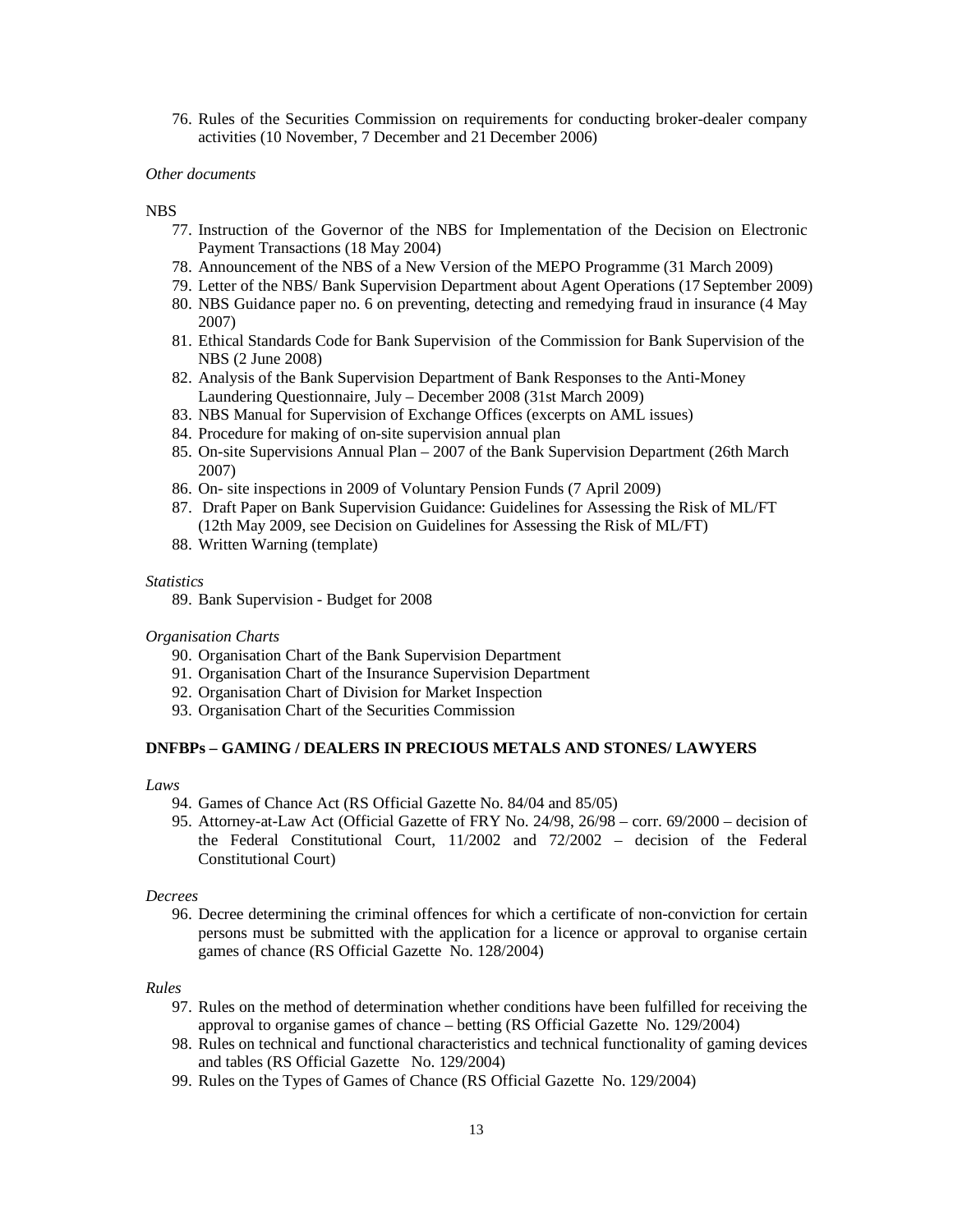## **LEGAL PERSONS AND ARRANGEMENTS / NPOs**

- 100. Law on Association of Citizens in Associations, Social Organisations and Political Parties Which Are Established for the Territory of the Socialist Federal Republic of Yugoslavia (Official Gazette of the SFRY no. 42/90 and Official Gazette of FRY no. 16/93, 31/93, 41/93, 50/93, 24/94)
- 101. Law on social organisations and associations of citizens of the Socialist Republic of Serbia (Official Gazette of the Socialist Republic of Serbia, no. 24 /82, 39/83 - correction, 17/84, 50/84, 45/85, 12/89 and Official Gazette of the Republic of Serbia, no.53/93, 67/93, 48/94, 101/2005 – and 51/2009)
- 102. Law on registration of public organisations and civil associations
- 103. Law on the Registration of Business Entities (RS Official Gazette No. 55/04 , with amendments RS Official Gazette No. 61/05)
- 104. Law of Serbia on Business Companies (RS Official Gazette No. 125/04)
- 105. Law of Serbia on the Business Registers Agency (RS Official Gazette No. 55/04)
- 106. Regulation on Registration of Public Organisations And Civil Associations (excerpts- RS Official Gazette no.57/2009)

## **OTHER**

#### *Laws*

- 107. Constitution of Serbia (RS Official Gazette No.83/06)
- 108. Decision on Proclamation of the Constitutional Law on Implementation of the Constitution of the Republic of Serbia (10 November 2006)
- 109. Law on the Government of the Republic of Serbia (excerpts) ( RS Official Gazette No. 55/05, 71/05, 101/07, 56/08)

## *Other information*

- 110. Clarifications from authorities
- 111. Feedback on international co-operation from FATF and MONEYVAL members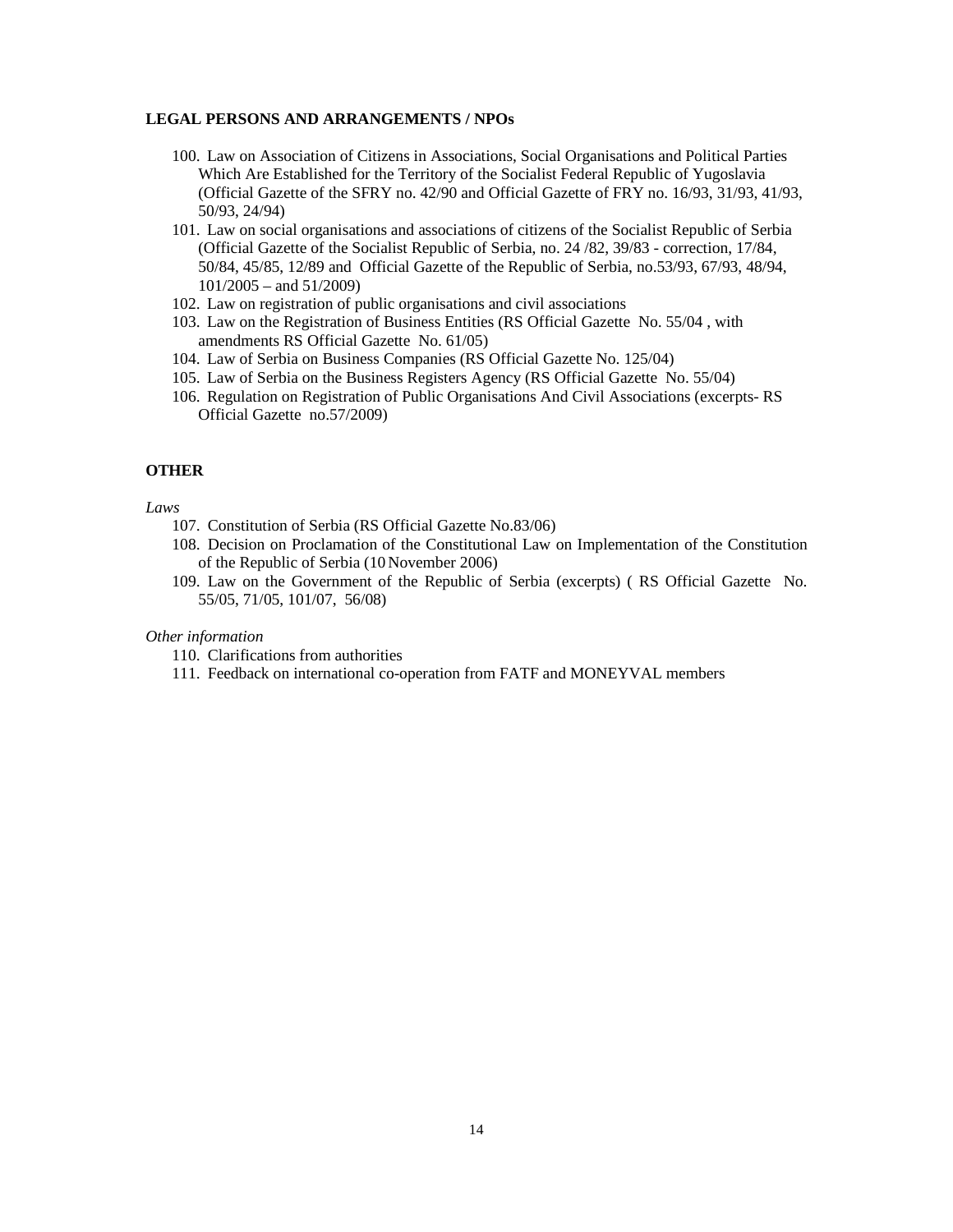## **4 ANNEX IV– Additional information**

## **4.1 Basic macroeconomic indicators (as of 6 May 2009)**

|                                                                         |            |            |            |            |            |                   |             | previous year $= 100$ |            |
|-------------------------------------------------------------------------|------------|------------|------------|------------|------------|-------------------|-------------|-----------------------|------------|
|                                                                         | 2001       | 2002       | 2003       | 2004       | 2005       | 2006              | 2007        | 2008                  | 2009       |
| Gross domestic product,<br>current prices, in billion dinars            | 762.2      | 972.9      | 1,133.0    | 1,384.3    | 1,687.8    | 1,980.2           | 2,362.8     |                       |            |
| Gross domestic product, in<br>millions EUR                              | 12,820.9   | 16,033.7   | 17,416.4   | 19,075.0   |            | 20,358.0 23,520.6 | 29,542.7    |                       |            |
| Gross domestic product, per<br>capita, EUR                              | 1,708.7    | 2,137.8    | 2,328.2    | 2,555.9    | 2,736.0    | 3,173.5           | 4,002.2     |                       |            |
| Gross domestic product, real<br>growth, in %                            | 5.6        | 3.9        | 2.4        | 8,3        | 5.6        | 5,2               | 6,9         | $5,4^1$               |            |
| Prices, growth rates                                                    |            |            |            |            |            |                   |             |                       | $I-III$    |
| Consumer prices by COICOP,<br>period average                            |            |            |            |            |            |                   | 6.5         | 11.7                  | 3.8        |
| Consumer prices, period<br>average                                      | 93.3       | 16.6       | 9.9        | 11.4       | 16,2       | 11,7              | 7.0         | 13.5                  | 9.7        |
| Foreign trade, in million $EUR2$                                        |            |            |            |            |            |                   |             |                       | $I-III$    |
| Export of goods                                                         | 1,922.2    | 2,870.4    | 2,441.0    | 2,831.6    | 3,608.3    | 5,102.5           | 6,432.2     | 7,428.3               | 1,276.3    |
| European Union                                                          | 892.4      | 960.7      | 1,202.3    | 1,456.5    | 2,117.6    | 2,942.9           | 3,602.7     | 4,028.4               | 701.3      |
| Import of goods                                                         | 4,759.2    | 5,956.6    | 6,585.5    | 8,623.3    | 8,439.2    | 10,462.6          | 13,506.8    | 15,580.5              | 2,682.9    |
| Capital goods <sup>3</sup>                                              |            |            |            | 2,495.3    | 1,971.6    | 2,429.8           | 3,495.9     | 3,829.8               | 612.1      |
| Intermediate goods <sup>3</sup>                                         |            |            |            | 2,830.6    | 3,027.6    | 3,781.4           | 4,892.1     | 5,331.0               | 830.9      |
| Foreign trade deficit                                                   | $-2,837.0$ | $-3,754.7$ | $-4,144.3$ | $-5,791.7$ | $-4,831.0$ | $-5,360.1$        | $-7,074.5$  | $-8,152.1$            | $-1,406.6$ |
|                                                                         |            |            |            |            |            |                   |             |                       | $I-II$     |
| Current account deficit<br>(excluding donations) <sup>4</sup>           | 977.0      | $-1,842.7$ | $-1,674.8$ | $-2,688.4$ | $-2,050.0$ | $-3,091.8$        | $4.780,9^5$ | $-6,086.2$            | $-467.1$   |
| Current account deficit<br>(excluding donations), as % of<br><b>GDP</b> | $-7.6$     | $-11.5$    | $-9.6$     | $-14.1$    | $-10.1$    | $-13.1$           | $-16.2$     |                       |            |
| Balance of payments, total <sup>4</sup>                                 | 559.9      | 981.1      | 813.5      | 360.2      | 1,627.6    | 4,316.1           | 742.1       | $-1,714.6$            | $-199.4$   |
| Foreign direct investments, net,<br>in million EUR                      | 184.0      | 502.2      | 1,205.7    | 776.6      | 1,244.6    | 3,492.2           | 1,820.8     | 1,812.1               | 514.5      |
| Monetary and Foreign<br>Exchange Indicators, end of<br>period           |            |            |            |            |            |                   |             |                       | Ш          |
| Dinar reserve money, in<br>million dinars                               | 41,643     | 69,543     | 72,267     | 82,383     | 100,341    | 143,409           | 169,020     | 319,781               | 275,350    |
| Money supply M3, in million<br>dinars                                   | 125,414    | 191,492    | 244,731    | 322,876    | 458,870    | 634,470           | 903,871     | 992,743               | 1,015,607  |
| Dinar loans disbursed to:                                               | 75,187     | 97,589     | 141,498    | 231,866    | 394,118    | 521,189           | 759,261     | 1,036,175             | 1,118,938  |

15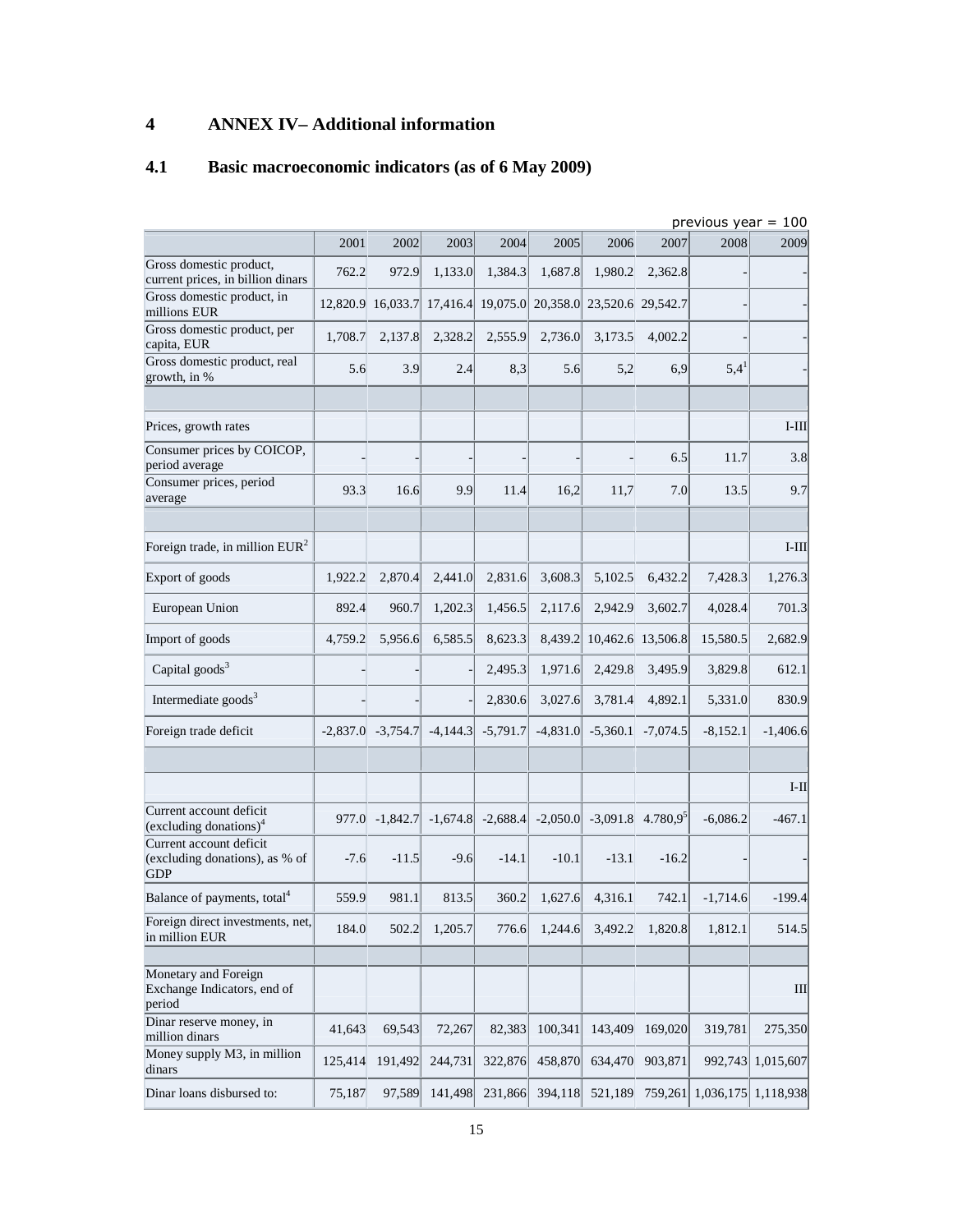| Economic organizations                               | 68,377 | 77,845 | 109,047 | 161,776 | 255,965 | 308,197 | 440,049 | 631,605 | 669,562 |
|------------------------------------------------------|--------|--------|---------|---------|---------|---------|---------|---------|---------|
| Households                                           | 5,277  | 16,139 | 29,333  | 66,354  | 131,845 | 203,285 | 305,665 | 381,496 | 395,500 |
| Foreign currency reserves of<br>NBS, in million EUR  | 1,325  | 2,186  | 2,840   | 3,117   | 4,935   | 9,025   | 9,641   | 8,160   | 8,113   |
| Value of USD against dinar                           | 67.67  | 58.98  | 54.64   | 57.94   | 72.22   | 59.98   | 53.73   | 62.90   | 71.59   |
| Value of EUR against dinar                           | 59.71  | 61.52  | 68.31   | 78.89   | 85.50   | 79.00   | 79.24   | 88.60   | 94.78   |
| Citizen savings, million EUR,<br>end of period       | 329.8  | 812.9  | 1,099.6 | 1,464.6 | 2,274.7 | 3,414.1 | 5,028.5 | 4,881.0 | 4,963   |
|                                                      |        |        |         |         |         |         |         |         |         |
| Employment, wages and<br>pension benefits            |        |        |         |         |         |         |         |         | $I-III$ |
| Employment level, average<br>(thousands)             | 2,102  | 2,067  | 2,040   | 2,051   | 2,069   | 2,026   | 2,002   | 1,999   | 1,981   |
| Unemployment level, end of<br>period (thousands)     |        |        |         |         | 896     | 916     | 785     | 728     | 758     |
| Unemployment rate, ILO<br>definition                 |        |        |         | 19.5    | 21.8    | 21.6    | 18.8    | 14.7    |         |
| Net wages, period average, in<br>dinars <sup>6</sup> | 6,078  | 9,208  | 11,500  | 14,108  | 17,443  | 21,707  | 27,759  | 32,746  | 30117   |
| - real growth rates                                  | 16.5   | 29.9   | 13.6    | 10.1    | 6.4     | 11.4    | 19.5    | 3.9     | 2.4     |
| Pension benefits, period<br>average, in dinars       | 4,505  | 6,134  | 7,393   | 8,725   | 10,568  | 12,151  | 13,612  | 17,660  | 19,780  |
| real growth rates                                    | 17.9   | 16.8   | 9.7     | 5.9     | 4.2     | 2.9     | 4.7     | 14.3    | 11.6    |

Source: RSO, NBS, NEA and EPF

<sup>1</sup> RSO estimation.<sup>2</sup> Data for foreign trade with Montenegro included in 2006.<sup>3</sup> New classification in order from 2004.<sup>4</sup> For precalculations from USD to EUR for 2001-2006. was used average relation of USD to EUR for those years. Data for 2007, 2008. and 2009. are from NBS.<sup>5</sup> New metodology. <sup>6</sup> While computing the indices, data on 2008 are calculated according to methodology applied from January 2009.

## **4.2 Designated categories of offences based on the FATF Methodology**

| Designated categories of<br>offences<br>based on the FATF<br><b>Methodology</b> | <b>Offence (Criminal Code of Serbia)</b>                                                                                                                                                                                                                                                                                                                                                                                                                                                                                                                                                                                             |
|---------------------------------------------------------------------------------|--------------------------------------------------------------------------------------------------------------------------------------------------------------------------------------------------------------------------------------------------------------------------------------------------------------------------------------------------------------------------------------------------------------------------------------------------------------------------------------------------------------------------------------------------------------------------------------------------------------------------------------|
| Participation in an organized<br>criminal<br>and<br>group<br>racketeering;      | Article 112 Meaning of terms for the purpose of this Code<br>(22) An organized group is a group comprising minimum three persons acting in<br>conspiracy to commit criminal offences.                                                                                                                                                                                                                                                                                                                                                                                                                                                |
|                                                                                 | Article 349 Participation in a Group Committing an Offence<br>(1) Whoever participates in a group that by joint action kills a person or inflicts<br>grave bodily harm, damages property to large extent or commits other criminal<br>offence punishable by imprisonment of five or more years or attempts to commit<br>one of these offences, shall be punished for participation by imprisonment of three<br>months to five years.<br>(2) The ringleader of the group committing the offence specified in Paragraph 1 of<br>this Article, shall be punished by imprisonment of one to eight years.<br><b>Article 214 Extortion</b> |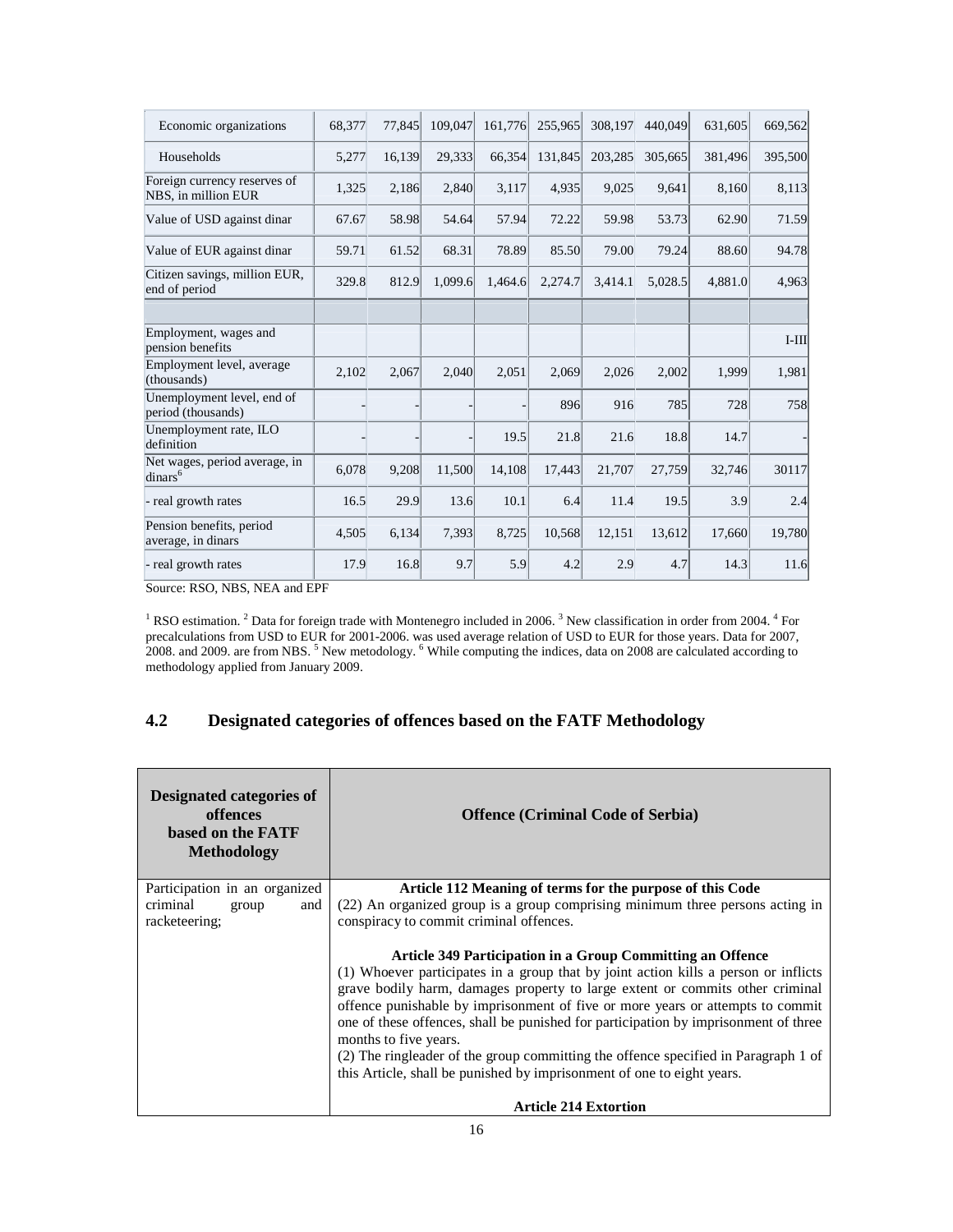|                                | (1) Whoever with intent to acquire unlawful property gain for himself or another,<br>by force or threat causes another person to act to the prejudice of his or another's<br>property shall be punished with imprisonment of one to eight years.<br>(2) If by the offence specified in paragraph 1 of this Article material gain<br>exceeding four hundred and fifty thousand dinars is acquired, the offender shall be<br>punished with imprisonment of two to ten years.<br>(3) If by the offence specified in paragraph 1 of this Article material gain<br>exceeding one million five hundred thousand dinars is acquired, the offender shall                                                                                                                                                                                                                                                                               |
|--------------------------------|--------------------------------------------------------------------------------------------------------------------------------------------------------------------------------------------------------------------------------------------------------------------------------------------------------------------------------------------------------------------------------------------------------------------------------------------------------------------------------------------------------------------------------------------------------------------------------------------------------------------------------------------------------------------------------------------------------------------------------------------------------------------------------------------------------------------------------------------------------------------------------------------------------------------------------|
|                                | be punished with imprisonment of two to twelve years.<br>(4) Whoever engages habitually in offences specified in paragraphs 1 to 3 of this<br>Article, or if the offence is committed by an organised group, shall be punished<br>with imprisonment of three to fifteen years.                                                                                                                                                                                                                                                                                                                                                                                                                                                                                                                                                                                                                                                 |
| Terrorism, including terrorist | <b>Article 312 Terrorism</b>                                                                                                                                                                                                                                                                                                                                                                                                                                                                                                                                                                                                                                                                                                                                                                                                                                                                                                   |
| financing                      | Whoever with intent to compromise the constitutional order or security of<br>Serbia or Serbia and Montenegro causes an explosion or fire or commits another<br>generally dangerous act or commits an abduction of a person or some other act of<br>violence, or by threat of committing such generally dangerous act or use of<br>nuclear, chemical, bacteriological or other dangerous substance and thereby<br>causes fear or insecurity among citizens, shall be punished by imprisonment of<br>three to fifteen years.                                                                                                                                                                                                                                                                                                                                                                                                     |
|                                | <b>Article 391 International Terrorism</b><br>(1) Whoever with intent to cause harm to a foreign state or international<br>organisation commits abduction of a person or other violent act, causes explosion<br>or fire or commits other generally dangerous acts or threatens use of nuclear,<br>chemical, bacteriological or other similar means, shall be punished by<br>imprisonment of three to fifteen years.                                                                                                                                                                                                                                                                                                                                                                                                                                                                                                            |
|                                | (2) If the offence specified in Paragraph 1 of this Article resulted in death of one<br>or more persons, the offender shall be punished by imprisonment of five to fifteen<br>years.<br>(3) If in commission of the offence specified in Paragraph 1 of this Article the<br>offender kills another person with intent, the offender shall be punished by<br>imprisonment of minimum ten years or imprisonment of thirty to forty years.                                                                                                                                                                                                                                                                                                                                                                                                                                                                                        |
|                                | <b>Article 392 Taking Hostages</b><br>(1) Whoever abducts another person and threatens to kill, injure or keep hostage<br>with intent to force another country or international organisation to do or not to do<br>something, shall be punished by imprisonment of two to ten years.<br>(2) The offender specified in Paragraph 1 of this Article who voluntarily releases<br>the abducted person although not achieving the objective of the abduction, may be<br>remitted from punishment.<br>(3) If the offence specified in Paragraph 1 of this Article results in death of the<br>abducted person, the offender shall be punished by imprisonment of three to<br>fifteen years. (4) If in commission of the offence specified in Paragraph 1 of this<br>Article the offender intentionally kills the abducted person, the offender shall be<br>punished by imprisonment of minimum ten years or imprisonment of thirty to |
|                                | forty years.<br><b>Article 393 Financing Terrorism</b>                                                                                                                                                                                                                                                                                                                                                                                                                                                                                                                                                                                                                                                                                                                                                                                                                                                                         |
|                                | (1) Whoever provides or collects funds intended for financing commission of<br>criminal offences specified in Articles 312, 391 and 392 hereof, shall be punished<br>by imprisonment of one to ten years.<br>(2) The funds specified in Paragraph 1 of this Article shall be confiscated.                                                                                                                                                                                                                                                                                                                                                                                                                                                                                                                                                                                                                                      |
| Trafficking in human beings    | <b>Article 388 Human trafficking</b>                                                                                                                                                                                                                                                                                                                                                                                                                                                                                                                                                                                                                                                                                                                                                                                                                                                                                           |
| and migrant smuggling;         | (1) Whoever by force or threat, deception or maintaining deception, abuse of<br>authority, trust, dependency relationship, difficult circumstances of another,<br>retaining identity papers or by giving or accepting money or other benefit,<br>recruits, transports, transfers, sells, buys, acts as intermediary in sale, hides or<br>holds another person with intent to exploit such person's labour, forced labour,                                                                                                                                                                                                                                                                                                                                                                                                                                                                                                      |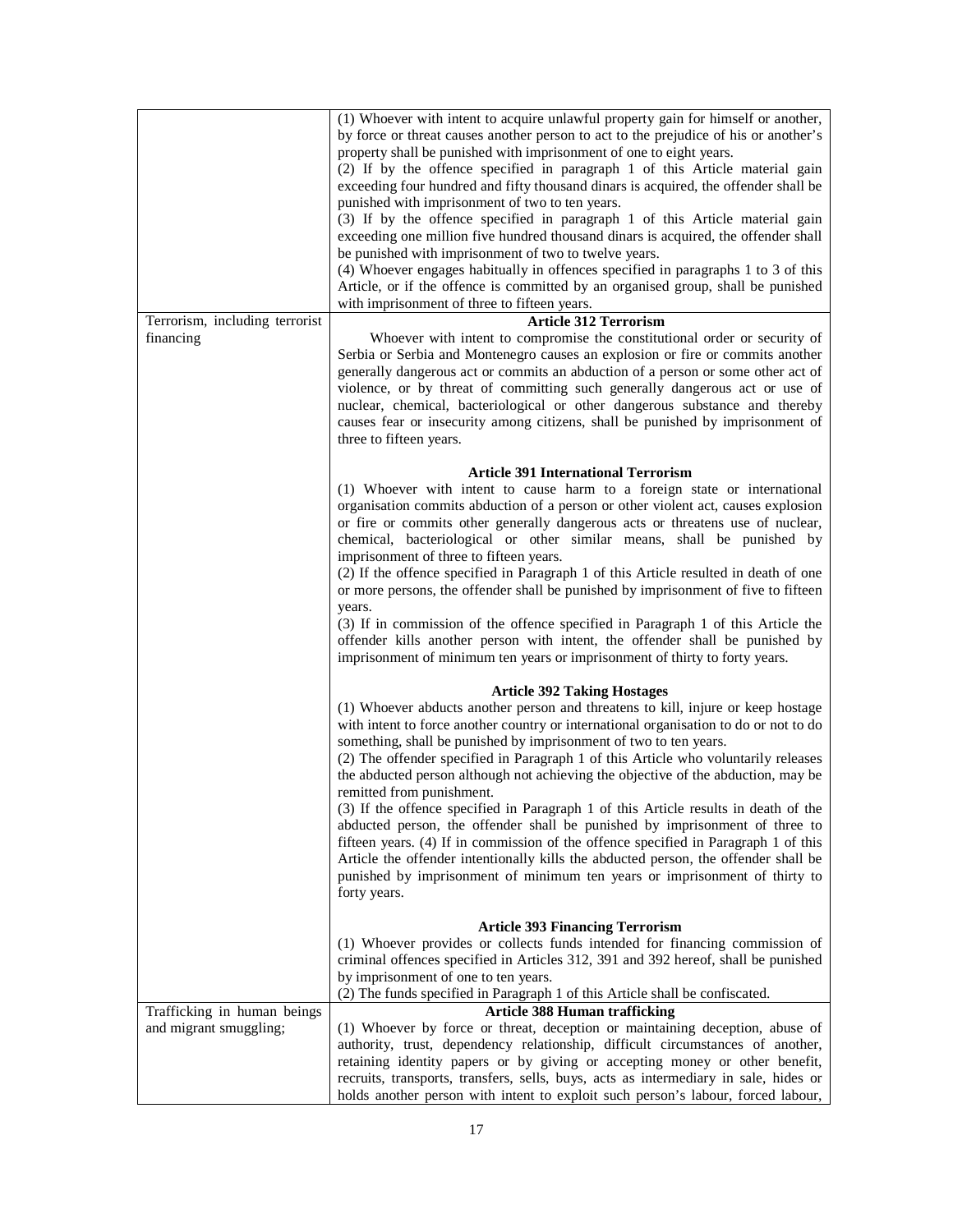|                                | commission of offences, prostitution, mendacity, pornography, removal of organs<br>or body parts or service in armed conflicts, shall be punished by imprisonment of |
|--------------------------------|----------------------------------------------------------------------------------------------------------------------------------------------------------------------|
|                                | two to twelve years.                                                                                                                                                 |
|                                | (2) When the offence specified in Paragraph 1 of this Article is committed against                                                                                   |
|                                | a minor, the offender shall be punished by the penalty prescribed for that offence                                                                                   |
|                                | even if there was no use of force, threat or any of the other mentioned methods of                                                                                   |
|                                | perpetration.                                                                                                                                                        |
|                                | (3) If the offence specified in Paragraph 1 of this Article is committed against a                                                                                   |
|                                | minor, the offender shall be punished by imprisonment of minimum three years.                                                                                        |
|                                | (4) If the offence specified in Paragraphs 1 and 3 of this Article resulted in grave                                                                                 |
|                                | bodily injury of a person, the offender shall be punished by imprisonment of three                                                                                   |
|                                |                                                                                                                                                                      |
|                                | to fifteen years.                                                                                                                                                    |
|                                | (5) If the offence specified in Paragraphs 1 and 3 of this Article resulted in death                                                                                 |
|                                | of one or more persons, the offender shall be punished by imprisonment of                                                                                            |
|                                | minimum ten years.                                                                                                                                                   |
|                                | (6) Whoever habitually engages in offences specified in Paragraphs 1 and 3 of this                                                                                   |
|                                | Article or if the offence is committed by an organised group, shall be punished by                                                                                   |
|                                | imprisonment of minimum five years.                                                                                                                                  |
|                                |                                                                                                                                                                      |
|                                | <b>Article 389 Trafficking in Children for Adoption</b>                                                                                                              |
|                                | (1) Whoever abducts a child under fourteen years of age for the purpose of                                                                                           |
|                                | adoption contrary to laws in force or whoever adopts such a child or mediates in                                                                                     |
|                                | such adoption or whoever for that purpose buys, sells or hands over another                                                                                          |
|                                | person under fourteen years of age or transports such a person, provides                                                                                             |
|                                | accommodation or conceals such a person, shall be punished by imprisonment of                                                                                        |
|                                | one to five years.                                                                                                                                                   |
|                                | (2) Whoever habitually engages in activities specified in Paragraph 1 of this                                                                                        |
|                                | Article or if the offence is committed by an organised group, shall be punished by                                                                                   |
|                                | imprisonment of minimum three years.                                                                                                                                 |
|                                |                                                                                                                                                                      |
|                                |                                                                                                                                                                      |
|                                | Article 390 Holding in Slavery and Transportation of Enslaved Persons                                                                                                |
|                                | (1) Whoever in violation of international law enslaves another person or places a                                                                                    |
|                                | person in similar position, or holds a person in slavery or similar position, or buys,                                                                               |
|                                | sells, hands over to another or mediates in buying, selling and handing over of                                                                                      |
|                                | such person or induces another to sell his freedom or freedom of persons under his                                                                                   |
|                                | support or care, shall be punished by imprisonment of one to ten years.                                                                                              |
|                                | (2) Whoever transports persons in slavery or other similar position from one                                                                                         |
|                                | country to another, shall be punished by imprisonment of six months to five years.                                                                                   |
|                                | (3) Whoever commits the offence specified in Paragraphs 1 and 2 of this Article                                                                                      |
|                                | against a minor, shall be punished by imprisonment of five to fifteen years.                                                                                         |
| Sexual exploitation, including | <b>Article 183 Pimping and Procuring</b>                                                                                                                             |
| sexual<br>exploitation<br>ot l | (1) Whoever pimps a minor for sexual intercourse or an equal act or other sexual                                                                                     |
| children;                      | act, shall be punished with imprisonment of three months to five years.                                                                                              |
|                                | (2) Whoever procures a minor for sexual intercourse or an act of equal magnitude                                                                                     |
|                                | or other sexual act, shall be punished with imprisonment up to three years.                                                                                          |
|                                | <b>Article 184 Mediation in Prostitution</b>                                                                                                                         |
|                                | (1) Whoever causes or induces another person to prostitution or participates in                                                                                      |
|                                | handing over a person to another for the purpose of prostitution, or who by means                                                                                    |
|                                | of media or otherwise promotes or advertises prostitution, shall be punished with a                                                                                  |
|                                | fine or imprisonment up to three years.                                                                                                                              |
|                                | (2) If the offence specified in Paragraph 1 of this Article is committed against a                                                                                   |
|                                | minor, the offender shall be punished with imprisonment from one to ten years.                                                                                       |
|                                |                                                                                                                                                                      |
|                                | <b>Article 185 Showing Pornographic Material and Child Pornography</b>                                                                                               |
|                                | (1) Whoever sells, shows or publicly displays or otherwise makes available texts,                                                                                    |
|                                | pictures, audio-visual or other Items of pornographic content to a child or shows                                                                                    |
|                                | to a child a pornographic performance, shall be punished with a fine or                                                                                              |
|                                | imprisonment up to six months.<br>(2) Whoever uses a child to produce photographs, audio-visual or other Items of                                                    |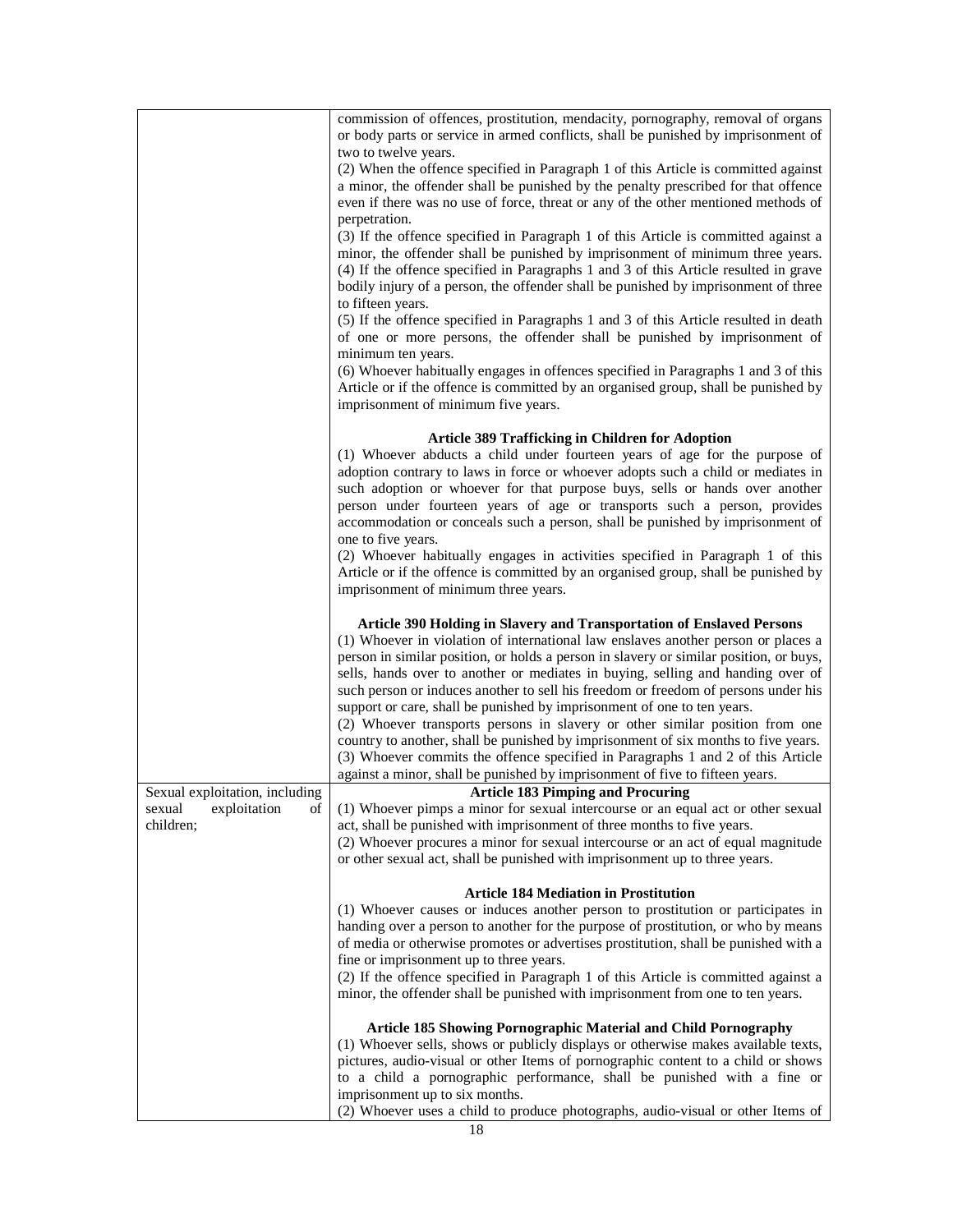|                                 | pornographic content or for a pornographic show, shall be punished with                |
|---------------------------------|----------------------------------------------------------------------------------------|
|                                 | imprisonment from six months to five years.                                            |
|                                 | (3) Whoever sells, shows, publicly exhibits or electronically or otherwise makes       |
|                                 | available pictures, audio-visual or other Items of pornographic content resulting      |
|                                 | from offences specified in Paragraph 2 of this Article, shall be punished with         |
|                                 | imprisonment up to two years.                                                          |
|                                 | (4) Items specified in Paragraphs 1 through 3 of this Article shall be confiscated.    |
| Illicit trafficking in narcotic | Article 246 Unlawful Production, Keeping and Circulation of Narcotics                  |
| drugs<br>and<br>psychotropic    | Whoever unlawfully produces, processes, sells or offers for sale, or whoever           |
| substances;                     | purchases, keeps or transports for sale, or who mediates in sale or buying or          |
|                                 | otherwise unlawfully puts into circulation substances or preparations that are         |
|                                 | declared narcotics, shall be punished by imprisonment of two to twelve years.          |
|                                 | (2) If the offence specified in Paragraph 1 of this Article is committed by several    |
|                                 | persons acting in conspiracy to commit such offences, or if the offender has           |
|                                 | organised a network of dealers or middlemen, the offender shall be punished by         |
|                                 | imprisonment of five to fifteen years.                                                 |
|                                 |                                                                                        |
|                                 | (3) Whoever unlawfully keeps substances or preparations that are declared              |
|                                 | narcotics, shall be punished by fine or imprisonment up to three years.                |
|                                 | (4) The offender specified in Paragraph 3 of this Article who keeps narcotics for      |
|                                 | self-use may be remitted from punishment.                                              |
|                                 | (5) The offender specified in Paragraphs 1 through 3 of this Article who discloses     |
|                                 | from whom he obtained narcotics may be remitted from punishment.                       |
|                                 | (6) Whoever unlawfully manufactures, obtains, possesses or gives for use               |
|                                 | equipment, material and substances that are known to be intended for production        |
|                                 | of narcotics, shall be punished by imprisonment of six months to five years.           |
|                                 | Narcotics and means for production thereof and processing shall be seized.             |
|                                 | <b>Article 247 Facilitating the Taking of Narcotics</b>                                |
|                                 | (1) Whoever induces another person to take narcotics or gives him narcotics for        |
|                                 | his or another's use or places at disposal premises for taking of narcotics or         |
|                                 | otherwise enables another to take narcotics, shall be punished by imprisonment of      |
|                                 | six months to five years.                                                              |
|                                 | (2) If the offence specified in Paragraph 1 of this Article is committed against a     |
|                                 | minor or several persons or has resulted in particularly grave consequences, the       |
|                                 | offender shall be punished by imprisonment of two to ten years.                        |
|                                 | (3) Narcotics shall be confiscated.                                                    |
| Illicit arms trafficking        | Article 347 Making and Obtaining Weapons and Tools intended for                        |
|                                 | <b>Commission of an Offence</b>                                                        |
|                                 | (1) Whoever procures or enables another to acquire weapons, explosives,                |
|                                 | equipment for their manufacture or poison that he knows are intended for               |
|                                 | commission of an offence, shall be punished by imprisonment of six months to           |
|                                 | tive years.                                                                            |
|                                 | (2) Whoever makes or provides another with tools for breaking and entering             |
|                                 | although knowing they are intended for commission of an offence, shall be              |
|                                 | punished by fine or imprisonment up to one year.                                       |
|                                 |                                                                                        |
|                                 | <b>Article 348 Illegal Possession of Firearms and Explosives</b>                       |
|                                 | (1) Whoever without authorisation manufactures, sells, procures, exchanges,            |
|                                 | carries or possesses firearms, ammunition or explosives, shall be punished by          |
|                                 | imprisonment up to three years.                                                        |
|                                 | (2) If the subject of the offence specified in Paragraph 1 of this Article are         |
|                                 | firearms, ammunition, explosives or substances based thereon, a dispersion or gas      |
|                                 | weapon whose manufacture, sale, procurement, exchange, carrying or possession          |
|                                 | is forbidden to citizens, the offender shall be punished by imprisonment of six        |
|                                 | months to five years.                                                                  |
|                                 | (3) If the subject of the offence specified in Paragraphs 1 and 2 of this Article is a |
|                                 | larger quantity of weapons, ammunition or devices or weapons and other devices         |
|                                 | of large destructive power implements, the offender shall be punished by               |
|                                 | imprisonment of one to eight years.                                                    |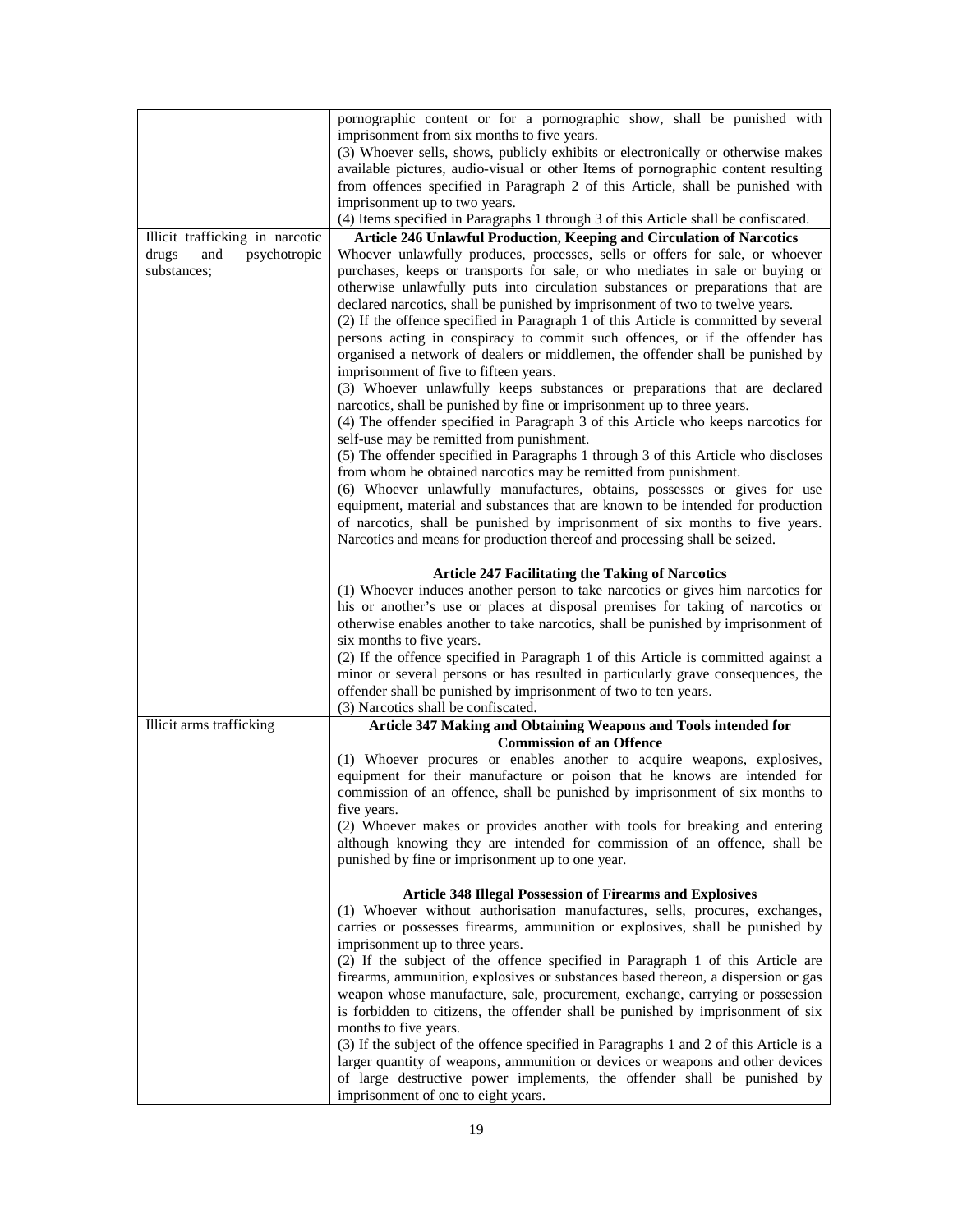| Illicit trafficking in stolen and | <b>Article 243 Illegal Trade</b>                                                                                                                                                |
|-----------------------------------|---------------------------------------------------------------------------------------------------------------------------------------------------------------------------------|
| other goods                       | (1) Whoever without a trading permit procures goods or other Items in higher                                                                                                    |
|                                   | value with the objective of sale, or who without authorisation and to higher extent                                                                                             |
|                                   | engages in trade or mediation in trade, or engages in representation of                                                                                                         |
|                                   | organisations in domestic or foreign trade of goods and services, shall be punished                                                                                             |
|                                   | by fine or imprisonment up to two years.                                                                                                                                        |
|                                   | (2) Whoever engages in sale of goods whose production he illegally organised,                                                                                                   |
|                                   | shall be punished by imprisonment of three months to three years.                                                                                                               |
|                                   | (3) The penalty specified in Paragraph 2 of this Article shall be imposed also to                                                                                               |
|                                   | whoever unlawfully sells, buys or barters goods or objects whose circulation is                                                                                                 |
|                                   | prohibited or restricted.                                                                                                                                                       |
|                                   | (4) If the offender specified in Paragraph 1 through 3 of this Article organises a                                                                                              |
|                                   | network of dealers or middlemen or acquired material gain exceeding four                                                                                                        |
|                                   | hundred and fifty thousand dinars, he shall be punished by imprisonment of six                                                                                                  |
|                                   | months to five years.                                                                                                                                                           |
|                                   | (5) The goods and objects of unlawful trade shall be confiscated.                                                                                                               |
| Corruption and bribery            | <b>Article 367 Soliciting and Accepting Bribes</b>                                                                                                                              |
|                                   | (1) An official who solicits or accepts a gift or other benefit, or promise of a gift                                                                                           |
|                                   | or other benefit for himself or another to perform an official act within his                                                                                                   |
|                                   | competence that should not be performed or not to perform an official act that                                                                                                  |
|                                   | should be performed, shall be punished by imprisonment of two to twelve years.                                                                                                  |
|                                   | (2) An official who solicits or accepts a gift or other benefit or a promise of a gift                                                                                          |
|                                   | or benefit for himself or another to perform an official act within his competence                                                                                              |
|                                   | that he is obliged to perform or not to perform an official act that should not be                                                                                              |
|                                   | performed, shall be punished by imprisonment of two to eight years.                                                                                                             |
|                                   | (3) An official who commits the offence specified in Paragraphs 1 and 2 of this                                                                                                 |
|                                   | Article in respect of uncovering of a criminal offence, instigating or conducting                                                                                               |
|                                   | criminal proceedings, pronouncement or enforcement of criminal sanction, shall                                                                                                  |
|                                   |                                                                                                                                                                                 |
|                                   | be punished by imprisonment of three to fifteen years.                                                                                                                          |
|                                   | (4) An official who after performing or failure to perform an official act specified<br>in Paragraphs 1, 2 and 3 of this Article solicits or accepts a gift or other benefit in |
|                                   |                                                                                                                                                                                 |
|                                   | relation thereto, shall be punished by imprisonment of three months to three years.                                                                                             |
|                                   | (5) A foreign official who commits the offence specified in Paragraphs 1 through                                                                                                |
|                                   | 4 of this Article shall be punished by the penalty prescribed for that offence.                                                                                                 |
|                                   | (6) A responsible officer in an enterprise, institution or other entity who commits                                                                                             |
|                                   | the offence specified in Paragraphs 1, 2 and 4 of this Article shall be punished                                                                                                |
|                                   | with penalty prescribed for that offence.                                                                                                                                       |
|                                   | (7) The received gift or material gain shall be confiscated.                                                                                                                    |
|                                   |                                                                                                                                                                                 |
|                                   | <b>Article 368 Bribery</b><br>(1) Whoever makes or offers a gift or other benefit to an official, to within his                                                                 |
|                                   | official competence perform an official act that should not be performed or not to                                                                                              |
|                                   | perform an official act that should be performed, or who acts as intermediary in                                                                                                |
|                                   | such bribing of an official, shall be punished by imprisonment of six months to                                                                                                 |
|                                   |                                                                                                                                                                                 |
|                                   | five years.                                                                                                                                                                     |
|                                   | (2) Whoever makes or offers a gift or other benefit to an official to, within his                                                                                               |
|                                   | official competence, perform an official act that he is obliged to perform or not to                                                                                            |
|                                   | perform an official act that he may not perform or who acts as intermediary in                                                                                                  |
|                                   | such bribing of an official, shall be punished by imprisonment up to three years.                                                                                               |
|                                   | (3) Provisions of Paragraphs 1 and 2 of this Article shall apply also when a bribe                                                                                              |
|                                   | is made or offered to a foreign official. (4) The offender specified in Paragraphs 1,                                                                                           |
|                                   | through 3 of this Article who reports the offence before becoming aware that it                                                                                                 |
|                                   | has been detected, may be remitted from punishment.                                                                                                                             |
|                                   | (5) Provisions of Paragraphs 1, 2 and 4 of this Article shall apply also when a                                                                                                 |
|                                   | bribe is given or promised to a responsible officer in an enterprise, institution or                                                                                            |
|                                   | other entity.                                                                                                                                                                   |
|                                   | (6) A gift or other benefit seized from the person accepting the bribe may, in case                                                                                             |
|                                   | specified under Paragraph 4 of this Article, be returned to the persons giving the                                                                                              |
|                                   | bribe.                                                                                                                                                                          |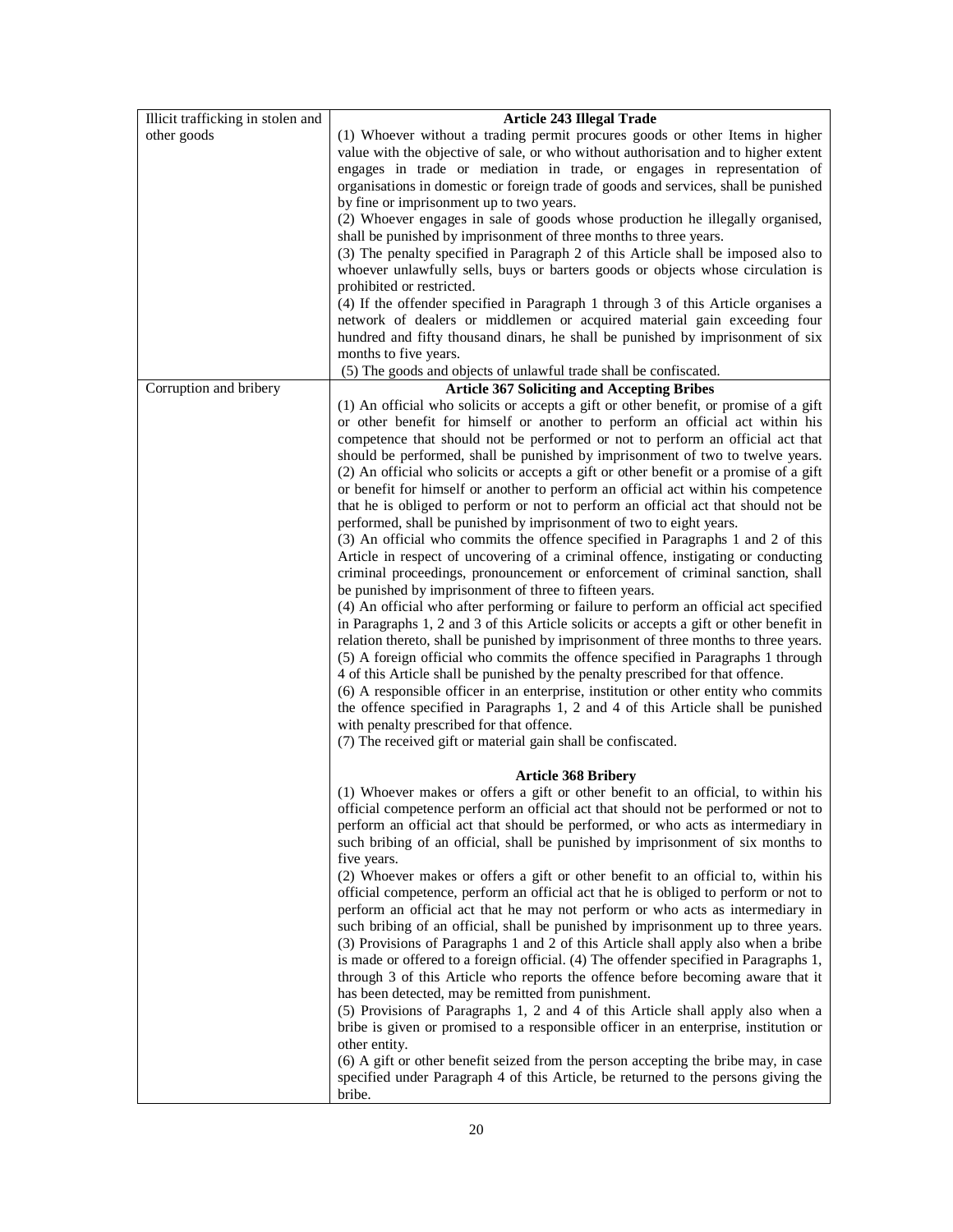| Fraud                   | Article 208 Fraud                                                                                                                                                                                                                                                                                                                                                                                                                                                                                                                                                                                                                                                                    |
|-------------------------|--------------------------------------------------------------------------------------------------------------------------------------------------------------------------------------------------------------------------------------------------------------------------------------------------------------------------------------------------------------------------------------------------------------------------------------------------------------------------------------------------------------------------------------------------------------------------------------------------------------------------------------------------------------------------------------|
|                         | (1) Whoever with intent to acquire unlawful material gain for himself or another<br>by false presentation or concealment of facts deceives another or maintains such<br>deception and thus induces such person to act to the prejudice of his or another's<br>property, shall be punished with fine or imprisonment up to three years.<br>(2) Whoever commits the offence specified in Paragraph 1 of this Article only<br>with intent to cause damage to another, shall be punished with fine or<br>imprisonment up to six months.                                                                                                                                                  |
| Counterfeiting currency | (3) If by the offence specified in Paragraph 1 and 2 of this Article material gain is<br>acquired or damages caused exceeding four hundred and fifty thousand dinars, the<br>offender shall be punished with imprisonment of one to eight years.<br>(4) If by the offence specified in Paragraph 1 and 2 of this Article material gain is<br>acquired or damages caused exceeding million five hundred thousand dinars, the<br>offender shall be punished with imprisonment of two to ten years.<br><b>Article 223 Counterfeiting Money</b>                                                                                                                                          |
|                         | (1) Whoever produces forged money with intent to put it in circulation as genuine<br>or who with same intent alters genuine money, shall be punished by imprisonment<br>of two to twelve years.                                                                                                                                                                                                                                                                                                                                                                                                                                                                                      |
|                         | (2) Whoever procures forged money with intent to circulate it as real or who puts<br>forged money in circulation, shall be punished by imprisonment of one to ten<br>years.                                                                                                                                                                                                                                                                                                                                                                                                                                                                                                          |
|                         | (3) If by the offence specified in Paragraphs 1 and 2 of this Article forged money<br>is produced, altered, circulated or procured in an amount exceeding one million<br>five hundred thousand dinars and/or a corresponding amount in foreign currency,<br>the offender shall be punished by imprisonment of five to fifteen years.<br>(4) Whoever accepting forged money as genuine, and upon learning that it is<br>counterfeit, puts it in circulation or whoever knows that forged money is produced<br>or that forged money is put in circulation and fails to report it, shall be punished<br>by fine or imprisonment up to one year.<br>(5) Forged money shall be impounded. |
|                         |                                                                                                                                                                                                                                                                                                                                                                                                                                                                                                                                                                                                                                                                                      |
|                         | <b>Article 224 Forging Securities</b><br>(1) Whoever produces forged securities or alters genuine securities with intent to<br>use them as genuine, or to give them to another to use, or whoever uses such<br>forged securities as genuine or procures them to such intent, shall be punished by<br>imprisonment of one to five years.<br>(2) If the total nominal amount of forged securities specified in Paragraph 1 of this<br>Article exceeds one million five hundred thousand dinars, the offender shall be                                                                                                                                                                  |
|                         | punished by imprisonment of two to ten years.<br>(3) Whoever receives forged securities as genuine and upon learning that these are<br>forgeries puts them in circulation, shall be punished by fine or imprisonment up to<br>one year.<br>(4) Forged securities shall be impounded.                                                                                                                                                                                                                                                                                                                                                                                                 |
|                         | <b>Article 225 Forgery and Misuse of Credit Cards</b><br>(1) Whoever fabricates a forged credit card or who alters a real credit card with<br>intent to use as genuine or who uses such credit card as genuine, shall be punished<br>by imprisonment from three months to three years.<br>(2) If the offender by commission of the offence specified in Paragraph 1 of this<br>Article acquired an unlawful material gain through the use of the card, he shall be<br>punished by imprisonment of six months to five years.                                                                                                                                                          |
|                         | (3) If the offender by commission of the offence specified in Paragraph 1 of this<br>Article acquired an unlawful material gain exceeding one million five hundred<br>thousand dinars, he shall be punished by imprisonment of two to ten years.<br>(4) The penalty specified in Paragraphs 1 through 3 of this Article shall be<br>imposed also to whoever commits the offence through unauthorised use of<br>another's card.<br>(5) Whoever obtains a forged credit card with intent to use it as genuine or<br>whoever obtains information with intent to use for fabrication of forged credit                                                                                    |
|                         | card, shall be punished by fine or imprisonment up to one year.                                                                                                                                                                                                                                                                                                                                                                                                                                                                                                                                                                                                                      |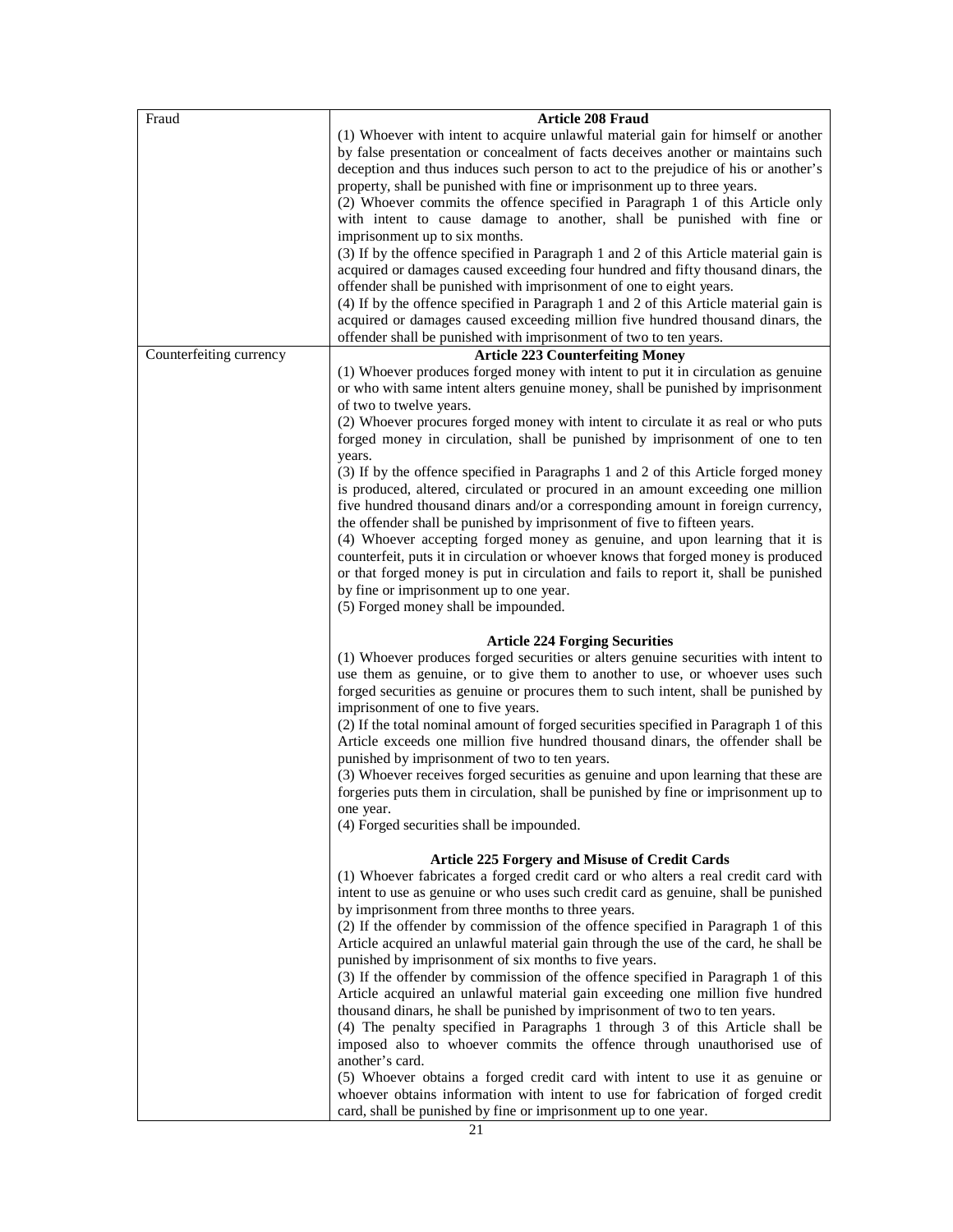|                              | (6) Forged credit cards shall be impounded.                                                                                                                                                                                                                                                                                                                                                                                                                                                           |  |  |  |  |  |
|------------------------------|-------------------------------------------------------------------------------------------------------------------------------------------------------------------------------------------------------------------------------------------------------------------------------------------------------------------------------------------------------------------------------------------------------------------------------------------------------------------------------------------------------|--|--|--|--|--|
| Counterfeiting and piracy of | Article 202 Unauthorised Use of another's Design                                                                                                                                                                                                                                                                                                                                                                                                                                                      |  |  |  |  |  |
| products                     | (1) Whoever on his product in circulation uses without authorisation another's                                                                                                                                                                                                                                                                                                                                                                                                                        |  |  |  |  |  |
|                              | design which has been applied for or protected, shall be punished with a fine or                                                                                                                                                                                                                                                                                                                                                                                                                      |  |  |  |  |  |
|                              | imprisonment up to three years.                                                                                                                                                                                                                                                                                                                                                                                                                                                                       |  |  |  |  |  |
|                              | (2) Whoever without authorisation publishes or otherwise presents in public the                                                                                                                                                                                                                                                                                                                                                                                                                       |  |  |  |  |  |
|                              | essence of another's design before it has been published in the manner set out by                                                                                                                                                                                                                                                                                                                                                                                                                     |  |  |  |  |  |
|                              | law, shall be punished with a fine or imprisonment up to one year.                                                                                                                                                                                                                                                                                                                                                                                                                                    |  |  |  |  |  |
|                              | (3) The products referred to in Paragraph 1 of this Article shall be confiscated.                                                                                                                                                                                                                                                                                                                                                                                                                     |  |  |  |  |  |
| Environmental crime          | <b>Article 260 Environmental Pollution</b>                                                                                                                                                                                                                                                                                                                                                                                                                                                            |  |  |  |  |  |
|                              | (1) Whoever by violating the regulations on protection, preservation and<br>improvement of the environment pollutes air, water or soil to larger extent or over<br>a wider area, shall be punished by imprisonment up to three years.<br>(2) If the offence specified in Paragraph 1 of this Article is committed from<br>negligence, the offender shall be punished by fine or imprisonment up to one year.<br>(3) If the offence specified in Paragraph 1 of this Article results in destruction or |  |  |  |  |  |
|                              | damage to animal and plant life to large extent or environmental pollution in such<br>extent that clean-up requires longer period of time or great expense, the offender<br>shall be punished by imprisonment of one to eight years.<br>(4) If the offence specified in Paragraph 2 of this Article results in destruction or                                                                                                                                                                         |  |  |  |  |  |
|                              | damage to animal and plant life to large extent or environmental pollution in such<br>extent that clean-up requires longer period of time or great expense, the offender<br>shall be punished by imprisonment of six months to five years.<br>(5) If the court pronounces a suspended sentence for offences specified in                                                                                                                                                                              |  |  |  |  |  |
|                              | Paragraphs 1 through 4 of this Article, it may order the offender to undertake<br>within a set period of time particular stipulated measures for environmental<br>protection, preservation and improvement.                                                                                                                                                                                                                                                                                           |  |  |  |  |  |
|                              | <b>Article 261 Failure to undertake Environmental Protection Measures</b><br>(1) An official or responsible person who fails to undertake the stipulated<br>environmental protection measures, or fails to proceed according to orders of<br>competent authority in respect of environmental protection, shall be punished by<br>fine or imprisonment up to one year.                                                                                                                                 |  |  |  |  |  |
|                              | (2) If the offence specified in Paragraph 1 of this Article is committed from<br>negligence, the offender shall be punished by fine or imprisonment up to six<br>months.                                                                                                                                                                                                                                                                                                                              |  |  |  |  |  |
|                              | (3) If the offence specified in Paragraphs 1 and 2 of this Article resulted in<br>environmental pollution, the offender shall be punished for the offence specified<br>under Article 260 hereof.                                                                                                                                                                                                                                                                                                      |  |  |  |  |  |
|                              | (4) If the court pronounces a suspended sentence for offences specified in<br>Paragraphs 1 and 2 of this Article, it may order the offender to undertake within a<br>set period of time particular stipulated measures for environmental protection,<br>preservation and improvement.                                                                                                                                                                                                                 |  |  |  |  |  |
|                              | Article 262 Illegal Construction and Operation of Facilities and Installations<br><b>Polluting the Environment</b>                                                                                                                                                                                                                                                                                                                                                                                    |  |  |  |  |  |
|                              | (1) An official or responsible person who contrary to regulations on<br>environmental protection, preservation and improvement allows construction,<br>start-up and operation of facilities and installations or use of technologies that to<br>larger extent and over a wider area pollute the environment, shall be punished by<br>imprisonment of six months to five years.                                                                                                                        |  |  |  |  |  |
|                              | (2) If the offence specified in Paragraph 1 of this Article results in destruction of<br>animal and plant life to high extent or pollution of the environment to such degree<br>that clean-up would require a long period of time or great expense, the offender<br>shall be punished by imprisonment of one to eight years.<br>(3) If the court pronounces a suspended sentence for offences specified in                                                                                            |  |  |  |  |  |
|                              | Paragraphs 1 and 2 of this Article, it may order the offender to undertake within a<br>set period of time particular stipulated measures for environmental protection,<br>preservation and improvement.                                                                                                                                                                                                                                                                                               |  |  |  |  |  |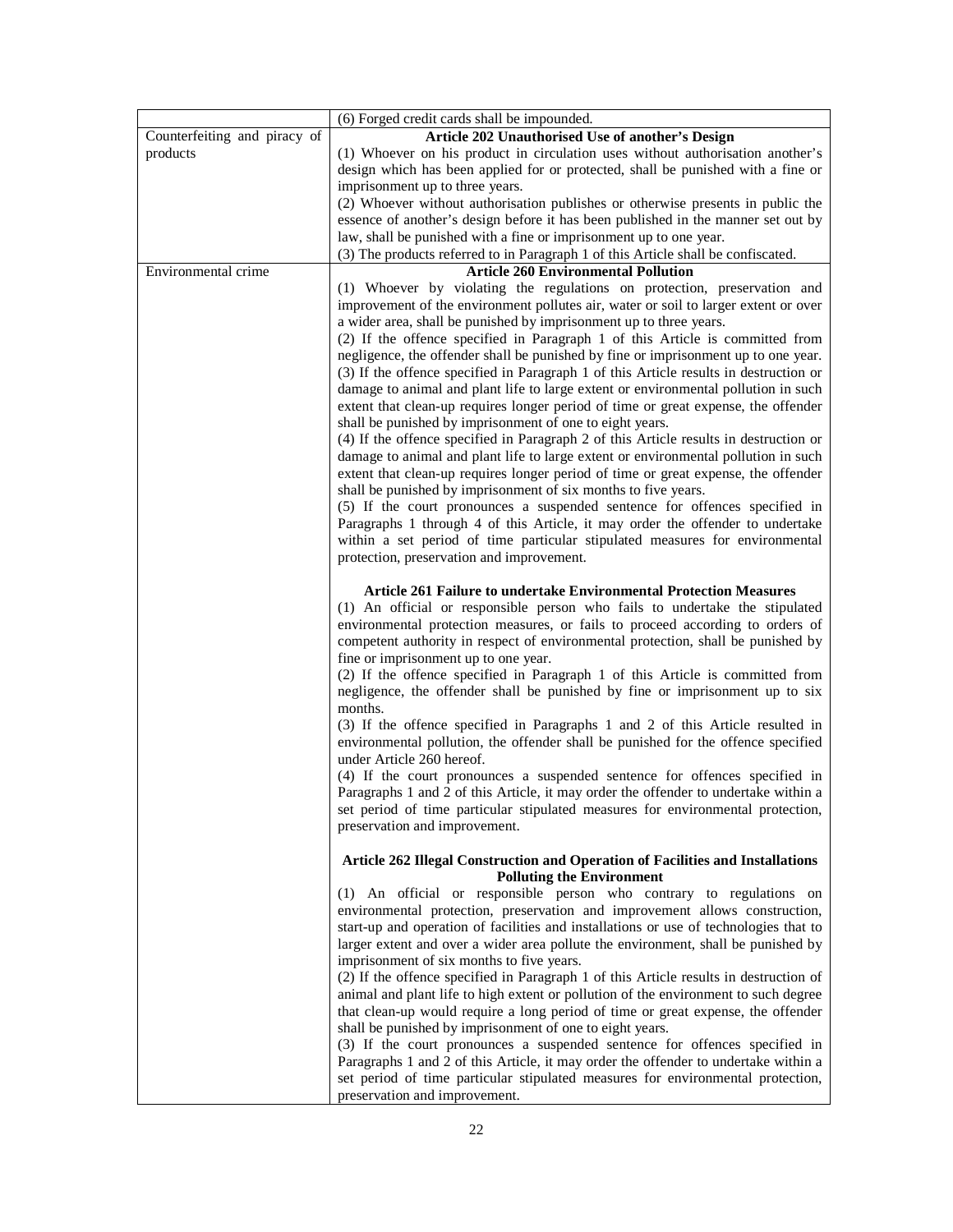| <b>Article 263 Damaging Environmental Protection Facilities and Installations</b><br>(1) Whoever damages, destroys, removes or otherwise makes inoperable facilities<br>or installations for environmental protection, shall be punished by imprisonment<br>up to three years.                                                                                                                                                                                                                                                                                                                                                                                                                                                                                                                                                                                                                                             |
|----------------------------------------------------------------------------------------------------------------------------------------------------------------------------------------------------------------------------------------------------------------------------------------------------------------------------------------------------------------------------------------------------------------------------------------------------------------------------------------------------------------------------------------------------------------------------------------------------------------------------------------------------------------------------------------------------------------------------------------------------------------------------------------------------------------------------------------------------------------------------------------------------------------------------|
| (2) If the offence specified in Paragraph 1 is committed from negligence, the<br>offender shall be punished by fine or imprisonment up to one year.<br>(3) If the offence specified in Paragraph 1 resulted in air, water or soil pollution<br>to larger extent or over a wider area, the offender shall be punished by<br>imprisonment of six months to five years. (4) If the offence specified in Paragraph<br>2 resulted in air, water or soil pollution to larger extent or over a wider area, the<br>offender shall be punished by imprisonment up to three years.<br>(5) If the offence specified in Paragraph 1 and 3 of this Article result in<br>destruction or damage of animal and plant life to high extent or pollution of the<br>environment to such degree that clean-up would require a long period of time or<br>great expense, the offender shall be punished by imprisonment of one to eight<br>years. |
| (6) If the offence specified in Paragraph 2 and 4 of this Article result in<br>destruction or damage of animal and plant life to high extent or pollution of the<br>environment to such degree that clean-up would require a long period of time or<br>great expense, the offender shall be punished by imprisonment of six months to<br>five years.                                                                                                                                                                                                                                                                                                                                                                                                                                                                                                                                                                       |
| (7) If the court pronounces a suspended sentence for offences specified in<br>Paragraphs 1 through 6 of this Article, it may order the offender to undertake<br>within a set period of time particular stipulated measures for environmental<br>protection, preservation and improvement.                                                                                                                                                                                                                                                                                                                                                                                                                                                                                                                                                                                                                                  |
| <b>Article 264 Damaging the Environment</b>                                                                                                                                                                                                                                                                                                                                                                                                                                                                                                                                                                                                                                                                                                                                                                                                                                                                                |
| (1) Whoever by violating regulations, through use of natural resources,<br>construction of buildings, executing works or otherwise causes damage to the<br>environment to large extent or over a wider area, shall be punished by<br>imprisonment up to three years.<br>(2) If the offence specified in Paragraph 1 is committed from negligence, the<br>offender shall be punished by fine or imprisonment up to one year.<br>(3) If the court pronounces a suspended sentence for offences specified in<br>Paragraphs 1 and 2 of this Article, it may order the offender to undertake within a<br>set period of time particular measures to correct the detrimental consequences to<br>the environment.                                                                                                                                                                                                                  |
| <b>Article 266 Bringing Dangerous Substances into Serbia</b>                                                                                                                                                                                                                                                                                                                                                                                                                                                                                                                                                                                                                                                                                                                                                                                                                                                               |
| and Unlawful Processing, Depositing and                                                                                                                                                                                                                                                                                                                                                                                                                                                                                                                                                                                                                                                                                                                                                                                                                                                                                    |
| <b>Stockpiling of Dangerous Substances</b><br>(1) Whoever contrary to regulations brings into Serbia radioactive or other<br>hazardous materials or hazardous waste, or whoever transports, processes,<br>deposits, collects or stockpiles such materials or waste, shall be punished by<br>imprisonment up to three years.<br>(2) Whoever by abuse of his position or powers allows or facilitates bringing into<br>Serbia materials or waste specified in Paragraph 1 of this Article, or enables                                                                                                                                                                                                                                                                                                                                                                                                                        |
| transport, processing, depositing or stockpiling of such materials or waste, shall be<br>punished by imprisonment of six months to five years.<br>(3) If the offence specified in Paragraphs 1 and 2 of this Article resulted in<br>destruction of animal and plant life to high extent or pollution of the environment                                                                                                                                                                                                                                                                                                                                                                                                                                                                                                                                                                                                    |
| to such degree that clean-up would require a long period of time or great expense,<br>the offender shall be punished by imprisonment of one to eight years.<br>(4) The attempt of the offence specified in Paragraph 1 of this Article shall be                                                                                                                                                                                                                                                                                                                                                                                                                                                                                                                                                                                                                                                                            |
| punished.<br>(5) If the court pronounces a suspended sentence for offences specified in                                                                                                                                                                                                                                                                                                                                                                                                                                                                                                                                                                                                                                                                                                                                                                                                                                    |
| Paragraphs 1 through 4 of this Article, it may order the offender to undertake<br>within a set period of time particular stipulated measures of protection from<br>ionising radiation or other stipulated protection measures.                                                                                                                                                                                                                                                                                                                                                                                                                                                                                                                                                                                                                                                                                             |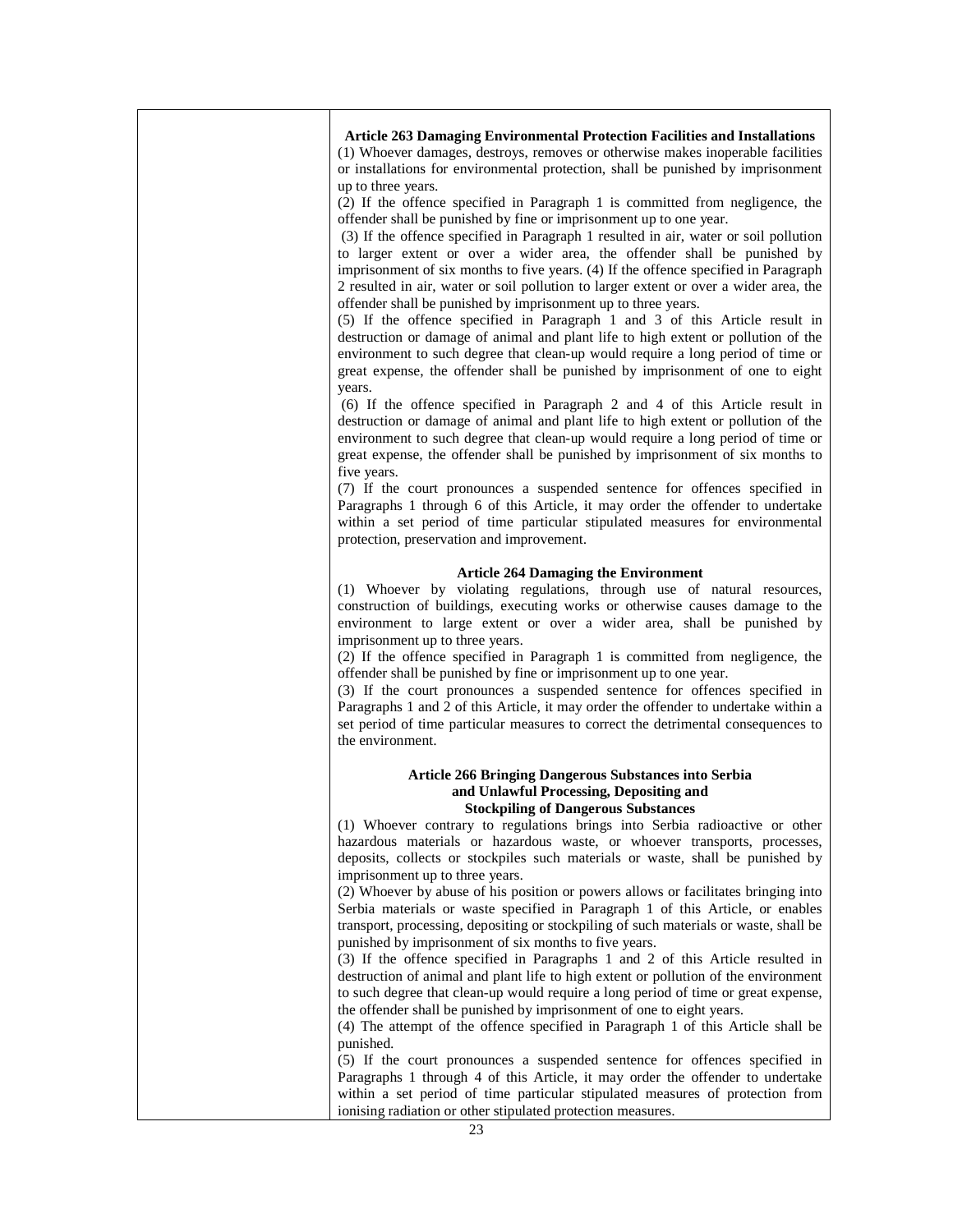|                   |          |        | (6) Whoever organises committing of offences specified in Paragraph 1 of this<br>Article, shall be punished by imprisonment of one to eight years.<br>(7) The attempt of the offence specified in Paragraph 1 <sup>*</sup> of this Article shall be<br>punished.                                                                                                                                                                                                                                                                                                                                                                                                                                                                                                                                                                                                                                                                      |
|-------------------|----------|--------|---------------------------------------------------------------------------------------------------------------------------------------------------------------------------------------------------------------------------------------------------------------------------------------------------------------------------------------------------------------------------------------------------------------------------------------------------------------------------------------------------------------------------------------------------------------------------------------------------------------------------------------------------------------------------------------------------------------------------------------------------------------------------------------------------------------------------------------------------------------------------------------------------------------------------------------|
|                   |          |        | <b>Article 267 Illegal Construction of Nuclear Plants</b><br>Whoever contrary to regulations permits or commences to construct nuclear<br>power plant, a nuclear fuel production plant or processing plant for used nuclear<br>fuel, shall be punished by imprisonment of six months to five years.                                                                                                                                                                                                                                                                                                                                                                                                                                                                                                                                                                                                                                   |
| Murder,<br>injury | grievous | bodily | Article 113 Murder<br>Whoever causes death of another, shall be punished with imprisonment from five<br>to fifteen years.                                                                                                                                                                                                                                                                                                                                                                                                                                                                                                                                                                                                                                                                                                                                                                                                             |
|                   |          |        | <b>Article 114 Aggravated Murder</b><br>Whoever: 1) causes death of another in a cruel or insidious manner; 2) causes<br>death of another by callous violent behaviour; 3) causes death of another and with<br>premeditation endangers the life of other person; 4) causes death of another during<br>commission of robbery or compound larceny, 5) causes death of another for gain,<br>to commit or conceal another offence, from callous revenge or other base motives;<br>6) causes death of an official or serviceman during discharge or related to<br>discharge of their duty; 7) causes death of a child or pregnant woman; 8) causes<br>death of a member of his family whom he previously abused; with premeditation<br>causes death of several persons, and this not being a case of manslaughter in a<br>heat of passion, infanticide or mercy killing shall be punished with imprisonment<br>from thirty to forty years. |
|                   |          |        | <b>Article 115 Manslaughter in a Heat of Passion</b><br>Whoever causes death of another while brought into a sudden heat of passions<br>through no fault of his own by assault, abuse or serious insult of the killed person,<br>shall be punished with imprisonment from one to eight years.                                                                                                                                                                                                                                                                                                                                                                                                                                                                                                                                                                                                                                         |
|                   |          |        | <b>Article 116 Infanticide</b><br>A mother who causes death of her child at childbirth or immediately after<br>delivery, while in sate of disorder caused by delivery, shall be punished with<br>imprisonment from six months to five years.                                                                                                                                                                                                                                                                                                                                                                                                                                                                                                                                                                                                                                                                                          |
|                   |          |        | <b>Article 117 Mercy Killing</b><br>Whoever causes death of an adult from mercy due to serious illness of such person<br>and at such person's serious and explicit request, shall be punished with<br>imprisonment from six months to five years.                                                                                                                                                                                                                                                                                                                                                                                                                                                                                                                                                                                                                                                                                     |
|                   |          |        | <b>Article 118 Negligent Homicide</b><br>Whoever causes death of another by negligence, shall be punished with<br>imprisonment from six months to five years.                                                                                                                                                                                                                                                                                                                                                                                                                                                                                                                                                                                                                                                                                                                                                                         |
|                   |          |        | <b>Article 121 Serious Bodily Harm</b><br>(1) Whoever causes serious injury of another or causes serious impairment of<br>health of another, shall be punished with imprisonment from six months to five<br>years. (2) Whoever causes serious injury or health impairment of another resulting<br>in endangering of life of that person or destroying or permanent and considerable<br>damage or weakening of a vital function of his body or an organ, or permanent<br>serious health impairment or disfigurement, shall be punished with imprisonment<br>of one to eight years. (3) If death of the injured person results from acts specified<br>in Paragraphs 1 and 2 of this Article, the offender shall be punished with<br>imprisonment of two to twelve years. (4) Whoever commits the act specified in<br>Paragraphs 1 and 2 of this Article from negligence, shall be punished with                                         |

 \* Transl. remark: Probably a proof-reading omission and should read *Paragraph 6.*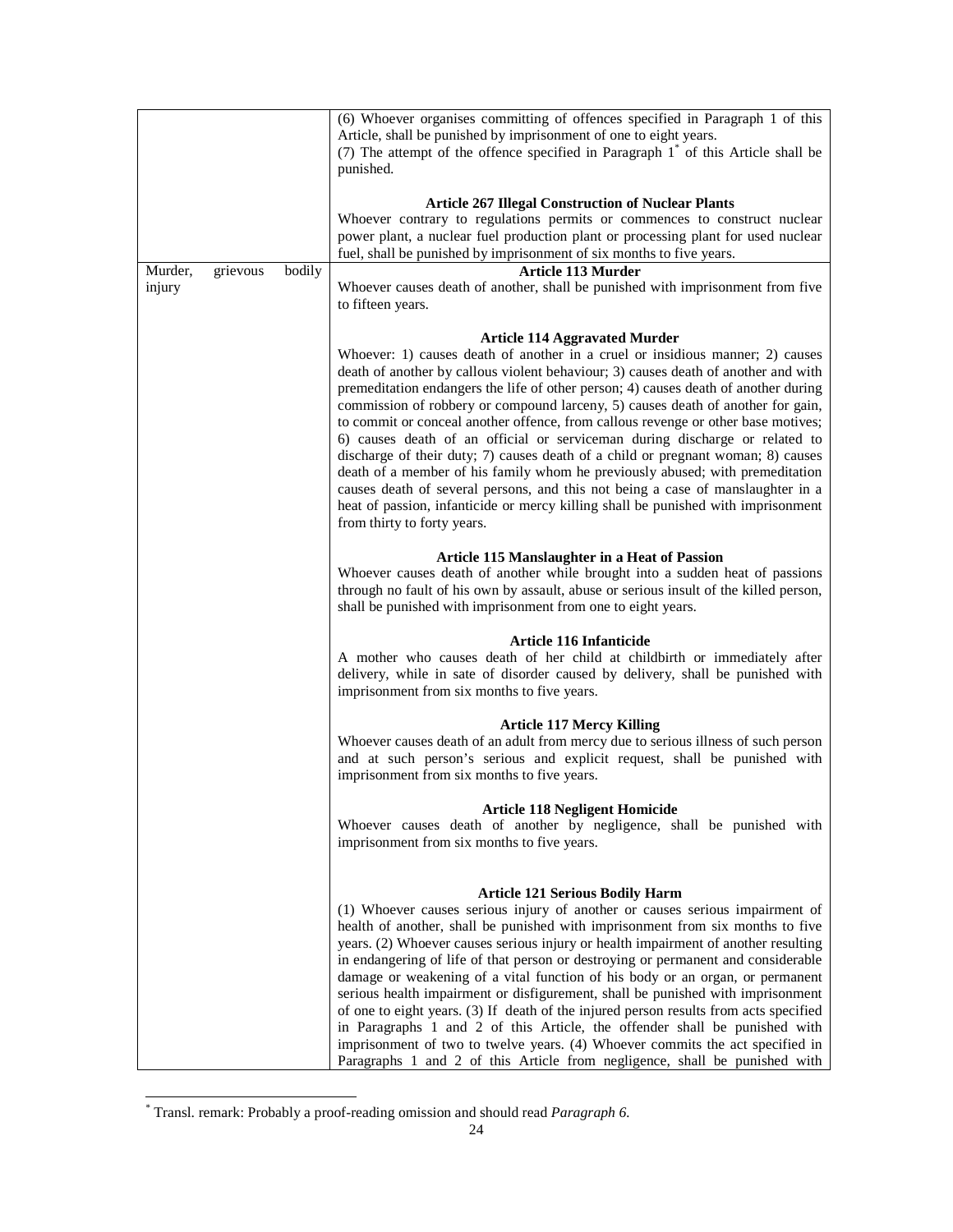|                               | imprisonment up to three years. (5) Whoever commits the act specified in<br>Paragraphs 1 through 3 of this Article in a heat of passion, if brought in a sudden<br>heat of passions through no fault of his own by assault, abuse or serious insult of<br>the injured person, shall be punished for the offence specified in Paragraph 1 by<br>imprisonment up to three years, and for the offence specified in Paragraph 2 by<br>imprisonment from three months to four years, and for the offence specified in<br>para 3 by imprisonment six months to five years.                                                                                                                                                                                                                                                                                                                                                                                                                                                                                                                                                                          |
|-------------------------------|-----------------------------------------------------------------------------------------------------------------------------------------------------------------------------------------------------------------------------------------------------------------------------------------------------------------------------------------------------------------------------------------------------------------------------------------------------------------------------------------------------------------------------------------------------------------------------------------------------------------------------------------------------------------------------------------------------------------------------------------------------------------------------------------------------------------------------------------------------------------------------------------------------------------------------------------------------------------------------------------------------------------------------------------------------------------------------------------------------------------------------------------------|
|                               | Article 122 Light Bodily Injury<br>(1) Whoever causes light injury or minor health impairment, shall be punished<br>with fine or imprisonment up to one year. (2) If the injury is caused by a weapon,<br>dangerous implement or other means suitable to inflict serious injury or serious<br>health impairment, the offender shall be punished with imprisonment up to three<br>years. (3) A court may pronounce judicial caution to the perpetrator referred to in<br>Paragraph 2 of this Article, if he was provoked by rude or violent conduct of the<br>injured party. (4) Prosecution for the offence referred to in Paragraph 1 of this<br>Article shall be instituted by private action.                                                                                                                                                                                                                                                                                                                                                                                                                                              |
| Kidnapping, illegal restraint | <b>Article 134 Abduction</b>                                                                                                                                                                                                                                                                                                                                                                                                                                                                                                                                                                                                                                                                                                                                                                                                                                                                                                                                                                                                                                                                                                                  |
| and hostage-taking            | (1) Whoever by use of force, threat, deceit or otherwise removes or holds another<br>with the intent to extort money or other property gain from that person or another<br>or to coerce that person or another to do or refrain from doing something or to<br>endure, shall be punished with imprisonment from one to ten years. (2) Whoever<br>threatens the abducted person for the purpose of accomplishing the aim of<br>abduction with murder or grievous bodily harm, shall be punished with<br>imprisonment from three to twelve years. (3) If the abducted person is held more<br>than ten days or treated in cruel manner or his health is seriously impaired or other<br>serious consequences resulted or whoever commits the offence specified in<br>Paragraph 1 of this Article against a juvenile, shall be punished with<br>imprisonment of three to fifteen years. (4) If due to the offence specified in<br>Paragraphs 1, 2 and 3 of this Article result in death of the abducted person or the<br>offence is committed by an organised group, the offender shall be punished with<br>imprisonment of five to eighteen years. |
|                               | <b>Article 132 Unlawful Depriving of Liberty</b>                                                                                                                                                                                                                                                                                                                                                                                                                                                                                                                                                                                                                                                                                                                                                                                                                                                                                                                                                                                                                                                                                              |
|                               | (1) Whoever unlawfully detains another, keeps him in custody or otherwise<br>unlawfully deprives him of liberty or restricts his freedom of movement, shall be<br>punished with imprisonment up to three years. (2) If the offence specified in<br>Paragraph 1 of this Article is committed by an official through abuse of position<br>or authority, such person shall be punished with imprisonment of six months to<br>five years. (3) If unlawful depriving of liberty exceeded thirty days or was<br>committed in cruel manner or if such act resulted in serious impairment of health<br>of the person unlawfully deprived of freedom or if other serious consequences<br>resulted, the offender shall be punished with imprisonment of one to eight years.<br>(4) If the offences specified in Paragraphs 1 and 3 of this Article result in death of<br>the person unlawfully deprived of liberty, the offender shall be punished with<br>imprisonment from two to twelve years. (5) An attempt of the offence specified in<br>Paragraph 1 of this Article is punishable.                                                              |
| Robbery or theft              | <b>Article 203 Theft</b>                                                                                                                                                                                                                                                                                                                                                                                                                                                                                                                                                                                                                                                                                                                                                                                                                                                                                                                                                                                                                                                                                                                      |
|                               | (1) Whoever steals another's movable Item with intent to obtain unlawful material<br>gain for himself or another by appropriation thereof, shall be punished with fine or<br>imprisonment up to three years. (2) The attempt of the offence specified in<br>Paragraph 1 shall be punished.                                                                                                                                                                                                                                                                                                                                                                                                                                                                                                                                                                                                                                                                                                                                                                                                                                                    |
|                               | <b>Article 204 Aggravated/Compound Larceny</b>                                                                                                                                                                                                                                                                                                                                                                                                                                                                                                                                                                                                                                                                                                                                                                                                                                                                                                                                                                                                                                                                                                |
|                               | (1) A person committing the offence of theft (Article 203) shall be punished with<br>imprisonment of one to eight years, if the theft was committed: 1) by forcing or<br>breaking into closed buildings, rooms, safes, cabinets or other closed spaces or by<br>otherwise overcoming major obstacles; 2) by several persons; 3) in a particularly<br>dangerous or brazen manner; 4) by someone having on his person a weapon or                                                                                                                                                                                                                                                                                                                                                                                                                                                                                                                                                                                                                                                                                                               |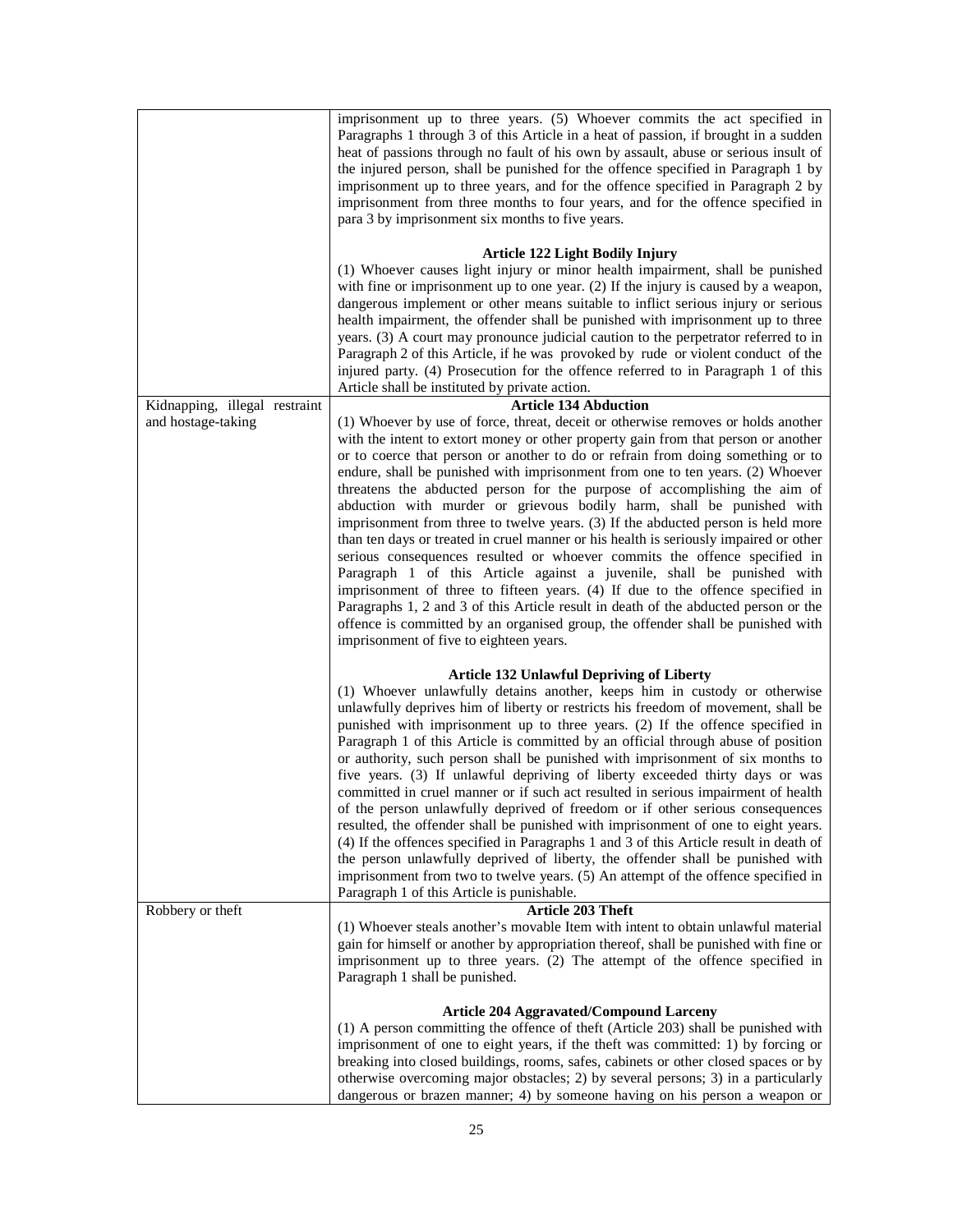|           | dangerous implement for attack or defence; 5) during a fire, flood, earthquake or<br>other calamity; 6) by taking advantage of the helplessness or other grave condition<br>of a person; (2) The penalty specified in Paragraph 1 of this Article shall also be<br>imposed to a perpetrator of the offence of theft if the value of stolen Items exceeds<br>the amount of four hundred and fifty thousand dinars or if the stolen object<br>represents a cultural or natural asset. (3) if the value of stolen goods exceeds one<br>million dinars, the offender shall be punished with imprisonment of two to ten<br>years.                                                                                                                                                                                                                                                                                                                                                                                                                                                                                                                                                                                                        |
|-----------|-------------------------------------------------------------------------------------------------------------------------------------------------------------------------------------------------------------------------------------------------------------------------------------------------------------------------------------------------------------------------------------------------------------------------------------------------------------------------------------------------------------------------------------------------------------------------------------------------------------------------------------------------------------------------------------------------------------------------------------------------------------------------------------------------------------------------------------------------------------------------------------------------------------------------------------------------------------------------------------------------------------------------------------------------------------------------------------------------------------------------------------------------------------------------------------------------------------------------------------|
|           | <b>Article 205 Grand Larceny</b><br>(1) Whoever caught in the act of theft (Article 203) and with intent to keep the<br>stolen object uses force against a person or threat of direct attack against the life<br>or body, shall be punished with imprisonment of one to ten years. (2) If the value<br>of stolen goods exceeds one million five hundred thousand dinars, the offender<br>shall be punished with imprisonment of two to twelve years. (3) If the offence<br>specified in Paragraphs 1 through 3 of this Article is committed by several persons<br>or intentional serious bodily harm is inflicted to a person, the offender shall be<br>punished with imprisonment of three to fifteen years,                                                                                                                                                                                                                                                                                                                                                                                                                                                                                                                       |
|           | <b>Article 206 Robbery</b><br>(1) Whoever by use of force against a person or threat of direct attack upon the<br>life or body appropriates another's movable object with intent by appropriation<br>thereof to acquire unlawful material gain for himself or another, shall be punished<br>with imprisonment of two to ten years. (2) If the value of appropriated goods<br>exceeds the amount of one million five hundred thousand dinars, the offender<br>shall be punished with imprisonment of three to fifteen years. (3) If the offence<br>specified in Paragraphs 1 and 2 of this Article is committed by several persons or<br>intentional serious bodily harm is inflicted to a person, the offender shall be<br>punished with imprisonment of three to fifteen years. (4) If the value of<br>appropriated goods specified in Paragraph 1 of this Article does not exceed ten<br>thousand dinars, and the intent of the offender was to acquire a small material<br>gain, the offender shall be punished with imprisonment up to three years. (5) The<br>attempt of the offence specified in Paragraph 4 of this Article shall be punished.                                                                               |
| Smuggling | <b>Article 230 Smuggling</b><br>(1) Whoever takes goods across the customs line evading customs control<br>measures or who takes goods across the customs line evading customs control<br>while armed, in a group or using force or threat, shall be punished by<br>imprisonment of six months to five years and fined. (2) Whoever engages in sale,<br>distribution or concealment of uncleared goods or organises a network of dealers<br>or middlemen for distribution of such goods, shall be punished by imprisonment<br>of one to eight years and fined. (3) The goods that are subject of the offence<br>specified in Paragraphs 1 and 2 of this Article shall be seized. (4) A vehicle or<br>other means of transportation whose hidden or secret places were used for<br>transport of goods subject to the offence specified in Paragraph 1 of this Article,<br>or which is intended for committing of such criminal offences shall be impounded<br>if the owner or user of such vehicle was aware or should have been aware or was<br>obliged to be aware of it, and if the value of goods that are subject of the offence<br>exceeds one third of the value of such vehicle at the time of commission of the<br>offence. |
| Extortion | <b>Article 214 Extortion</b><br>(1) Whoever with intent to acquire unlawful property gain for himself or another,<br>by force or threat causes another person to act to the prejudice of his or another's<br>property, shall be punished with imprisonment of one to eight years.<br>(2) If by the offence specified in Paragraph 1 of this Article material gain<br>exceeding four hundred and fifty thousand dinars is acquired, the offender shall be<br>punished with imprisonment of two to ten years.<br>(3) If by the offence specified in Paragraph 1 of this Article material gain<br>exceeding one million five hundred thousand dinars is acquired, the offender shall<br>be punished with imprisonment of two to twelve years.                                                                                                                                                                                                                                                                                                                                                                                                                                                                                          |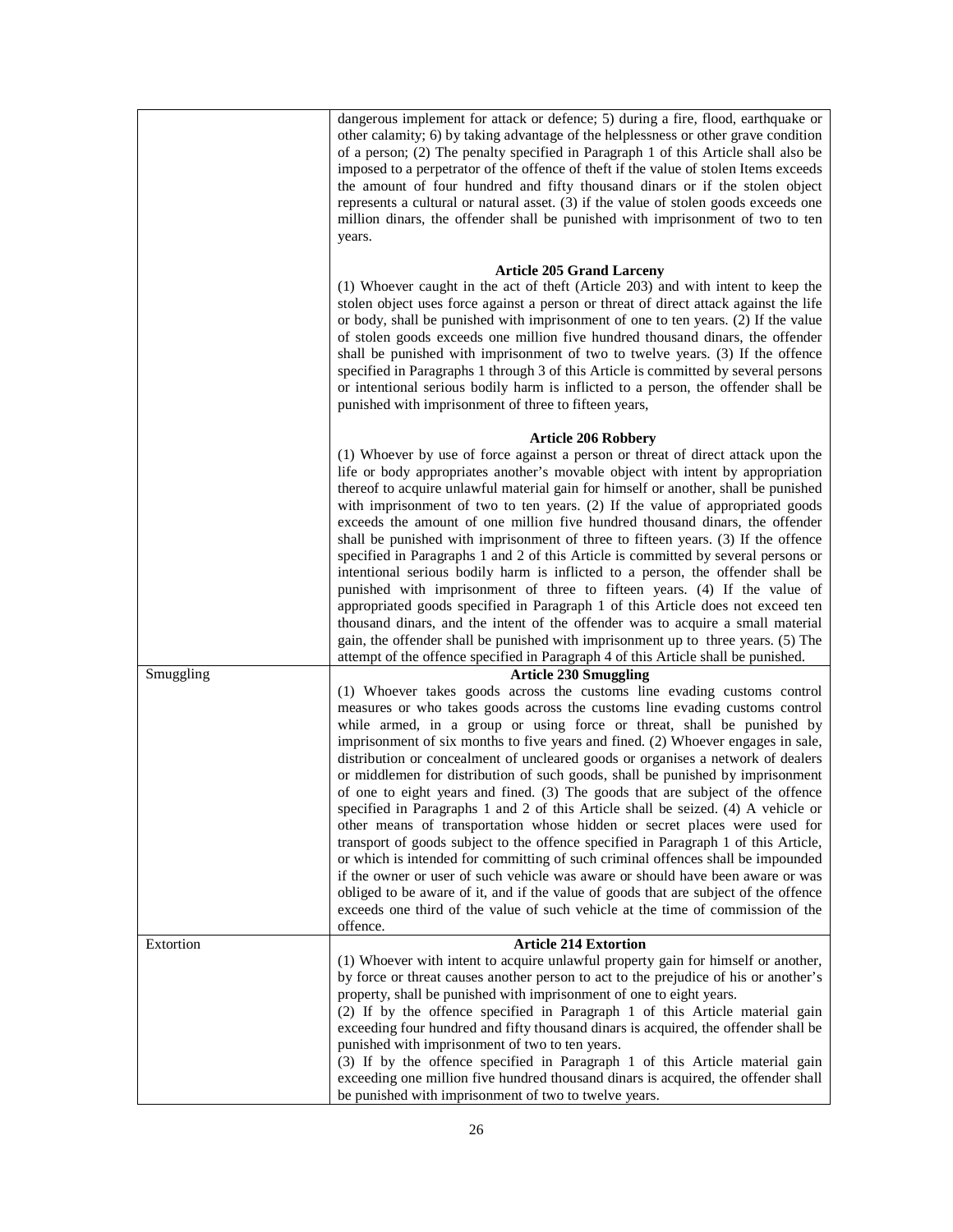|         | (4) Whoever engages habitually in offences specified in Paragraphs 1 to 3 of this<br>Article, or if the offence is committed by an organised group, shall be punished                                                                                                                                                                                                                                                                                                                                                                                                                                                                                                                                                                                                                                                                                                                                                                                                                                                                                                                                                                                                                                               |
|---------|---------------------------------------------------------------------------------------------------------------------------------------------------------------------------------------------------------------------------------------------------------------------------------------------------------------------------------------------------------------------------------------------------------------------------------------------------------------------------------------------------------------------------------------------------------------------------------------------------------------------------------------------------------------------------------------------------------------------------------------------------------------------------------------------------------------------------------------------------------------------------------------------------------------------------------------------------------------------------------------------------------------------------------------------------------------------------------------------------------------------------------------------------------------------------------------------------------------------|
|         | with imprisonment of three to fifteen years.                                                                                                                                                                                                                                                                                                                                                                                                                                                                                                                                                                                                                                                                                                                                                                                                                                                                                                                                                                                                                                                                                                                                                                        |
| Forgery | <b>Article 226 Forging Value Tokens</b>                                                                                                                                                                                                                                                                                                                                                                                                                                                                                                                                                                                                                                                                                                                                                                                                                                                                                                                                                                                                                                                                                                                                                                             |
|         | (1) Whoever fabricates or alters value tokens with intent to use them as genuine or                                                                                                                                                                                                                                                                                                                                                                                                                                                                                                                                                                                                                                                                                                                                                                                                                                                                                                                                                                                                                                                                                                                                 |
|         | to give them to another to use, or who uses such forged hallmarks as genuine or<br>obtains them to such end, shall be punished by imprisonment up to three years.<br>(2) If the overall value of value tokens specified in Paragraph 1 of this Article<br>exceeds one million five hundred thousand dinars, the offender shall be punished                                                                                                                                                                                                                                                                                                                                                                                                                                                                                                                                                                                                                                                                                                                                                                                                                                                                          |
|         | by imprisonment of one to eight years.<br>(3) Whoever by removing a stamp invalidating a value token or otherwise<br>endeavours to give such value token an appearance as if unused in order to re-use<br>them, or who re-uses the already used value tokens or sells them as valid, shall be<br>punished by fine or imprisonment up to one year.<br>(4) Forged value tokens shall be confiscated.                                                                                                                                                                                                                                                                                                                                                                                                                                                                                                                                                                                                                                                                                                                                                                                                                  |
|         | Article 227 Making, Acquiring and Giving to Another of Means for<br>Counterfeiting                                                                                                                                                                                                                                                                                                                                                                                                                                                                                                                                                                                                                                                                                                                                                                                                                                                                                                                                                                                                                                                                                                                                  |
|         | (1) Whoever makes, acquires, sells or gives to another to use means for producing                                                                                                                                                                                                                                                                                                                                                                                                                                                                                                                                                                                                                                                                                                                                                                                                                                                                                                                                                                                                                                                                                                                                   |
|         | forged money or forged securities, shall be punished by imprisonment of six<br>months to five years.                                                                                                                                                                                                                                                                                                                                                                                                                                                                                                                                                                                                                                                                                                                                                                                                                                                                                                                                                                                                                                                                                                                |
|         | (2) Whoever makes, acquires, sells or gives to another to use means for producing<br>forged credit cards or forged value tokens, shall be punished by fine or                                                                                                                                                                                                                                                                                                                                                                                                                                                                                                                                                                                                                                                                                                                                                                                                                                                                                                                                                                                                                                                       |
|         | imprisonment up to two years.                                                                                                                                                                                                                                                                                                                                                                                                                                                                                                                                                                                                                                                                                                                                                                                                                                                                                                                                                                                                                                                                                                                                                                                       |
|         | (3) The means specified in Paragraphs 1 and 2 of this Article shall be impounded.                                                                                                                                                                                                                                                                                                                                                                                                                                                                                                                                                                                                                                                                                                                                                                                                                                                                                                                                                                                                                                                                                                                                   |
| Piracy  | Article 198 Violation of Moral Right of Author and Performer<br>(1) Whoever under his name or the name of another publishes or puts into<br>circulation copies of another's copyrighted work or performance or otherwise<br>publicly presents another's copyrighted work or performance, in entirety or in part,<br>shall be punished with a fine or imprisonment up to three years.<br>(2) Whoever without the author's permission alters or adapts another's<br>copyrighted work or alters another's recorded performance, shall be punished with<br>a fine or imprisonment up to one year.<br>(3) Whoever puts into circulation copies of another's copyrighted work or<br>performance in a manner insulting the honour and reputation of the author or<br>performer, shall be punished with a fine or imprisonment up to six months.<br>(4) Things referred to under Paragraphs 1 through 3 of this Article shall be<br>confiscated.<br>(5) Prosecution for offences specified in Paragraph 2 of this Article is initiated by<br>the prosecution, and for offences referred to in Paragraph 3 of this Article by<br>private action.                                                                             |
|         | Article 199 Unauthorised Use of Copyrighted Work or other Work Protected<br>by Similar Right                                                                                                                                                                                                                                                                                                                                                                                                                                                                                                                                                                                                                                                                                                                                                                                                                                                                                                                                                                                                                                                                                                                        |
|         | (1) Whoever without permission publishes, records, copies or otherwise presents<br>in public, in part or entirety, a copyrighted work, performance, phonogram,<br>videogram, show, computer programme or database, shall be punished with a fine<br>or imprisonment up to three years.<br>(2) The punishment specified in Paragraph 1 of this Article shall also be imposed<br>on a person who puts into circulation or with intent to put into circulation keeps<br>illegally multiplied or illegally put into circulation copies of copyrighted work,<br>performance, phonogram, videogram, show, computer program or database.<br>(3) If the offence referred to in Paragraphs 1 and 2 of this Article was committed<br>with intent to acquire material gain for oneself or another, the offender shall be<br>punished with imprisonment from three months to five years.<br>(4) Whoever produces, imports, puts into circulation, sells, rents, advertises for<br>sale or renting, or keeps for commercial purposes, equipment and devices whose<br>basic or prevailing purpose is to remove, bypass or forestall technological<br>measures intended for prevention of violation of copyright and other similar |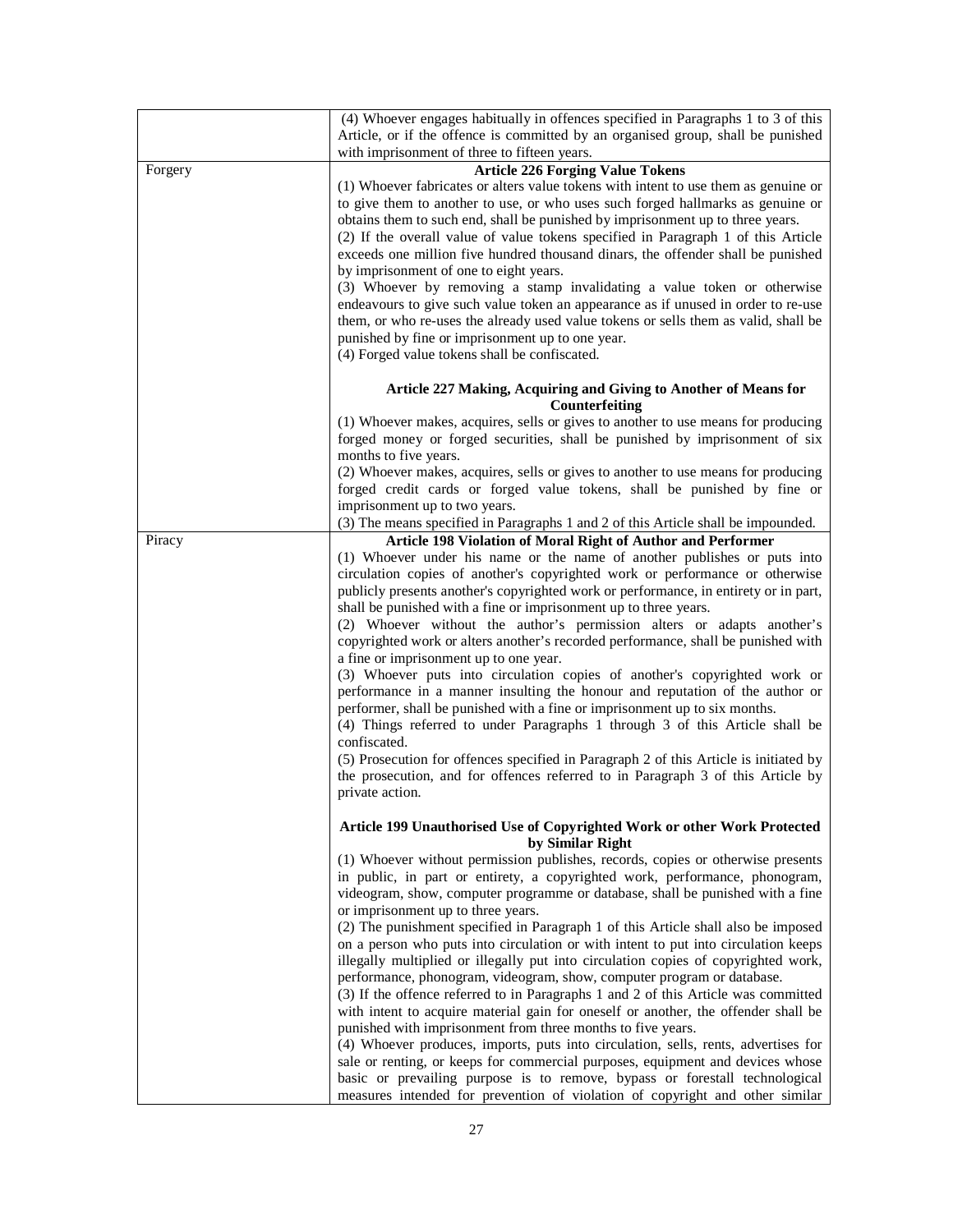|                            | rights, or who uses such equipment or devices with an aim to violate copyright or   |
|----------------------------|-------------------------------------------------------------------------------------|
|                            | other similar right, shall be punished with a fine or imprisonment up to three      |
|                            | years.                                                                              |
|                            | (5) The things referred to in Paragraphs 1 through 4 shall be seized and destroyed. |
|                            |                                                                                     |
|                            | <b>Article 201 Violation of Patent Rights</b>                                       |
|                            | (1) Whoever without permission produces, imports, exports, offers for circulation,  |
|                            | puts into circulation, stores or uses for commercial operations a patented product  |
|                            | or procedure, shall be punished with a fine or imprisonment up to three years.      |
|                            | (2) If the offence referred to in Paragraph 1 results in material gain or damage in |
|                            | an amount exceeding one million dinars, the offender shall be punished with         |
|                            | imprisonment from one to eight years.                                               |
|                            | (3) Whoever without permission publishes or otherwise presents in public the        |
|                            | essence of another's patent that has been applied for, before such patent is        |
|                            | published in the manner set out by law, shall be punished with a fine or            |
|                            | imprisonment up to two years.                                                       |
|                            | (4) Whoever without permission applies for a patent or fails to give or gives       |
|                            | incorrect name of inventor in the application, shall be punished with imprisonment  |
|                            | from six months to five years.                                                      |
|                            | (5) The things referred to in Paragraphs 1 and 2 shall be seized and destroyed.     |
| Insider trading and market |                                                                                     |
| manipulation               |                                                                                     |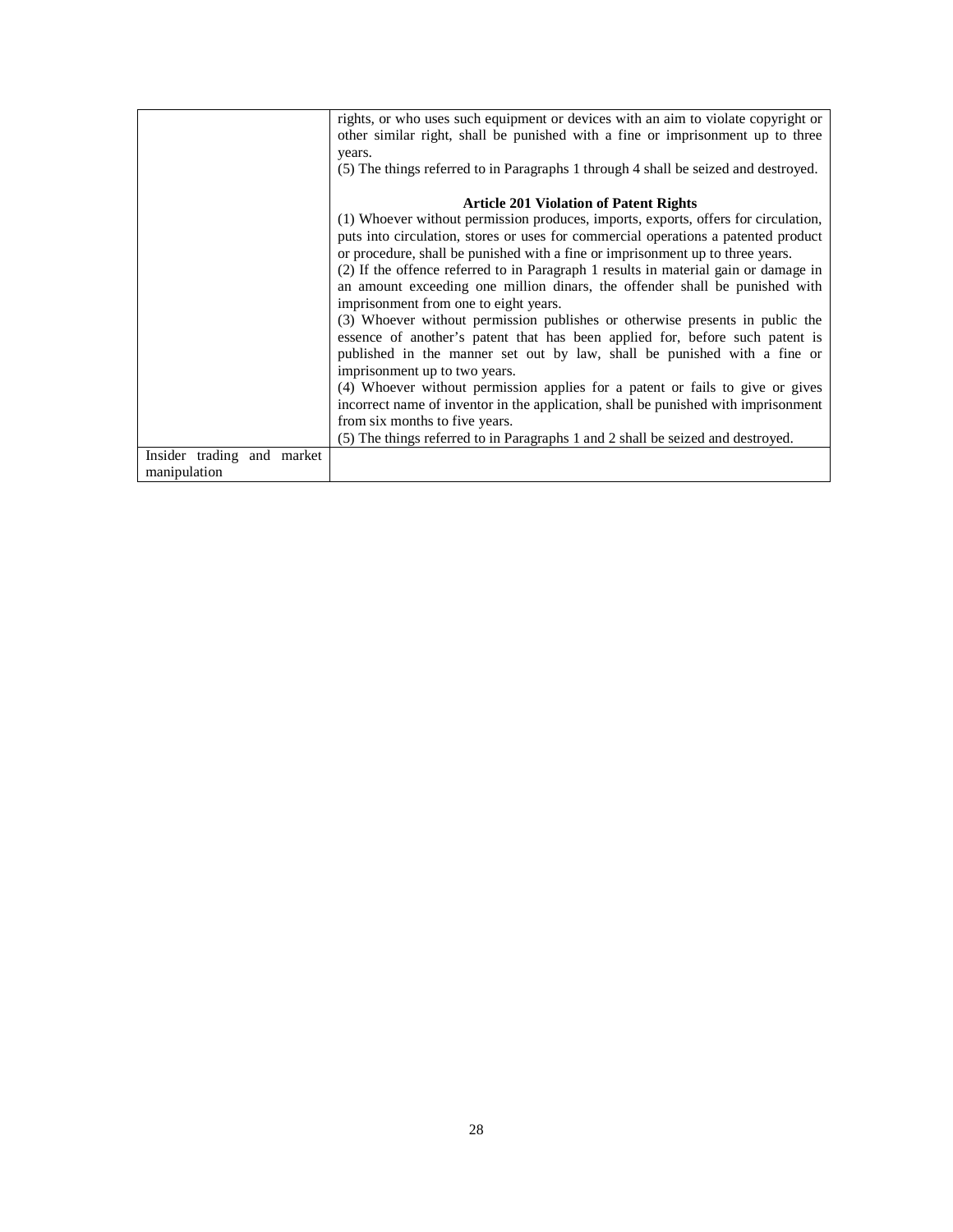## **4.3 Organigramme of the APML**



29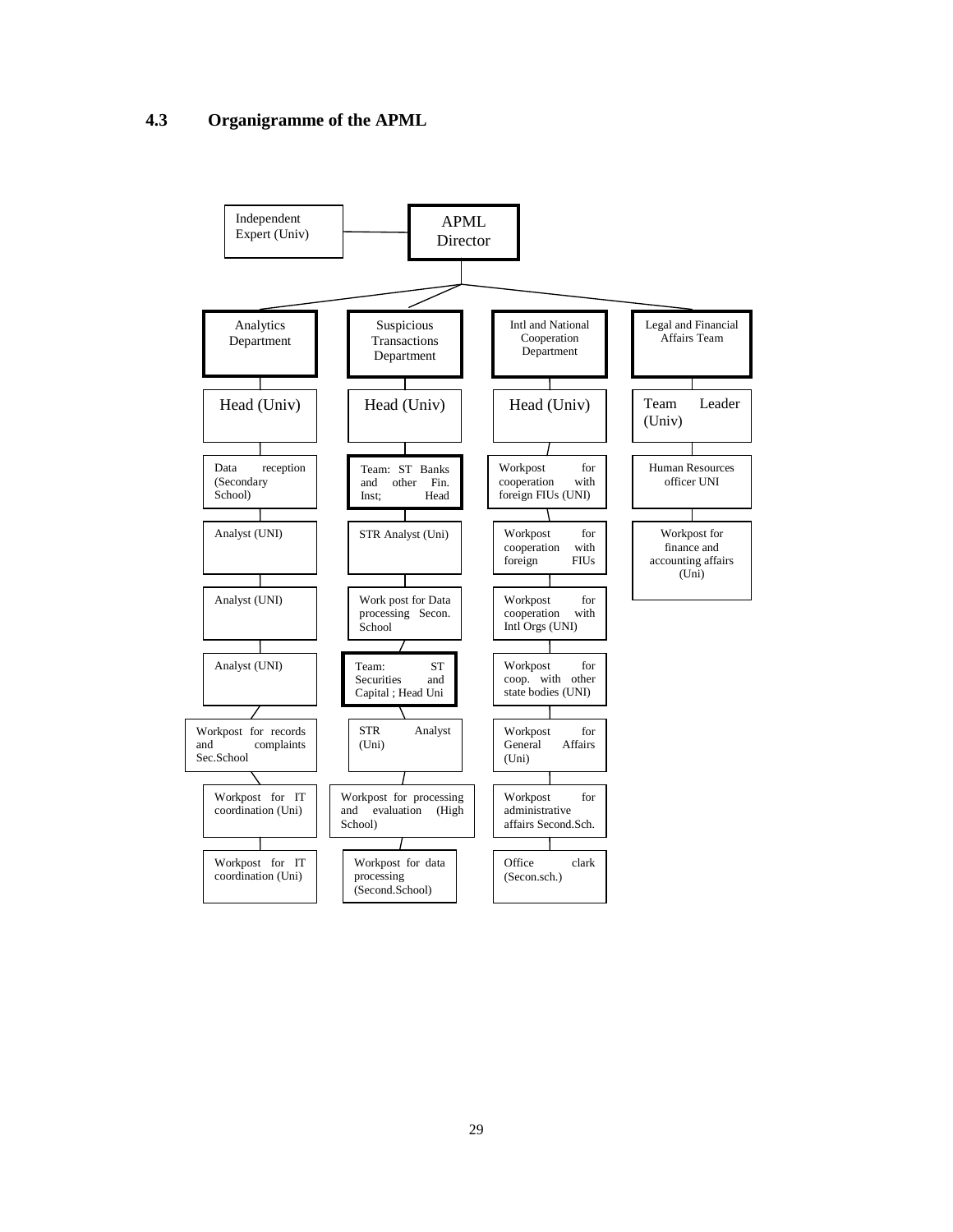#### **4.4Organigramme of the Ministry of Interior**

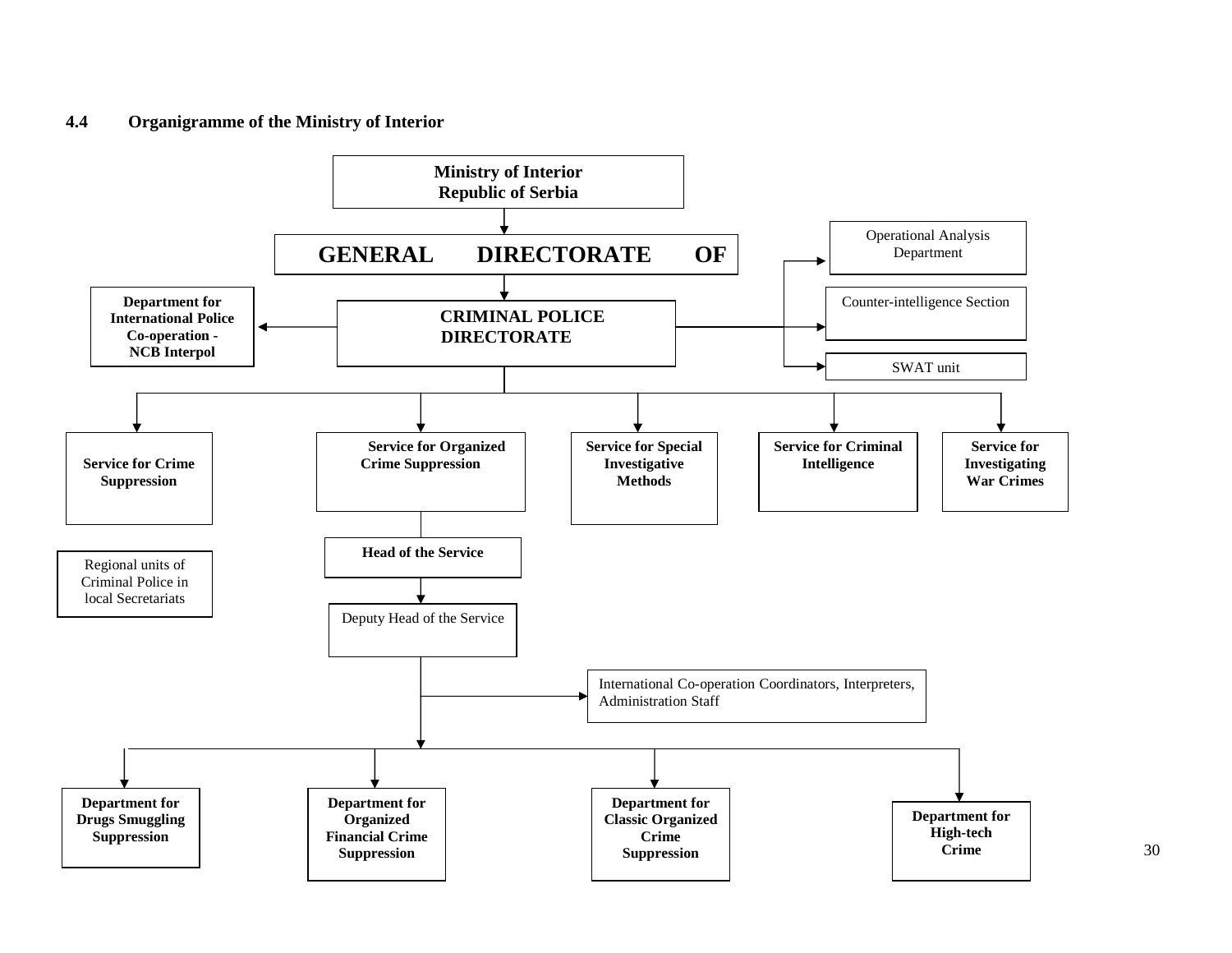|    | Institution/                                              | $\boldsymbol{l}$                                          |                         | $\overline{2}$                                            |                              |                                                           | $\mathfrak{Z}$       |                                               | 4                                                                                 |  |
|----|-----------------------------------------------------------|-----------------------------------------------------------|-------------------------|-----------------------------------------------------------|------------------------------|-----------------------------------------------------------|----------------------|-----------------------------------------------|-----------------------------------------------------------------------------------|--|
|    | business                                                  | Legislative act                                           | <b>Provision</b>        | Legislative act                                           | <b>Provision</b>             | Legislative act                                           | <b>Provision</b>     | Legislative act                               | <b>Provision</b>                                                                  |  |
|    | A. Institutions supervised by the National Bank of Serbia |                                                           |                         |                                                           |                              |                                                           |                      |                                               |                                                                                   |  |
|    |                                                           | <b>AML/CFT Law</b>                                        | - Article 82.1,<br>84.1 | - Law on Banks                                            | Article 102,<br>104          | Law on the<br>National Bank                               | Article 64           | - Law on Banks                                | Article 112<br>(institution), 113<br>and 118<br>(management)                      |  |
| A1 | <b>Banks</b>                                              | - Law on the<br><b>National Bank</b>                      | - Article 4, $63$       | Decision on Bank<br>Supervision                           | Section 2.2<br>and Section 4 | - Law on Banks                                            | - Article 102        | Law on Economic<br>Crimes<br>Decision on Bank | Article 85<br>Section 7, 8, and 9                                                 |  |
|    |                                                           |                                                           |                         |                                                           |                              |                                                           |                      | Supervision                                   | (institution)                                                                     |  |
| A2 |                                                           | - AML/CFT Law                                             | Article 82.1,<br>84.1   | Decision on<br>Supervision of<br>Exchange<br>Transactions | Section 1,<br>4.2, 3 and 4   | - Law on NBS                                              | Article 64           | Law on Foreign<br>Exchange<br>Operations      | Article 39.3<br>(institution)                                                     |  |
|    | <b>Exchange</b><br><b>bureaus</b>                         | Law on the<br><b>National Bank</b>                        | - Article 4, $63$       |                                                           |                              | Decision on<br>Supervision of<br>Exchange<br>Transactions | Section 4.3<br>and 4 | Law on Minor<br>Offences                      | - Article 76                                                                      |  |
|    |                                                           | Law on Foreign<br>Exchange<br>Operations                  | - Article 39, 45        |                                                           |                              |                                                           |                      |                                               |                                                                                   |  |
|    |                                                           | Decision on<br>Supervision of<br>Exchange<br>Transactions | - Section 1             |                                                           |                              |                                                           |                      |                                               |                                                                                   |  |
|    | <b>Voluntary</b>                                          | <b>AML/CFT Law</b>                                        | - Article 82.1,<br>84.1 | Law on Pension<br>Funds                                   | Article 68                   | Law on NBS                                                | Article 64           | Law on Pension<br>Funds                       | Article 17<br>(management) and<br>69 (institution and<br>management)              |  |
| A3 | pension<br>fund<br>management<br>companies                | Law on the<br><b>National Bank</b>                        | - Article 4, $63$       | Decision on<br>Pension Fund<br>Supervision                | - Article 2                  | Law on Pension<br>Funds                                   | - Article 68         | Decision on<br>Pension Fund<br>Supervision    | 9<br>Article<br><i>(institution)</i><br>and<br>14<br>management),<br>(management) |  |
|    |                                                           | - Law on Pension                                          | - Article 67            |                                                           |                              | Decision on                                               | - Article 4          |                                               |                                                                                   |  |

#### **4.5Legislative Provisions Defining the Powers of Supervisory Bodies (Financial Institutions)**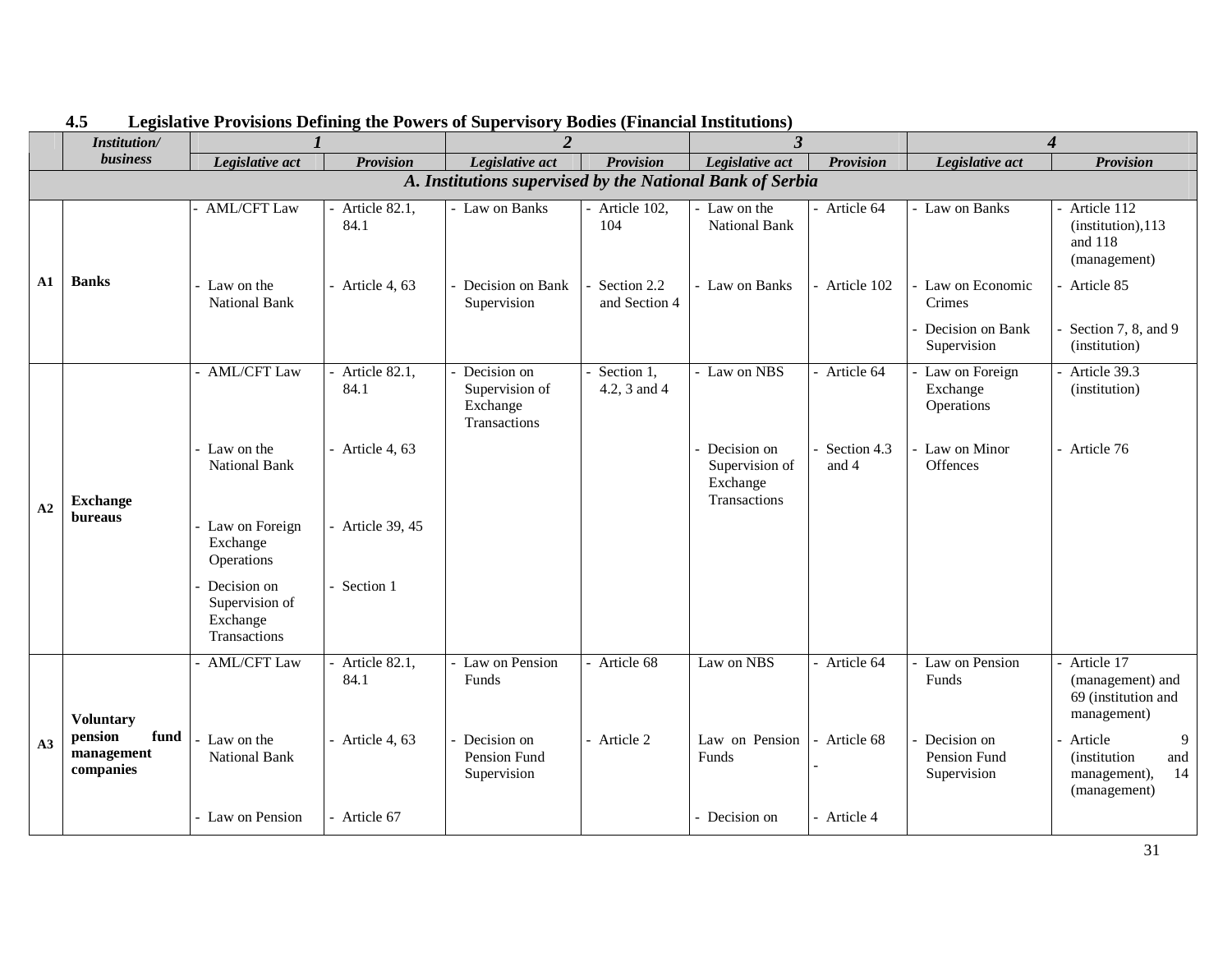|                |                                           | Funds                               |                            |                                                                |               | Pension Fund<br>Supervision                     |                       |                                                                                                                         |                                                                       |
|----------------|-------------------------------------------|-------------------------------------|----------------------------|----------------------------------------------------------------|---------------|-------------------------------------------------|-----------------------|-------------------------------------------------------------------------------------------------------------------------|-----------------------------------------------------------------------|
|                |                                           | - AML/CFT Law                       | - Article $82.1$ ,<br>84.1 | Law on Financial<br>Leasing                                    | Article 13(h) | Law on NBS                                      | Article 64            | Law on Financial<br>Leasing                                                                                             | Article 13(h)<br>(institution and<br>management)                      |
| A <sub>4</sub> | <b>Financial leasing</b><br>providers     | Law on the<br><b>National Bank</b>  | - Article 4, $63$          | Decision on<br>Lessor<br>Supervision                           | Section 2     | Law<br>on<br>Financial<br>Leasing               | Article<br>13(h)      | Decision on Lessor<br>Supervision                                                                                       | Section 6, 12 and<br>13 (institution and<br>management)               |
|                |                                           | - Law on Financial<br>Leasing       | - Article 13(h)            |                                                                |               |                                                 |                       |                                                                                                                         |                                                                       |
|                | <b>Insurance</b>                          | - AML/ CFT Law                      | - Article $82.1$ ,<br>84.1 | - Law on Insurance                                             | Articles 150  | Law on NBS                                      | Article 64            | Law on Insurance                                                                                                        | Articles 161<br>(institution and)<br>management), 179<br>(management) |
| A5             | companies<br>and<br><i>intermediaries</i> | Law on the<br><b>National Bank</b>  | - Article 4, $63$          |                                                                |               | Law<br>on<br>Insurance                          | Articles<br>153, 155  |                                                                                                                         |                                                                       |
|                |                                           | - Law on Insurance                  | - Article 18, 142,<br>148  |                                                                |               |                                                 |                       |                                                                                                                         |                                                                       |
|                |                                           |                                     |                            | <b>B.</b> Institutions supervised by the Securities Commission |               |                                                 |                       |                                                                                                                         |                                                                       |
|                |                                           | - AML/ CFT Law                      | - Article 81.3 and<br>84.2 | Law on Securities<br>Market                                    | Article 221   | Law on<br>Securities<br>Market                  | Article 221           | $\ast$                                                                                                                  |                                                                       |
| <b>B1</b>      | <b>Broker-dealer</b><br>companies         | - Law on Securities<br>Market       | - Article 220              | Rules for<br><b>Financial Market</b><br>Supervision            | Article 4     | Rules for<br>Financial<br>Market<br>Supervision | Article 12.<br>14, 16 |                                                                                                                         |                                                                       |
| B2             | <b>Investment</b> fund<br>management      | - AML/ CFT Law                      | Article 81.3 and<br>84.2   | Law on<br><b>Investment Funds</b>                              | Article 81    | Law on<br>Investment<br>Funds                   | Article 81            | Law on Investment<br>Funds                                                                                              | - Article 82                                                          |
|                | companies                                 | - Law on<br><b>Investment Funds</b> | - Article 80               |                                                                |               |                                                 |                       |                                                                                                                         |                                                                       |
|                |                                           |                                     |                            | and c) the Foreign Currency Inspectorate                       |               |                                                 |                       | C. Businesses supervised by: a) the Ministry of Finance, b) the Ministry of Telecommunications and Information Society, |                                                                       |
| C1             | Credit and loan<br>intermediaries (a)     | - AML/ CFT Law                      | - Article 82.1,            | $\ast$                                                         | $\ast$        | $\ast$                                          | $\ast$                | $\ast$                                                                                                                  | $\ast$                                                                |
|                |                                           |                                     |                            |                                                                |               |                                                 |                       |                                                                                                                         | 32                                                                    |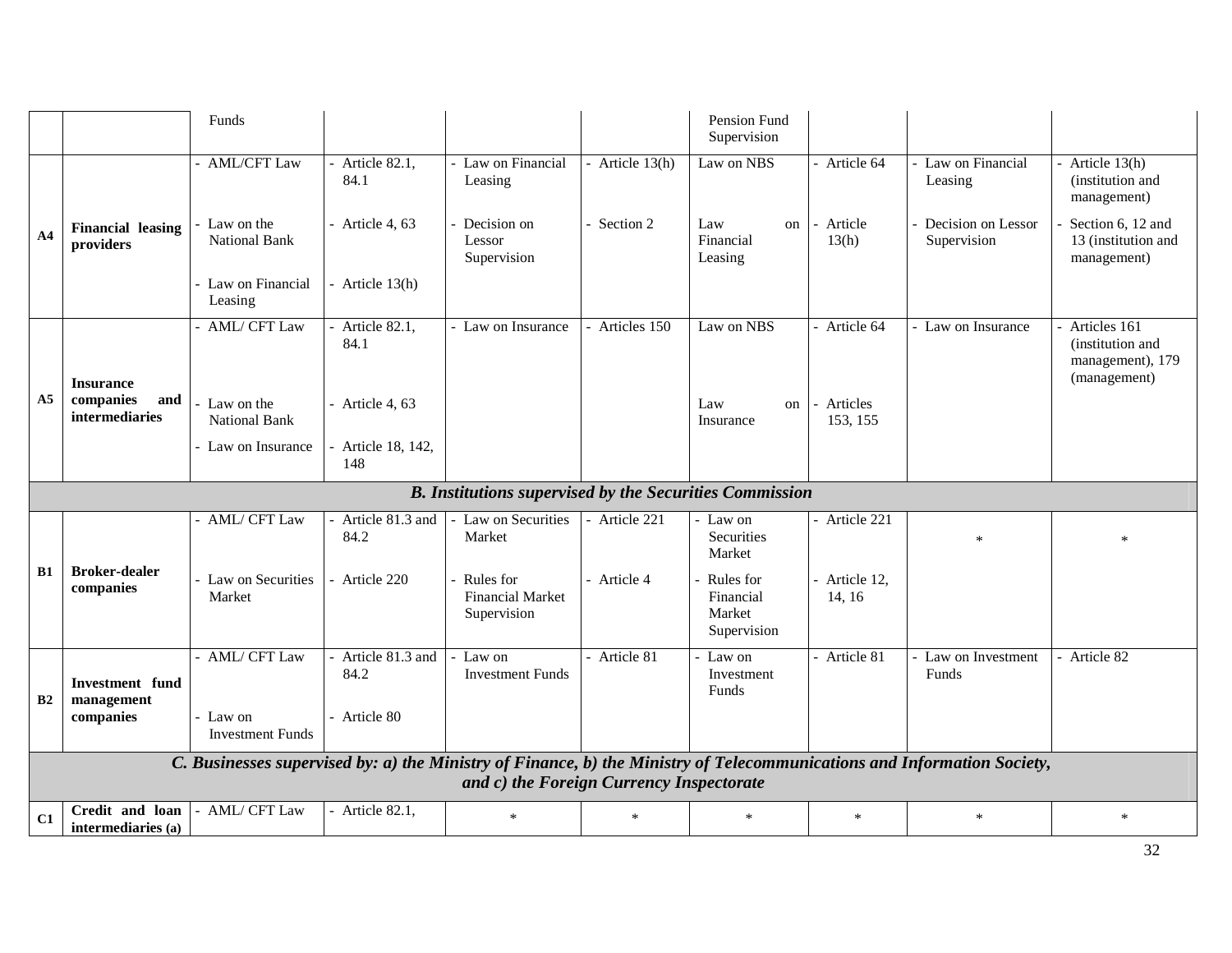|                |                                                      |                   |                                            | 84.4                   |                                          |              |        |        |        |        |
|----------------|------------------------------------------------------|-------------------|--------------------------------------------|------------------------|------------------------------------------|--------------|--------|--------|--------|--------|
|                | <b>Persons</b><br>engaged<br>factoring and           | $\mathbf{in}$ (a) | - AML/ CFT Law                             | Article 82.1,<br>84.4  | $\ast$                                   | $\ast$       | $\ast$ | $\ast$ | $\ast$ | $\ast$ |
| C <sub>2</sub> | forfeiting<br>activities                             |                   | - AML/ CFT Law                             | Article 82.1,<br>84.11 | Law on Foreign<br>Exchange<br>Operations | - Article 52 | $\ast$ | $\ast$ | $\ast$ | $\ast$ |
|                |                                                      | (c)               | Law on Foreign<br>Exchange<br>Operations   | Article 44, 46,<br>52  |                                          |              |        |        |        |        |
| C <sub>3</sub> | Persons engaged<br>in provision of<br>guarantees (a) |                   | AML/ CFT Law                               | Article 82.1,<br>84.4  | $\ast$                                   | $\ast$       | $\ast$ | $\ast$ | $\ast$ | $\ast$ |
|                |                                                      | (a)               | - AML/ CFT Law                             | Article 82.1,<br>84.4  | $\ast$                                   | $\ast$       | $\ast$ | $\ast$ | $\ast$ | $\ast$ |
|                | Providers of                                         | (b)               | - AML/ CFT Law                             | Article 82.1,<br>84.5  | $\ast$                                   | $\ast$       | $\ast$ | $\ast$ | $\ast$ | $\ast$ |
| C <sub>4</sub> | money<br>transfer<br>services                        |                   | AML/ CFT Law                               | Article 82.1,<br>84.11 | Law on Foreign<br>Exchange<br>Operations | - Article 52 | $\ast$ | $\ast$ | $\ast$ | $\ast$ |
|                |                                                      | (c)               | - Law on Foreign<br>Exchange<br>Operations | Article 44, 46,<br>52  |                                          |              |        |        |        |        |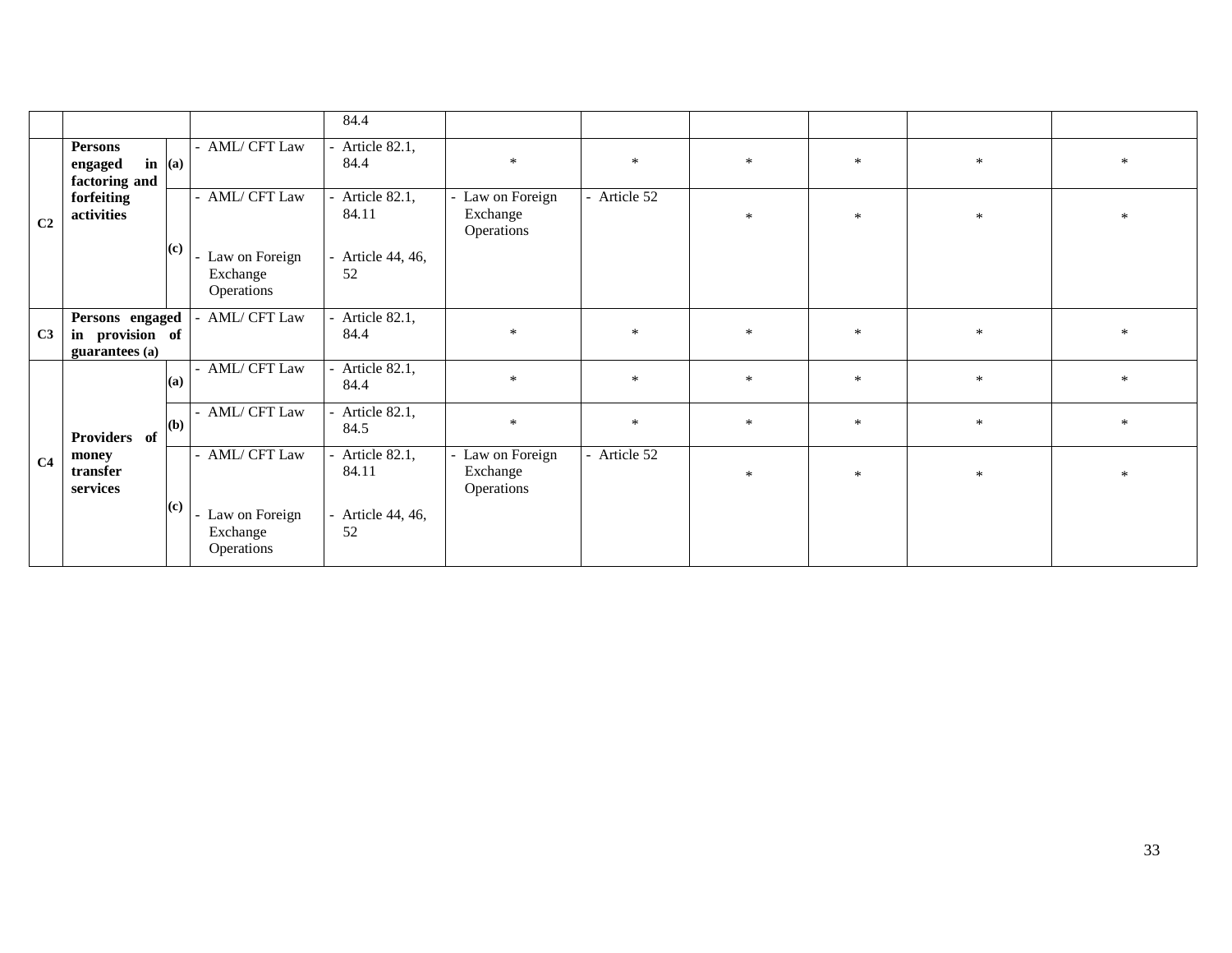| Data on Staffing of Supervisory Bodies (All Institutions) |
|-----------------------------------------------------------|
|                                                           |

|     |                                                                                                                             | Number of staff of the departments/divisions<br>involved in AML/ CFT |                     |                         |                     |                | Number of<br>obligors | <b>Number of obligors</b><br>per filled staff<br>positions |        |
|-----|-----------------------------------------------------------------------------------------------------------------------------|----------------------------------------------------------------------|---------------------|-------------------------|---------------------|----------------|-----------------------|------------------------------------------------------------|--------|
|     |                                                                                                                             |                                                                      | 2007                | 2008                    |                     |                |                       |                                                            |        |
|     | <b>Supervisory body</b>                                                                                                     | Positions<br>classified                                              | Positions<br>filled | Positions<br>classified | Positions<br>filled | 2007           | 2008                  | 2007                                                       | 2008   |
|     | <b>APML</b>                                                                                                                 | $\ast$                                                               | $\ast$              | 29                      | 27                  |                |                       | $\ast$                                                     | $\ast$ |
|     | National Bank of Serbia                                                                                                     |                                                                      |                     |                         |                     |                |                       |                                                            |        |
| 2.1 | Bank Supervision (excluding exchange bureaus)                                                                               | $\ast$                                                               | 14                  | $\ast$                  | 14                  | 36             | 34                    | $\ast$                                                     | 2.43   |
| 2.2 | Exchange bureau supervision                                                                                                 | $\ast$                                                               | 46                  | $\ast$                  | 46                  | 2,086          | 2,370                 | $\ast$                                                     | 51.52  |
| 2.3 | Insurance supervision                                                                                                       | 11                                                                   | 11                  | 11                      | 11                  | 20             | 24                    | 1,82                                                       | 2,18   |
| 2.4 | Pension fund supervision                                                                                                    | 16                                                                   | 12                  | 16                      | 16                  | $\overline{7}$ | 9                     | 0.58                                                       | 0.56   |
|     | Securities Commission                                                                                                       | $\ast$                                                               | $\ast$              | $\ast$                  | 39                  | 111            | 115                   | $\ast$                                                     | 2.95   |
|     | <b>Tax Administration</b>                                                                                                   | $\ast$                                                               | $\ast$              | $\ast$                  | $\ast$              | $\ast$         | $\ast$                | $\ast$                                                     | $*$    |
|     | Ministry of Trade and Services                                                                                              | $\ast$                                                               | $\ast$              | $\ast$                  | 111                 | 790            | 1,074                 | $\ast$                                                     | 9.68   |
| 6   | Foreign Currency Inspectorate                                                                                               | $\ast$                                                               | $*$                 | $\ast$                  | 71                  | $\ast$         | $\ast$                | $\ast$                                                     | $*$    |
|     | Administration for Games of Chance                                                                                          | $\ast$                                                               | $\ast$              | 15                      | $\tau$              | 114            | 108                   | $\ast$                                                     | 15.43  |
| 8   | Ministry of Finance                                                                                                         |                                                                      |                     |                         |                     |                |                       |                                                            |        |
| 8.1 | Department of Accountancy and Audit                                                                                         | $\ast$                                                               | $\ast$              | 3                       | 3                   | $\ast$         | $\ast$                | $\ast$                                                     | $*$    |
| 8.2 | Department supervising postal communication                                                                                 | $\ast$                                                               | $\ast$              | $\ast$                  | $\ast$              | $\ast$         | $\ast$                | $\ast$                                                     | $\ast$ |
| 8.3 | Department supervising credit and loan intermediaries, factoring and<br>forfeiting, guarantees, and money transfer business | $\ast$                                                               | $\ast$              | $\ast$                  | $\ast$              | $*$            | $\ast$                | $\ast$                                                     | $*$    |
|     | Ministry of Telecommunications and Information Society                                                                      | $\ast$                                                               | $\ast$              | $\ast$                  | 6                   |                |                       | $\ast$                                                     | 0.17   |
| 10  | <b>Bar Association</b>                                                                                                      | $\ast$                                                               | $\ast$              | $\ast$                  | $\ast$              | $*$            | $\ast$                | $\ast$                                                     | $\ast$ |
| 11  | Chamber of Certified Auditors.                                                                                              | $\ast$                                                               | $\ast$              | $\star$                 | $\ast$              | $\ast$         | $\ast$                | $\ast$                                                     | $*$    |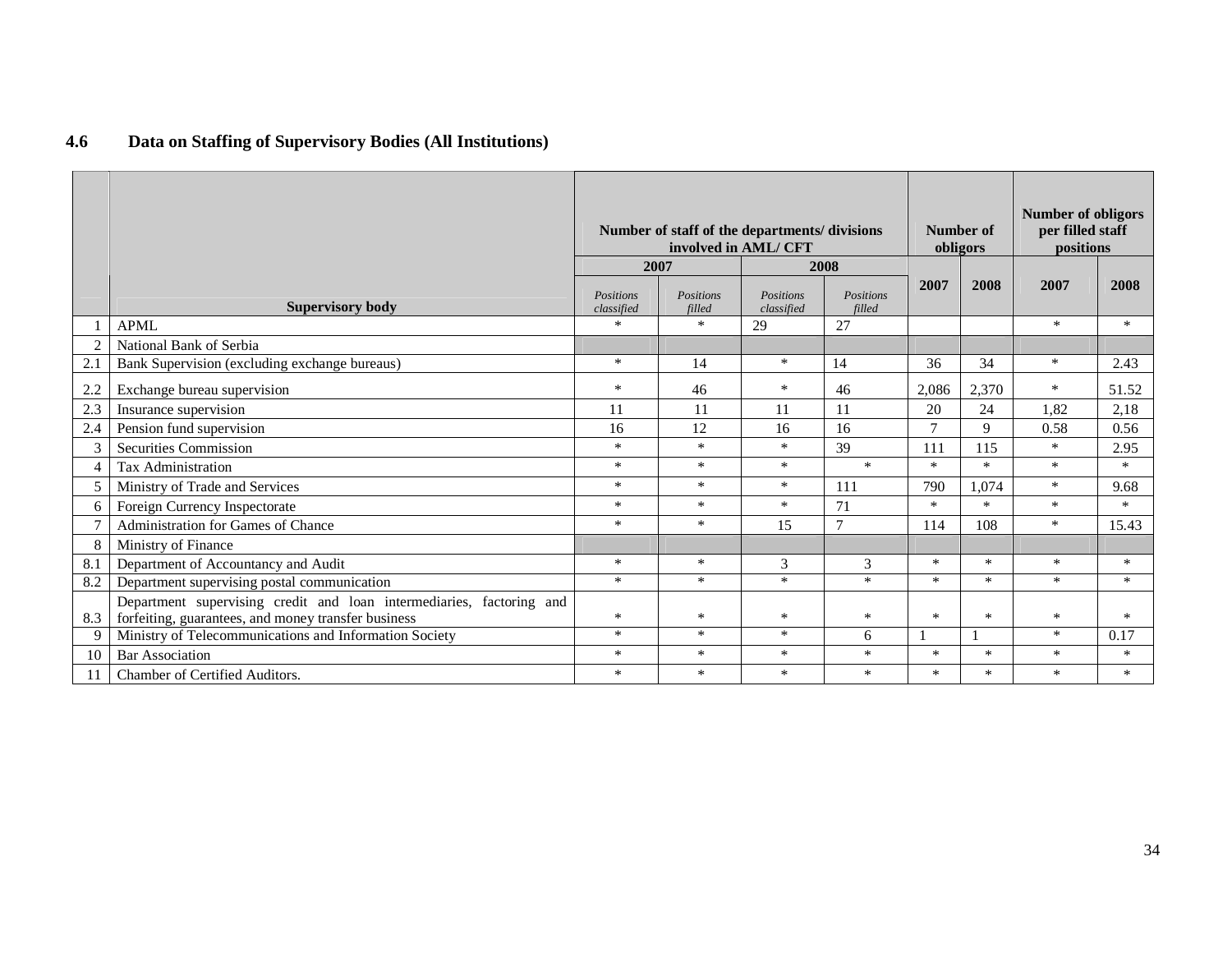#### **4.7Data on AML/ CFT-Related Trainings Attended by the Staff of Supervisory Bodies (All Institutions)**

|      |                |                                                                                                                                                                                                                                                                    | <b>APML</b>                                                                                                           |                                                                                    |                                |                             |
|------|----------------|--------------------------------------------------------------------------------------------------------------------------------------------------------------------------------------------------------------------------------------------------------------------|-----------------------------------------------------------------------------------------------------------------------|------------------------------------------------------------------------------------|--------------------------------|-----------------------------|
| Year | N              | <b>Topic of training</b>                                                                                                                                                                                                                                           | <b>Provider of training</b>                                                                                           | <b>Venue of training</b>                                                           | <b>Duration of</b><br>training | Number of<br>staff attended |
|      |                | Leadership<br>International<br>Visitor<br>Program<br>USA.<br>"Combating International Crime"                                                                                                                                                                       | $\overline{US}$                                                                                                       | $USA - cities$ /Washington,<br>New York City, Miami, El<br>Paso, Reno, Carson City | $\overline{3}$ weeks           |                             |
| 2005 | 2              | Workshop on financial investigation and implementation<br>aspects of anti-money laundering and the financing of<br>terrorism                                                                                                                                       | <b>IMF</b>                                                                                                            | Roma                                                                               | 5 days                         |                             |
|      | 3              | Co-operation $\&$ exchange of information amongst<br>securities regulators and FIU                                                                                                                                                                                 | Securities<br>Commission<br>of<br>Republic of Serbia                                                                  | Madrid (IOSCO)                                                                     | 5 days                         | -1                          |
| 2006 | 1              | AML/CFT training (PACO Project)                                                                                                                                                                                                                                    | Council of Europe                                                                                                     | <b>Berlin</b>                                                                      | 2 days                         | 2                           |
|      | $\overline{2}$ | Regional Workshop on Prevention of Money Laundering                                                                                                                                                                                                                | <b>USAID</b>                                                                                                          | Belgrade                                                                           | 2 days                         |                             |
| 2007 | $\mathbf{1}$   | Risk-based approach                                                                                                                                                                                                                                                | Within EU financed project<br>PACO Serbia, implemented<br>by CoE                                                      | Belgrade                                                                           | 19.2-20.2.2007                 | $\overline{\mathcal{L}}$    |
|      | $\overline{2}$ | Seminar on Financial Investigations and Confiscation of<br>Proceeds of Crime (Project on Development of Reliable<br>and Effective Systems of Policing and Strengthening of<br>Fight against the main criminal activities and police<br>cooperation, CARPO Project) | Council of Europe/ European<br>Commission                                                                             | Novi Sad, Serbia                                                                   | 27.2-28.2.2007                 |                             |
|      | 3              | Advanced Seminar on Money Laundering                                                                                                                                                                                                                               | <b>US</b><br>(Treasury Department Office<br>of Technical Assistance)                                                  | Belgrade                                                                           | 12.3-15.3.2007                 | $\Delta$                    |
|      | $\overline{4}$ | Seminar on Money Laundering within the Police<br>Cooperation in the Fight against Human Trafficking,<br>Smuggling, and Illegal Migrations                                                                                                                          | Serbian Ministry of Interior<br>and Austrian Ministry of<br>Interior                                                  | Belgrade                                                                           | 21.5-23.5.2007                 |                             |
|      | 5              | Regional Conference on money laundering, seizure and<br>confiscation of proceeds, in relation to drugs trafficking<br>cases                                                                                                                                        | OSCE                                                                                                                  | Belgrade                                                                           | 24.5-25.5.2007                 |                             |
|      | 6              | Seminar on Prevention of Money Laundering (within the<br>context of compliance)                                                                                                                                                                                    | Financial<br>Technology<br>Transfer<br>Agency,<br>Luxembourg in cooperation<br>with<br>Serbian<br>Bank<br>Association | Belgrade                                                                           | 1.10-3.10.2007                 | 2                           |
|      | 7              | International Seminar on Combating Terrorism Financing                                                                                                                                                                                                             | <b>Financial Integrity Network</b>                                                                                    | Brienz, Switzerland,                                                               | 15.10-17.10.2007               | 2                           |
|      | 8              | Ninth Annual Summit on International Crime                                                                                                                                                                                                                         | Crans Montana Forum                                                                                                   | Monaco                                                                             | 25.10-26.10.2007               |                             |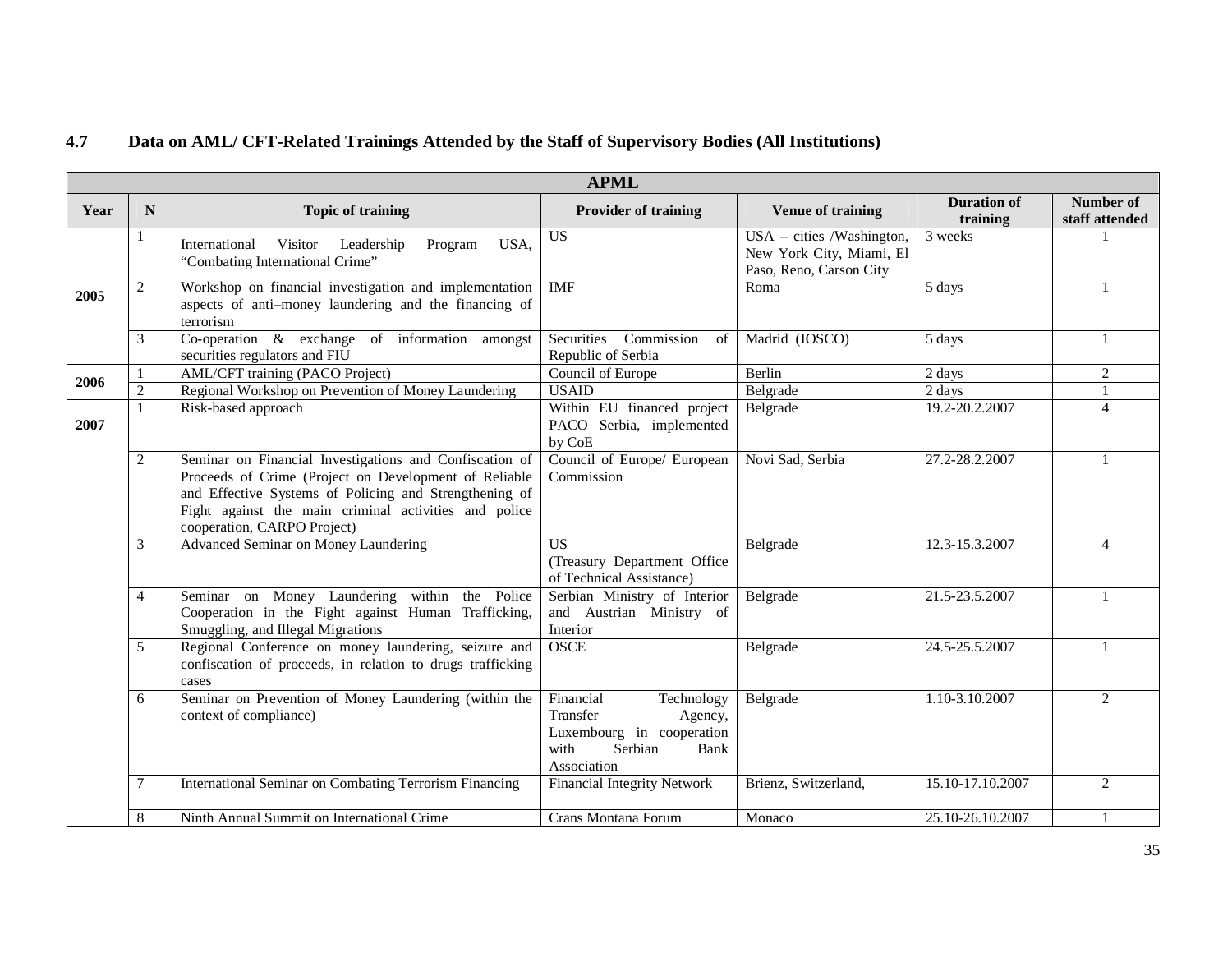|      | 9              | Regional Conference of Financial                                                                           | Polish General Inspector of          | Warsaw, Poland             | 15.11-16.11.2007              |                |
|------|----------------|------------------------------------------------------------------------------------------------------------|--------------------------------------|----------------------------|-------------------------------|----------------|
|      |                | Intelligence Units                                                                                         | Financial Information and US         |                            |                               |                |
|      |                |                                                                                                            | Department<br>Treasury               |                            |                               |                |
|      |                |                                                                                                            | <b>Technical Assistance Office</b>   |                            |                               |                |
|      | 10             | EBRD Regional Anti-Money Laundering Seminar, Balkans                                                       | European<br>Bank<br>for              | Bečići, Montenegro         | 21.11-22.11.2007              | 1              |
|      |                |                                                                                                            | Reconstruction<br>and                |                            |                               |                |
|      |                |                                                                                                            | Development                          |                            |                               |                |
|      | 11             | Study Visit to the Headquarters of Guardia di Financa and                                                  | <b>OSCE</b>                          | Rome, Italy                | 3.12-7.12.2007                | 1              |
|      |                | National Anti-Mafia Directorate                                                                            |                                      |                            |                               |                |
|      | 12             | Improvement of Quality of Data Exchange between                                                            | German Agency for Technical          | "the former"<br>Skopje,    | 14.12.2007                    | 3              |
|      |                | Financial Intelligence Units in South Eastern European                                                     | Cooperation                          | of<br>Yugoslav<br>Republic |                               |                |
|      |                | Countries                                                                                                  |                                      | Macedonia"                 |                               |                |
|      | 13             | Money, Laundering, Assets seizure and Assets forfeiture in                                                 | <b>OSCE</b>                          | Belgrade                   | 1 day                         | 1              |
|      |                | relation to drug Trafficking /regional conference/                                                         |                                      |                            |                               |                |
|      | 14             | AML seminar /Money Laundering through foreign trade,                                                       | USA treasury and technical           | Belgrade                   | 2 days                        | $\overline{2}$ |
|      |                | corruption, smuggling money and goods                                                                      | assist.                              |                            |                               |                |
|      | -1             | Training on i2 Analyst Notebook 7                                                                          | <b>OSCE</b>                          | Belgrade                   | 18.02-22.02.2008              | 3              |
|      | 2              | Confiscation and Freezing of Proceeds from Crime                                                           | <b>TAIEX</b>                         | Belgrade                   | 28.2-29.2.2008                | 1              |
|      | 3              | Specialist training on "Modern methodology of Fight                                                        | Center for Security Studies,         | Belgrade                   | February 2008-May             | $\mathbf{1}$   |
|      |                | against Organized Crime"                                                                                   | Belgrade                             |                            | 2008                          |                |
|      | $\overline{4}$ | Workshop on Certain Aspects of AML                                                                         | <b>TAIEX</b>                         | Belgrade                   | 8.4-9.4.2008                  | 5              |
|      | 5              | Compliance and AML                                                                                         | Serbian Bank Association and         | Belgrade                   | 10.6-12.6.2008                | 5              |
|      | 6              | AML/CFT Information Technology Seminar for FIU-s                                                           | <b>IMF</b>                           | Joint Vienna<br>Institute, | 23.6-27.6.2008                | $\overline{2}$ |
|      |                |                                                                                                            |                                      | Vienna, Austria            |                               |                |
| 2008 | 7              | Study visit to FIU Spain on Role of FIU in CFT                                                             | <b>TAIEX</b>                         | FIU Spain, Madrid          | 21.6-22.6.2008                | 5              |
|      | 8              | II Regional Conference of FIU on combating the financing                                                   | Polish General Inspector of          | Warsaw, Poland             | 29.9-30.9.2008                | $\overline{2}$ |
|      |                | of terrorism, especially cyber-terrorism                                                                   | Financial Information and US         |                            |                               |                |
|      |                |                                                                                                            | Treasury<br>Department               |                            |                               |                |
|      |                |                                                                                                            | Technical Assistance Office          |                            |                               |                |
|      | 9              | Inter-Regional Workshop on Seizure, Confiscation and                                                       | <b>UNODC</b>                         | Belgrade                   | 11.11-13.11.2008              |                |
|      |                | Sharing/Returning of Proceeds/Instrumentalities of Crime                                                   |                                      |                            |                               |                |
|      |                | Transferred to Foreign Jurisdictions                                                                       |                                      |                            |                               |                |
|      | 10             | Specialist Training on Fight Against Organized Crime                                                       | Center for Security Studies,         | Belgrade                   | 2008-<br>September            | 1              |
|      |                |                                                                                                            | Belgrade<br>UNODC, OSCE, Ministry of | Bucharest, Romania         | December 2008<br>1.4-2.4.2009 |                |
|      | 1              | Sub-Regional Workshop: Domestic Legal Implications of<br>UN SC resolutions and Financial Sanctions against | Foreign Affairs of Romania           |                            |                               |                |
|      |                | Terrorism                                                                                                  |                                      |                            |                               |                |
|      | 2              | Seminar on Risk Based Approach in Supervision over                                                         | <b>OSCE</b>                          | Belgrade                   | 6.4-7.4.2009                  | 5              |
| 2009 |                | <b>AML/CFT Measures</b>                                                                                    |                                      |                            |                               |                |
|      | 3              | Development of Customs Investigation Techniques                                                            | <b>TAIEX</b>                         | Belgrade                   | 28.5.2009                     | $\overline{2}$ |
|      | $\overline{4}$ | Workshop on Risk-Based Approach in AML and CFT                                                             | <b>TAIEX</b>                         | Belgrade                   | 1.6.-2.6.2009                 | $\overline{4}$ |
|      | 5              | Specialist Training on Fight Against Organized Crime                                                       | Center for Security Studies,         | Belgrade                   | March 2009-June               |                |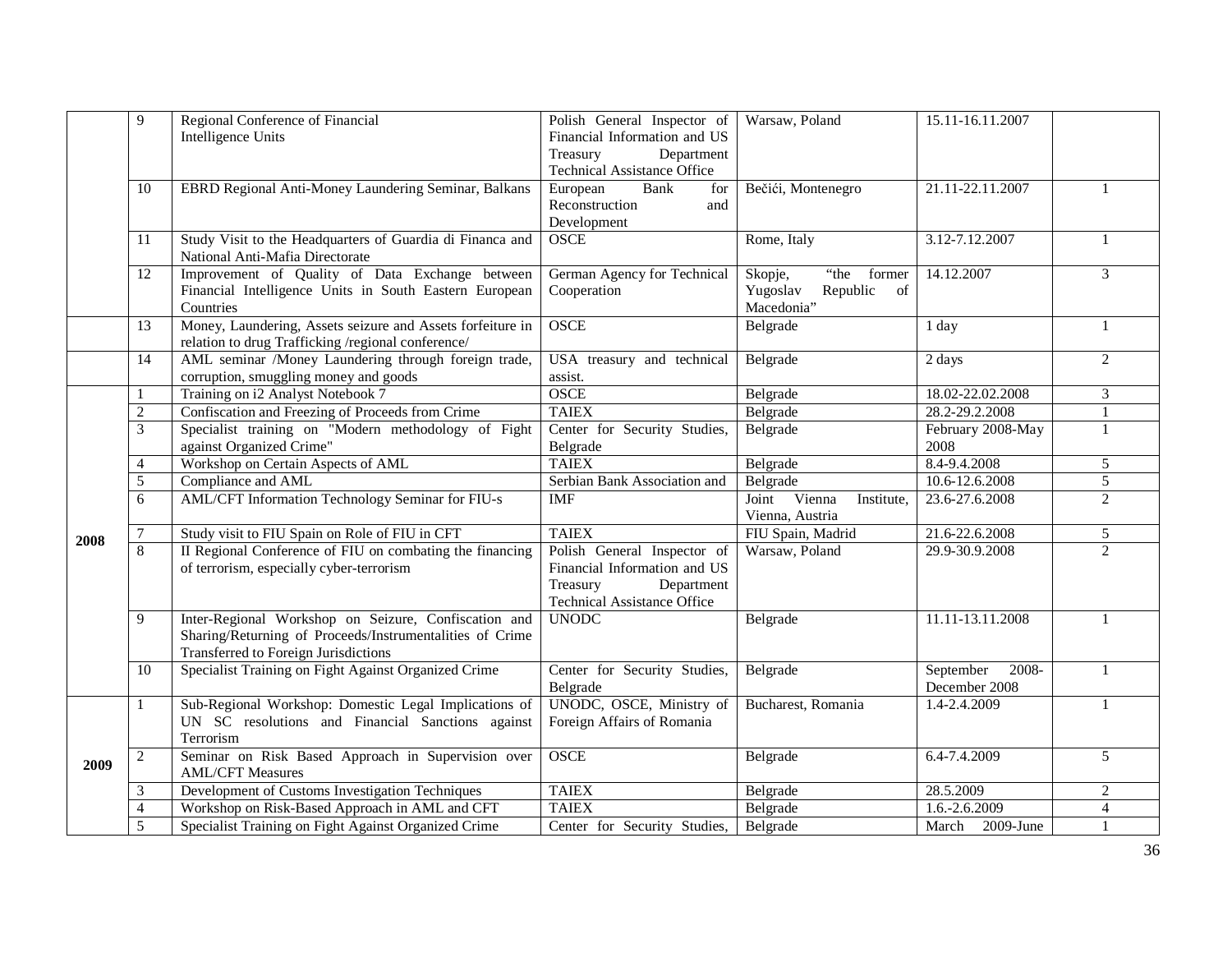|      |                |                                                                                       | Belgrade                                                      |                          | 2009                                       |                             |
|------|----------------|---------------------------------------------------------------------------------------|---------------------------------------------------------------|--------------------------|--------------------------------------------|-----------------------------|
|      |                |                                                                                       |                                                               |                          |                                            |                             |
|      |                |                                                                                       | <b>NATIONAL BANK OF SERBIA</b>                                |                          |                                            |                             |
|      |                | <b>Division for Supervision of Payment and Exchange Operations</b>                    |                                                               |                          |                                            |                             |
| Year | N              | <b>Topic of training</b>                                                              | <b>Provider of training</b>                                   | <b>Venue of training</b> | <b>Duration of training</b>                | Number of staff<br>attended |
| 2005 |                | Not available                                                                         |                                                               |                          |                                            | Not available               |
|      |                | Compliance functions in banks                                                         | Association of Serbian banks                                  | Palic                    | 17 - 20 April 2006                         | 4                           |
|      | 2              | Anti Money Laundering                                                                 | MMF's representatives                                         | Belgrade                 | 11. and 12 May 2006                        | 5                           |
|      | 3              | "Anticorruption days"                                                                 | Government of R Serbia                                        | Belgrade                 | 18. and 19 May 2006                        | 3                           |
| 2006 | $\overline{4}$ | Conference of Council for Compliance functions in banks                               | Association of Serbian banks                                  | Belgrade                 | 05.09.2006                                 | 10                          |
|      | 5              | "Money laundering and predicate offence in Serbia 2000-<br>$2005$ "                   |                                                               |                          | 04. October 2006                           | 2                           |
|      | 6              | "Anti money laundering"                                                               | National Bank of Serbia                                       | Belgrade                 | 02 November 2006                           | 15                          |
|      |                | "Anti money laundering"                                                               | Deutsche Bundesbank                                           | Frankfurt                | $27.11 - 01.12.2006$                       |                             |
|      |                | "Anti money laundering"                                                               | Association of Serbian banks                                  | Belgrade                 | 25. January 2007                           | $\overline{7}$              |
|      | $\overline{c}$ | "Off site supervision of carrying out measures for anti money<br>laundering in banks" | <b>MMF</b><br>workshop<br>$\sim$ $-$<br>for<br>supervisors    | Vienna                   | $0.5 - 0.9$ . Mart 2007                    |                             |
|      | 3              | <b>AML Workshop</b>                                                                   | PAKO project of Europe<br>Council, workshop                   | Becej, Serbia            | $22 - 25$ May 2007                         | 2                           |
| 2007 | $\overline{4}$ | "Prevention on money laundering"                                                      | US Treasury, Office of<br><b>Technical Assistance</b>         | Belgrade                 | $11 - 14$ June 2007                        | 12                          |
|      | 5              | "Risk Based Approach and AML/CFT"                                                     | PACO Serbia (Council of<br>Europe/<br>European<br>Commission) | Belgrade                 | 09 July 2007                               | 10                          |
|      | 6              | "Corporative management, compliance and prevention on<br>money laundering"            | Academy of Banking and<br>Finance                             | Belgrade                 | 22 - 26 October 2007                       | -1                          |
|      | 7              | "Fight against financial delinquency and money laundering"                            | <b>Central Bank of France</b>                                 | Paris                    | $19 - 23$ November<br>2007                 |                             |
|      |                | "Fight Against Counterfeiting"                                                        | <b>Central Bank of France</b>                                 | Paris                    | $19 - 23$ May 2008                         | $\mathbf{1}$                |
|      | 2              | "Compliance and Prevention of Money Laundering"                                       | Financial<br>Technology<br><b>Transfer Agency</b>             | Belgrade                 | $10 - 12$ June 2008                        | 5                           |
| 2008 | 3              | "Combating Money Laundering"                                                          | Deutsche Bundesbank                                           | Frankfurt                | $17 - 21$ November<br>2008                 | $\mathbf{1}$                |
|      | 4              | "Prevention of money Laundering: Practical Approach"                                  | <b>ATTF Luxembourg</b>                                        | Luxembourg               | $\overline{20}$ December<br>$11 -$<br>2008 |                             |

| <b>Insurance Supervision Department</b> |  |                          |                             |                          |                             |                             |  |  |  |  |  |
|-----------------------------------------|--|--------------------------|-----------------------------|--------------------------|-----------------------------|-----------------------------|--|--|--|--|--|
| Year                                    |  | <b>Topic of training</b> | <b>Provider of training</b> | <b>Venue of training</b> | <b>Duration of training</b> | Number of staff<br>attended |  |  |  |  |  |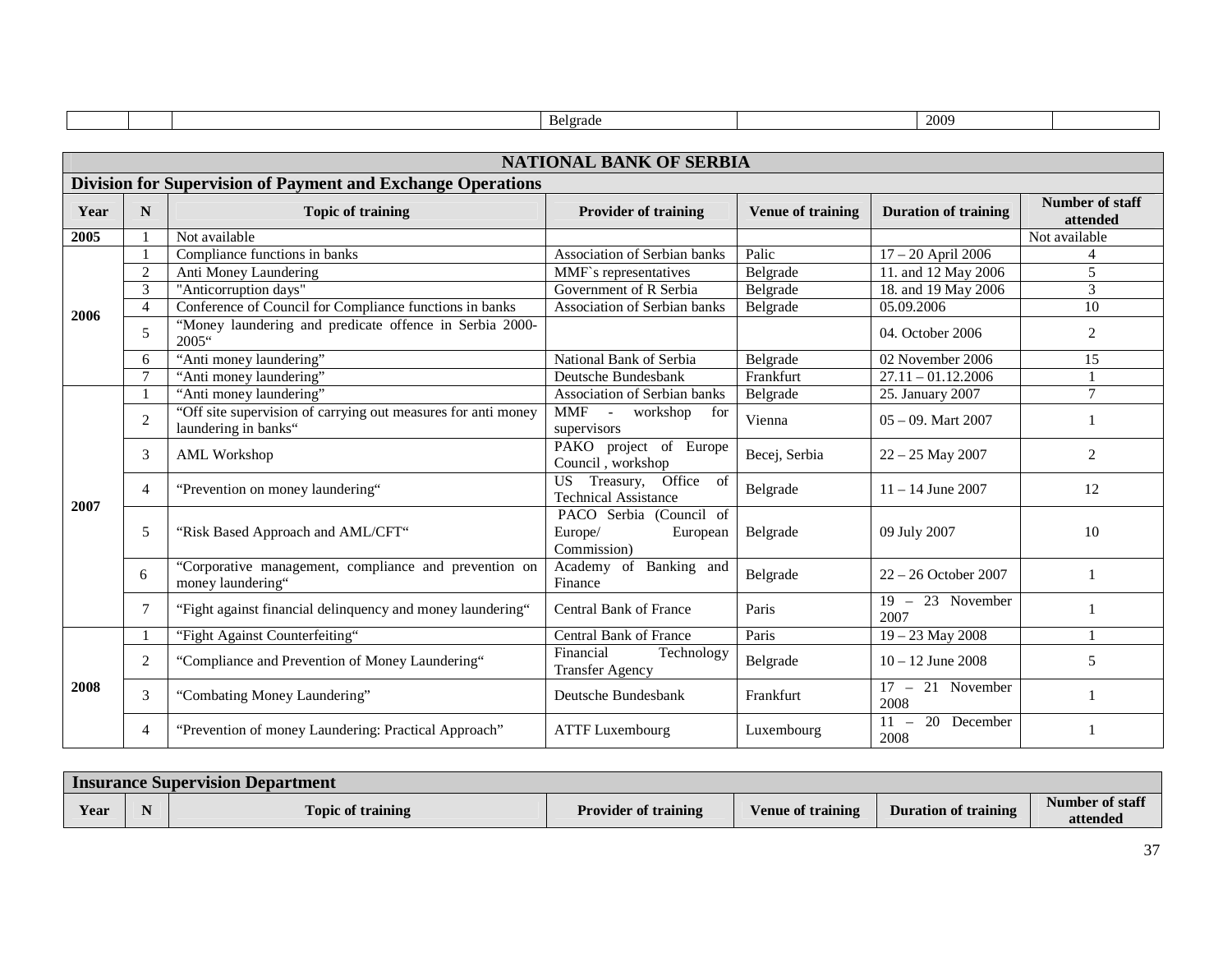| 2008 | Insurance fraud and financial crime Utilizing the insurance   CEF/PFS Program |                          | Ljubljana, Slovenia | 22-23 October 2008 |  |
|------|-------------------------------------------------------------------------------|--------------------------|---------------------|--------------------|--|
|      | industry and insurance products                                               |                          |                     |                    |  |
| 2009 | Risk based approach in Supervision of Anti money                              | <b>OSCE</b>              | Belgrade, Serbia    | 6-7 April 2009     |  |
|      | laundering and counter financing of terrorism                                 |                          |                     |                    |  |
|      | Regional seminar on Selected Insurance Core Principles                        | <b>FSI</b>               | Vienna, Austria     | 20-24 April 2009   |  |
|      | AML/CFT Course on Financial Supervision and Risk Based                        | IMF                      | Vienna, Austria     | 25-29 May 2009     |  |
|      | Approach                                                                      |                          |                     |                    |  |
|      | Workshop on RBA approach in AML/CFT                                           | Commission  <br>European | Belgrade, Serbia    | 1-2 June 2009      |  |
|      |                                                                               | <b>TAIEX</b>             |                     |                    |  |

|      | <b>Voluntary Pension Fund Supervision Department</b> |                                                                     |                                                                               |                          |                                |                             |  |  |  |  |  |  |  |
|------|------------------------------------------------------|---------------------------------------------------------------------|-------------------------------------------------------------------------------|--------------------------|--------------------------------|-----------------------------|--|--|--|--|--|--|--|
| Year |                                                      | Topic of training                                                   | <b>Provider of training</b>                                                   | <b>Venue of training</b> | <b>Duration of</b><br>training | Number of staff<br>attended |  |  |  |  |  |  |  |
| 2006 |                                                      | Anti Money Laundering and Combating Financing of   IMF<br>Terrorism |                                                                               | Belgrade                 | 2 days                         |                             |  |  |  |  |  |  |  |
| 2008 |                                                      | Compliance and Prevention of Money Laundering                       | <b>ATTF</b><br>Luxemburg $ $<br>Technology<br>(Financial)<br>Transfer Agency) | Belgrade                 | 3 days                         |                             |  |  |  |  |  |  |  |

|      | <b>Securities Commission (Supervision Department)</b> |                                                                                                                         |                             |                          |                                |                             |  |  |  |  |  |  |  |
|------|-------------------------------------------------------|-------------------------------------------------------------------------------------------------------------------------|-----------------------------|--------------------------|--------------------------------|-----------------------------|--|--|--|--|--|--|--|
| Year |                                                       | <b>Topic of training</b>                                                                                                | <b>Provider of training</b> | <b>Venue of training</b> | <b>Duration of</b><br>training | Number of staff<br>attended |  |  |  |  |  |  |  |
| 2006 |                                                       | Project against economic crime in the Republic of Serbia                                                                | Council of Europe           |                          | r day                          |                             |  |  |  |  |  |  |  |
| 2008 |                                                       | Forming of the project group for improvement law provision<br>on preventing money laundering and financing of terrorism | Council of Europe           |                          | 5 days                         | 10                          |  |  |  |  |  |  |  |
|      |                                                       | Value at risk methodology                                                                                               | National Bank of Serbia     |                          | . dav                          |                             |  |  |  |  |  |  |  |

|      | <b>MINISTRY OF TRADE AND SERVICES (MARKET INSPECTION)</b> |                                                                       |                             |                           |                                |                             |  |  |  |  |  |  |  |  |
|------|-----------------------------------------------------------|-----------------------------------------------------------------------|-----------------------------|---------------------------|--------------------------------|-----------------------------|--|--|--|--|--|--|--|--|
| Year |                                                           | <b>Topic of training</b>                                              | <b>Provider of training</b> | <b>Venue of training</b>  | <b>Duration of</b><br>training | Number of staff<br>attended |  |  |  |  |  |  |  |  |
| 2007 |                                                           | Expert round table "Working version of the Draft Law on   PACO Serbia |                             | Serbia                    | 1 day                          |                             |  |  |  |  |  |  |  |  |
|      |                                                           | Prevention of Money Laundering and Terrorist Financing"               |                             |                           |                                |                             |  |  |  |  |  |  |  |  |
| 2008 |                                                           | Workshop on Certain Aspects of Anti Money Laundering                  | <b>JHA&amp;MF RS</b>        | Serbian Chamber of 2 days |                                |                             |  |  |  |  |  |  |  |  |
|      |                                                           |                                                                       |                             | Commerce                  |                                |                             |  |  |  |  |  |  |  |  |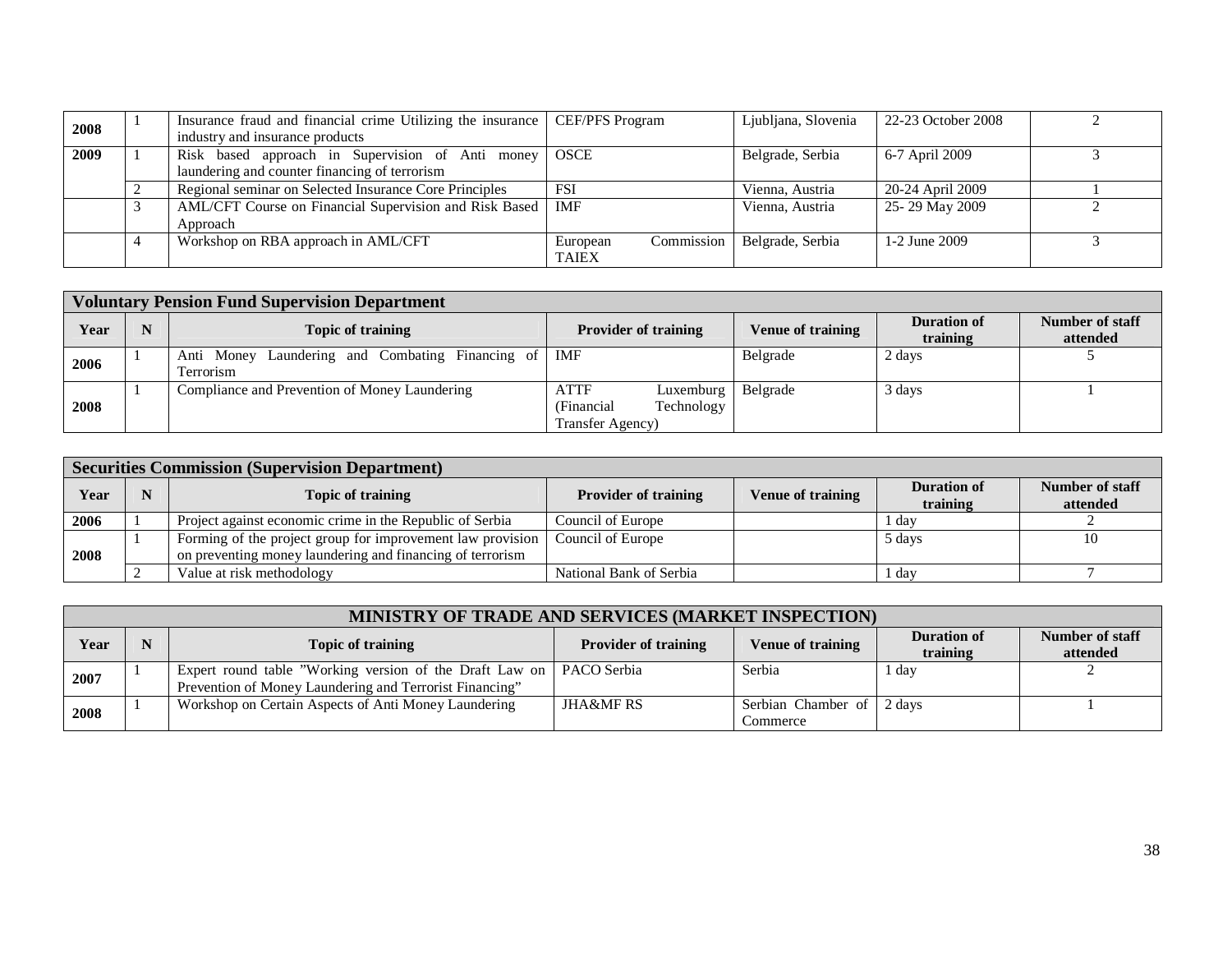## **4.8 Example of Supervisory Measure Taken by the National Bank of Serbia in Respect of a Voluntary Pension Fund Management Company**

## *1) Brief outline of measure*

According to Article 17.4 *(establishing the Governor's power to adopt regulations)* and Articles 21.1 *(establishing the Governor's power to pass decisions)* of the Law on the National Bank, and Article 67 *(establishing the NBS's power to supervise implementation of the Law on Pension Funds)* of the Law on Pension Funds, in the procedure of on-site supervision of the Pension Fund, the Governor of NBS issues a decision, that the Fund is ordered to provide a full adoption of regulations and procedures governing AML, with the following reasoning:

- The Fund does not implement the previous AML Law, which is contrary to Article 4, Paragraph 2, Indents 5 *(defining as obligors investment funds and other financial market institutions)* and 6 *(defining as obligors stock exchanges, broker-dealer associations, custody banks, banks authorized to trade in securities and other individuals/entities engaged in transactions involving securities, precious metals and precious stones)* of the Law;
- The Fund has not implemented the AML procedure, which is contrary to the Indent 2, Paragraph 1 *(defining a) obligation to establish by its internal acts a system of risk management)* in relation to Indent 4, Paragraph 3 *(defining the qualitative manner of operational risk control)* of the Decision on Risk Control Rules in Pension Funds.

The decision concludes that Fund has only after ending the on-site supervision undertaken measures in order to comply with the previous AML Law and Indent 2, Paragraph 1 *(defining obligation to establish by its internal acts a system of risk management)* in relation to Indent 6, Paragraph 3 *(establishing the minimal contents of AML prevention procedures)* of the Decision on Risk Control Rules in Pension Funds, while in the period of conducting the on-site supervision it has not adopted these regulations.

Such reasoning is made on the basis of Article 69, Paragraph 1, Indent 2 *(defining the NBS's power to issue orders)* of the Law on Pension Funds, and of Indent 9, Paragraph 1 *(defining the NBS's power to issue warning notices)* and Indent 12, Paragraphs 1 and 2 *(specifying the manner of implementing the orders issued by the NBS)* of the Decision on Pension Fund Supervision.

## *2) References to laws and regulations*

## • **Law on the National Bank of Serbia**

## **Article 17**

The Governor shall be responsible for the accomplishment of the NBS's objectives, and in particular for:

4) Adoption of regulations and decisions within the scope of authority of the NBS which, in accordance with this law, are not within the scope of authority of the Monetary Board or the Council;

## **Article 21**

For the purposes of performing tasks within the scope of authority of the NBS, the Governor shall enact regulations, as well as pass decisions, unless otherwise provided for by this Law.

## • **Law on Voluntary Pension Funds and Pension Schemes**

## **Article 67**

The National Bank of Serbia shall conduct supervision of implementation of **this law,** enact, within its scope of competence, secondary legislation for the purpose of implementation of this law, and maintain a Register of Voluntary Pension Funds.

## **Article 69, Paragraph 1, Indent 2**

If, in the course of supervision of the management company and the custody bank, it establishes any illegalities or irregularities, or non-compliance with the risk control rule, the National Bank of Serbia shall, depending on the severity of the established irregularities and the extent to which they threaten the interests of fund members, take one or more measures, as follows:

2) Issue an order that all established irregularities be eliminated in the time period no longer than 60 days from the day of receipt of the order;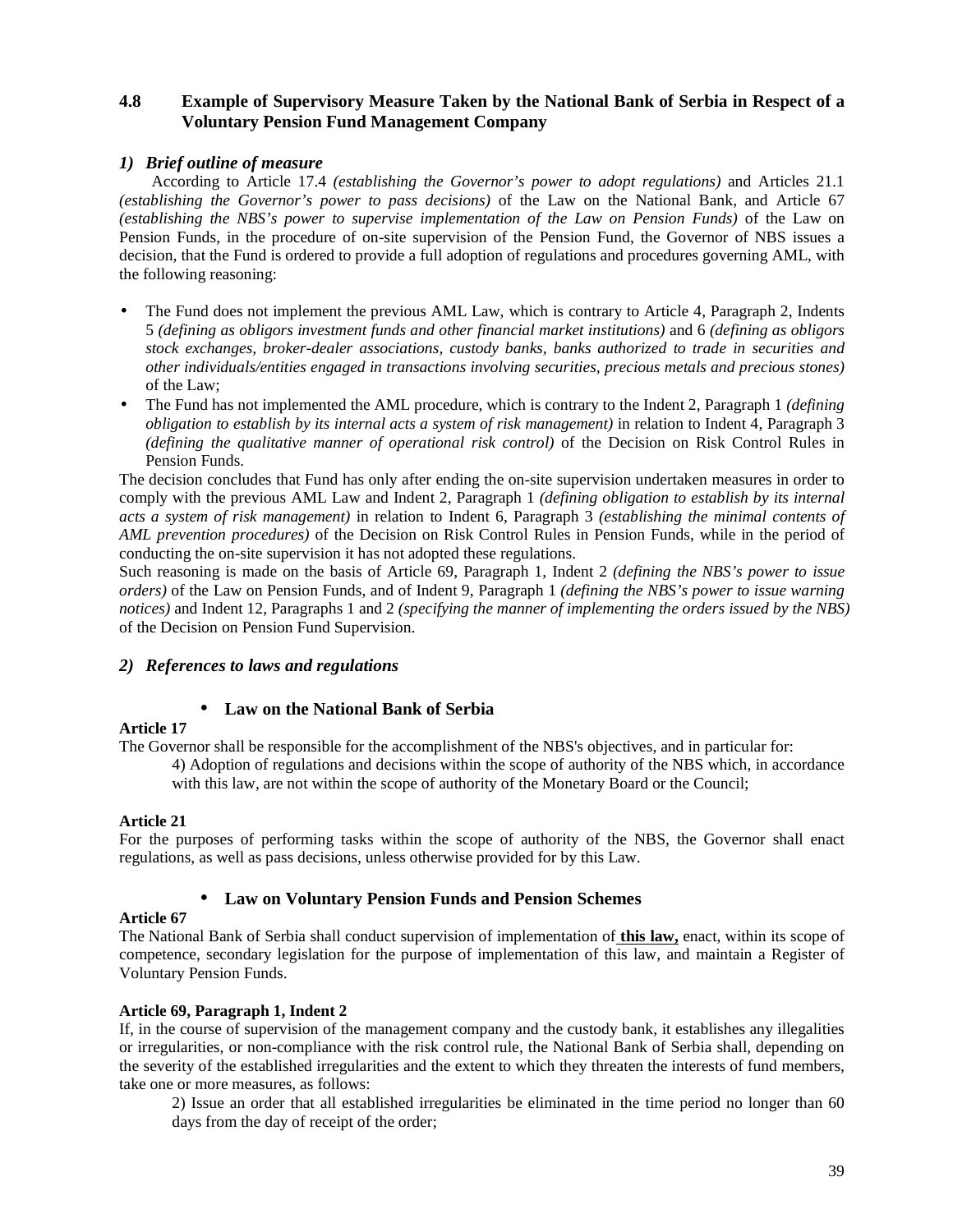## • **Law on the Prevention of Money Laundering**

## **Article 4, Paragraph 2, indents 5) and 6)**

For the purpose of this Law, the obligors shall be:

- 5) investment funds and other institutions operating in the financial market;
- 6) stock exchanges, broker-dealer associations, custody banks, banks authorized to trade in securities and other individuals/entities engaged in transactions involving securities, precious metals and precious stones;

## • **Decision on Risk Control Rules in Operations of the Voluntary Pension Fund Management Company and Voluntary Pension Fund**

## **Indent 2, Paragraph 1**

The fund management company shall be obliged to establish by its internal acts the system of management of all risks that arise from its operations which shall provide for their effective identification, measuring and control, as well as management of these risks (hereinafter: risk control), and especially: market risk, operational risk, liquidity risk and risk of harmonization of operations with regulations.

## **Indent 4, Paragraph 3**

The qualitative manner of operational risk control shall particularly include the procedures whereby the subject of control of this risk is more closely determined; the strategy of keeping data necessary for unhindered operations of the fund management company is established; adequate information system is established; the manner of estimate of the size of risk is determined; business flows that are especially jeopardized by this risk are determined; the manner of risk control by certain business flows is established; the database important for risk control is formed; the manner of verifying the parameters of the control of this risk is established.

## **Indent 6, Paragraph 3**

Procedures for money laundering recognition and prevention shall particularly imply the establishment of rules of conduct of employees regarding money laundering recognition and prevention in operations of the fund management company or the fund, in line with operations that these employees perform and the function they discharge, as well as the regulation of the procedure of reporting to the competent body the transactions with regard to which there are reasons for suspicion that money laundering has taken place, i.e. the regulation of the procedure of denouncing persons who perform these transactions, in line with regulations that govern money laundering prevention.

## • **Decision on the Manner of Conducting Supervision of the Voluntary Pension Fund Management Company**

## **Indent 9, Paragraph 1**

If the fund management company fails to submit remarks or supplements to the minutes within deadlines prescribed hereby, or fails to contest in submitted remarks with strong arguments the findings from the minutes and/or supplements to the minutes whereby illegalities and irregularities have been determined or noncompliance with risk control rule has been established, the National Bank of Serbia shall take one or more measures, as follows:

1) It shall issue a written warning notice;

## **Indent 12, Paragraphs 1 and 2**

The order for the elimination of established irregularities (hereinafter: the order) shall be directed to the fund management company with regard to whose operations significant irregularities have been established by supervision.

The decree whereby the order is issued shall order the fund management company to conduct one or more activities aimed at the elimination of irregularities established in its operations, it shall specify the manner of elimination and the deadline which may not exceed 60 days following the day of the reception of the order, and the manner in which this company is obliged to inform the National Bank of Serbia of the execution of the order, as well as the execution deadline.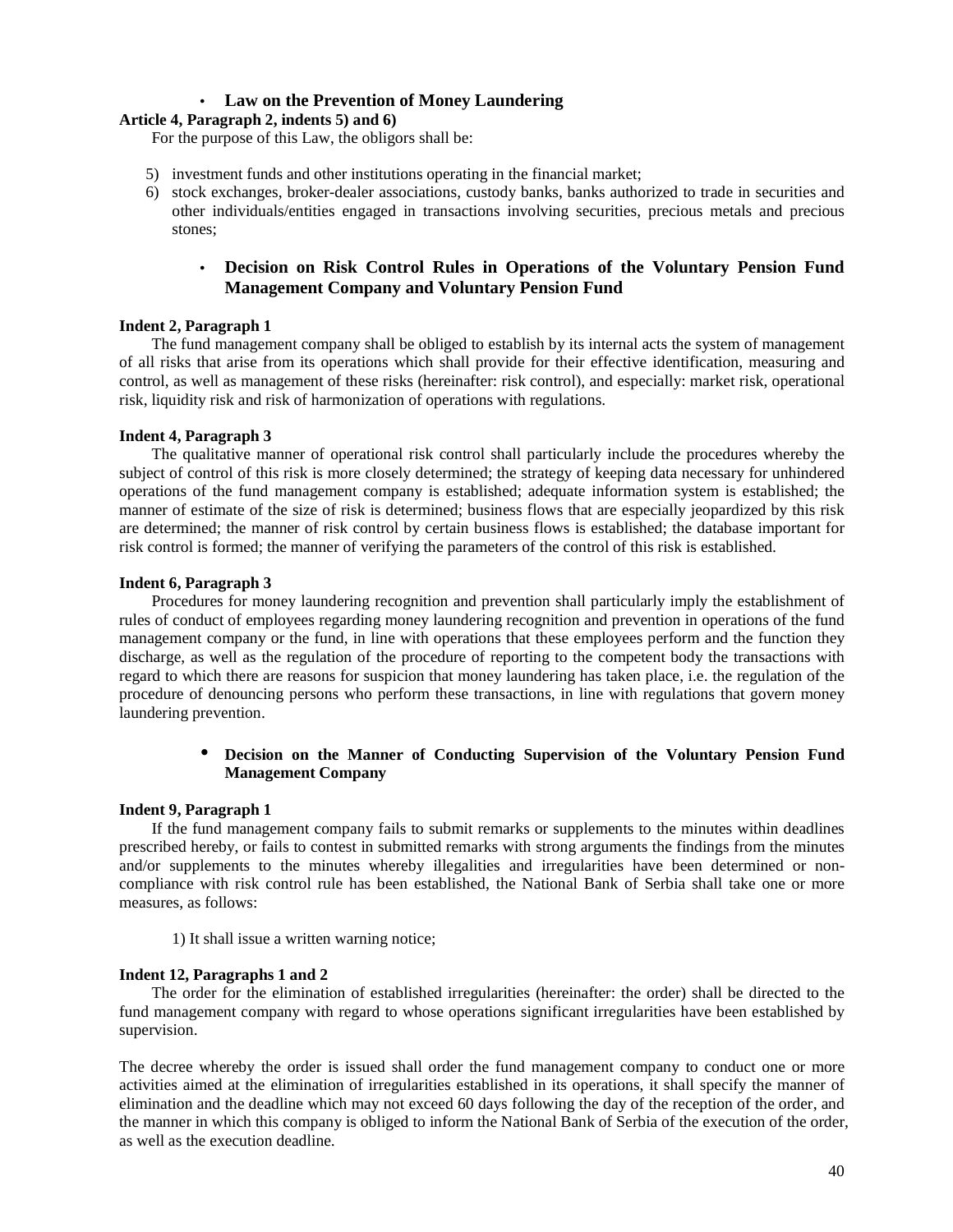#### **4.9Summarised Statistics on On-Site Inspections**

*Banks*

| Year | No of<br>obligors | No of<br>obligors<br>inspected | No of<br>inspections<br>involving<br><b>AML/CFT</b> | No of<br>inspections<br>dedicated to<br><b>AML/CFT</b> | Main irregularities identified<br>(in respect of AML/CFT)                                                                                                                                                                                                                                                                                                                                                                                                                                                                                                                                                             |                                            | Supervisory action taken (in respect<br>of AML/CFT)    | Pecuniary<br>sanctions (a)<br>for AML/CFT;<br>$(b)$ other <sup>1</sup> |
|------|-------------------|--------------------------------|-----------------------------------------------------|--------------------------------------------------------|-----------------------------------------------------------------------------------------------------------------------------------------------------------------------------------------------------------------------------------------------------------------------------------------------------------------------------------------------------------------------------------------------------------------------------------------------------------------------------------------------------------------------------------------------------------------------------------------------------------------------|--------------------------------------------|--------------------------------------------------------|------------------------------------------------------------------------|
| 2006 | 37                | 17                             | 5                                                   | $\theta$                                               | • Failure to (timely) provide the APML data on one or several interrelated<br>cash transactions<br>• Failure to provide the APML data on transactions or persons suspected<br>to be in connection with money laundering<br>Failure to have adequate procedures for dealing and with and updated<br>data on transactions for which there are reasons to be doubted in money<br>laundering                                                                                                                                                                                                                              | • Ordering letters $(2)$<br>measures $(1)$ | • Written warnings $(1)$<br>• Resolution on orders and | a. No data<br>b. No data                                               |
| 2007 | 36                | 22                             | 2                                                   | 8                                                      | Failure to establish ultimate beneficial ownership of legal entity<br>$\bullet$<br>• Failure to (timely) provide the APML data on one or several interrelated<br>cash transactions<br>• Failure to provide the APML data on transactions or persons suspected<br>to be in connection with money laundering<br>Failure to obtain written a written authorization when opening an<br>$\bullet$<br>account on the order of proxy<br>Failure to establish the reasons (purpose) for opening an account<br>$\bullet$<br>• Failure to establish and carry out permanent training for employees in<br><b>AML/CFT</b> matters |                                            | • Written warnings $(8)$                               | $(a+b)$<br>RSD 16.8 mln<br>(app. EUR<br>200.000)                       |
| 2008 | 34                | 33                             |                                                     | 9                                                      | • Identification of a client (legal person) performed on basis of non up-to-<br>date documentation<br>Failure to establish ultimate beneficial ownership of legal entity<br>$\bullet$<br>• Failure to (timely) provide the APML data on one or several interrelated<br>cash transactions<br>• Failure to provide the APML data on transactions or persons suspected<br>to be in connection with money laundering<br>· Failure to obtain written a written authorization when opening an<br>account on the order of proxy<br>• Failure to establish the reasons (purpose) for opening an account                       | • Ordering letters $(1)$                   | • Written warnings $(7)$                               | $(a+b)$<br>RSD 22.7 mln<br>(app. EUR<br>250.000)                       |
|      | <b>Total</b>      | 72                             | 8                                                   | 17                                                     |                                                                                                                                                                                                                                                                                                                                                                                                                                                                                                                                                                                                                       |                                            | a.                                                     |                                                                        |
|      |                   |                                |                                                     |                                                        |                                                                                                                                                                                                                                                                                                                                                                                                                                                                                                                                                                                                                       |                                            | b.                                                     |                                                                        |

<sup>1</sup> Pursuant to the Law on Banks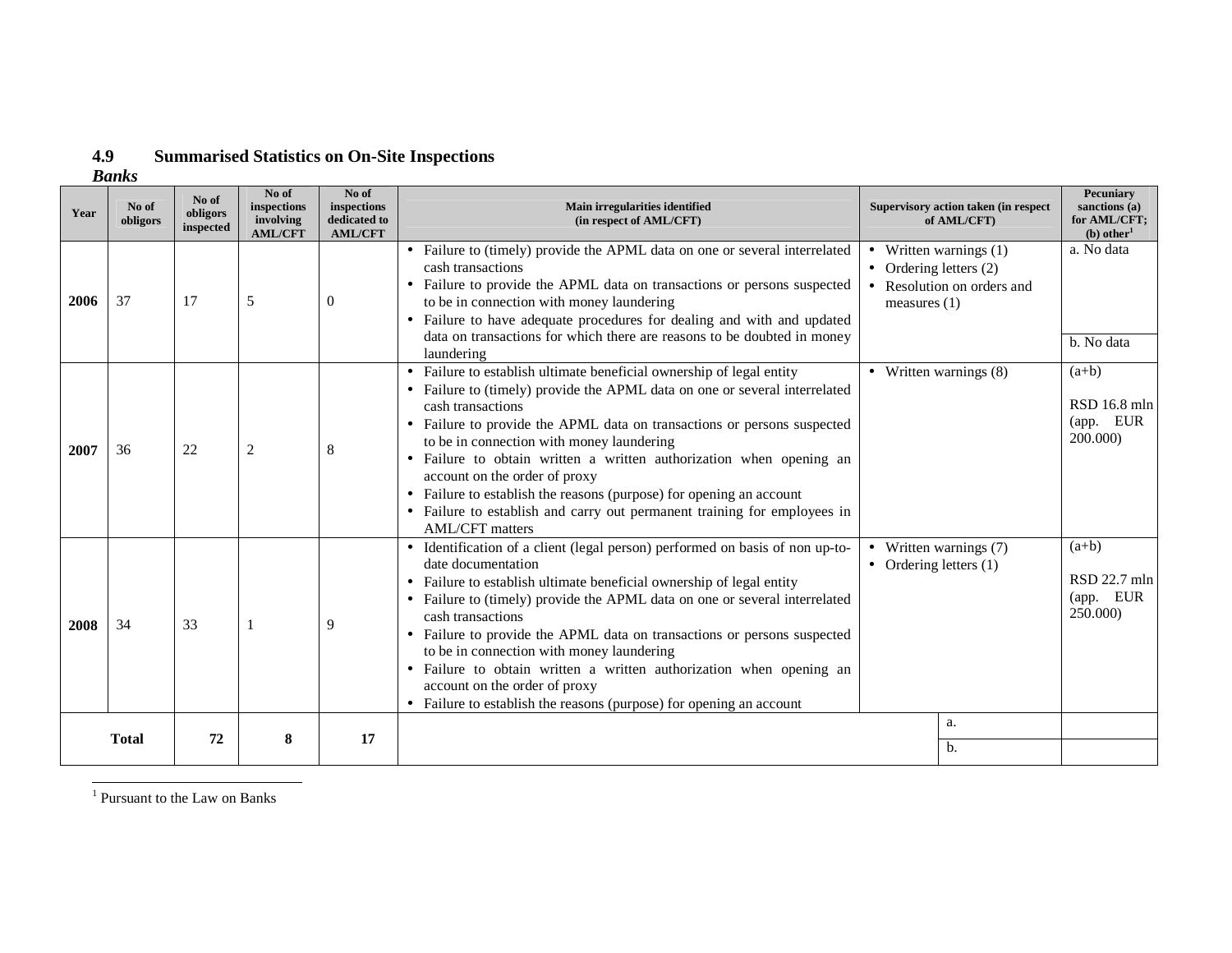## *Insurance companies*

| Year | No of<br>obligors | No of<br>obligors<br>inspected | No of<br>inspections<br>involving<br><b>AML/CFT</b> | No of<br>inspections<br>dedicated to<br><b>AML/CFT</b> | Main irregularities identified<br>(in respect of AML/CFT) | Supervisory action taken (in<br>respect of AML/CFT) | Pecuniary<br>sanctions (a) for<br>$AML/CFT$ ; (b)<br>other |
|------|-------------------|--------------------------------|-----------------------------------------------------|--------------------------------------------------------|-----------------------------------------------------------|-----------------------------------------------------|------------------------------------------------------------|
| 2005 | $19*$             | $\mathcal{I}$                  | $\mathbf{0}$                                        | $\boldsymbol{0}$                                       |                                                           |                                                     | a.                                                         |
|      |                   |                                |                                                     |                                                        |                                                           |                                                     | b.                                                         |
| 2006 | $17*$             | 10                             | $\mathbf{0}$                                        | $\mathbf{0}$                                           |                                                           |                                                     | a.                                                         |
|      |                   |                                |                                                     |                                                        |                                                           |                                                     | b.                                                         |
| 2007 | $20*$             | 5                              | $\mathbf{0}$                                        | $\mathbf{0}$                                           |                                                           |                                                     | a.                                                         |
|      |                   |                                |                                                     |                                                        |                                                           |                                                     | b.                                                         |
| 2008 | $24*$             | $\mathcal{I}$                  | $\overline{2}$                                      | $\mathbf{0}$                                           |                                                           |                                                     | a.                                                         |
|      |                   |                                |                                                     |                                                        |                                                           |                                                     | b.                                                         |
|      | <b>Total</b>      | 29                             | 2                                                   | $\mathbf{0}$                                           |                                                           | a.                                                  |                                                            |
|      |                   |                                |                                                     |                                                        |                                                           | b.                                                  |                                                            |

*\* both life and non life insurance companies* 

*Note: 2 insurance companies that deal with life insurance have been supervised, amongst other areas, with respect to the implementation of the AML law. During these controls, no irregularities were identified in respect of AML/CFT sanctions*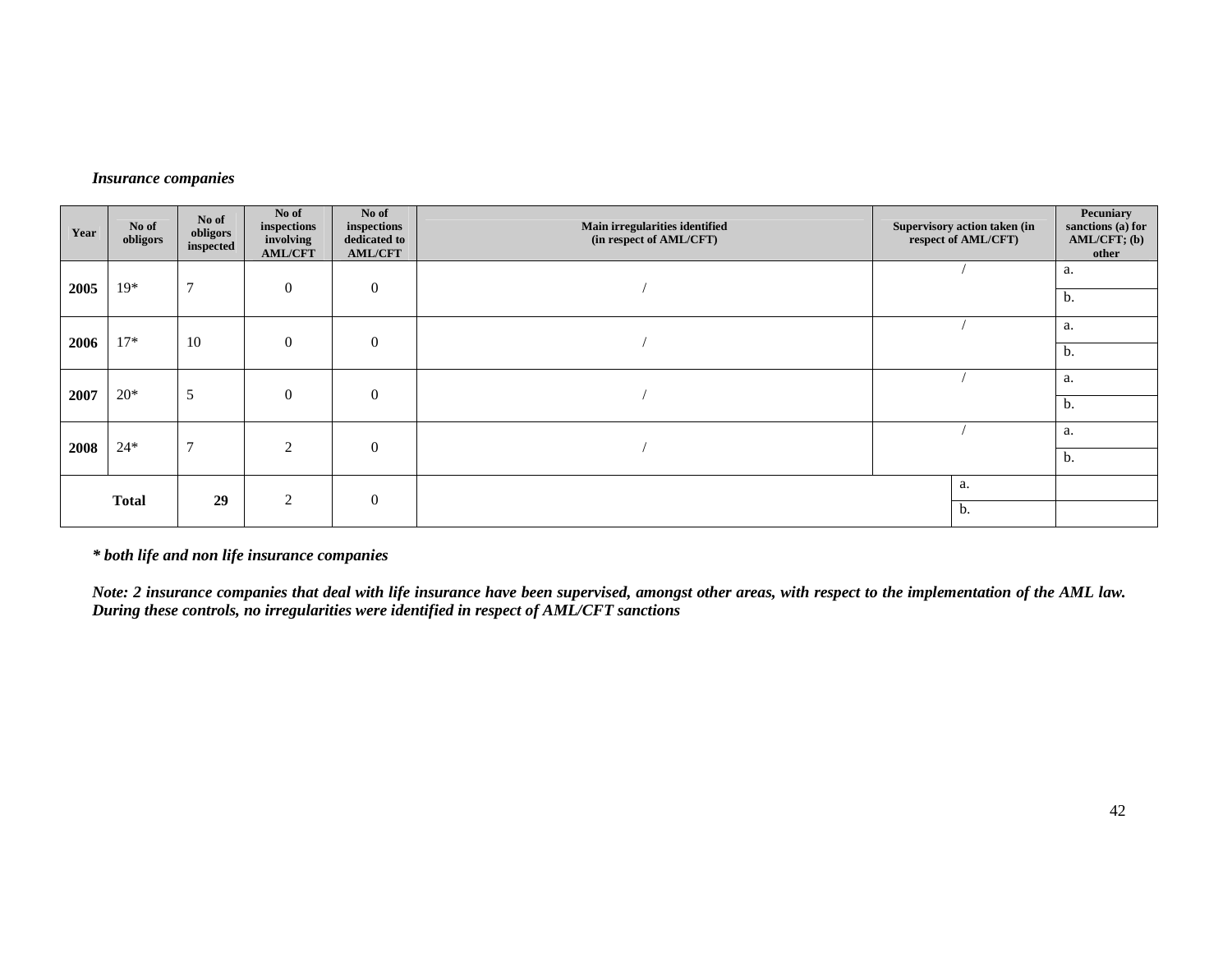*Voluntary Pension Funds and Management Companies* 

| Year | No of<br>obligors | No of<br>obligors<br>inspected | No of<br>inspections<br>involving<br><b>AML/CFT</b> | No of<br>inspections<br>dedicated<br>to<br><b>AML/CFT</b> | Main irregularities identified<br>(in respect of AML/CFT)                                                                                                                                                                          | Supervisory action taken (in<br>respect of AML/CFT)                                                                                                                                                                                                               | Pecuniary<br>sanctions (a) for<br>$AML/CFT$ ; (b)<br>other |
|------|-------------------|--------------------------------|-----------------------------------------------------|-----------------------------------------------------------|------------------------------------------------------------------------------------------------------------------------------------------------------------------------------------------------------------------------------------|-------------------------------------------------------------------------------------------------------------------------------------------------------------------------------------------------------------------------------------------------------------------|------------------------------------------------------------|
| 2006 | $\overline{4}$    | ۰                              |                                                     |                                                           | $\ast$                                                                                                                                                                                                                             | *                                                                                                                                                                                                                                                                 | a.                                                         |
|      |                   |                                |                                                     |                                                           |                                                                                                                                                                                                                                    |                                                                                                                                                                                                                                                                   | b.                                                         |
| 2007 | 7                 | 5                              | 5                                                   | $\overline{\phantom{a}}$                                  | • Less significant irregularities established                                                                                                                                                                                      | • Supervision<br>procedure<br>terminated                                                                                                                                                                                                                          | a.                                                         |
|      |                   |                                |                                                     |                                                           | • Failure to have procedures for recognition and prevention of ML<br>• Failure to implement internal procedures for compliance risk<br>management                                                                                  | Order to provide full<br>$\bullet$<br>adoption of regulations<br>governing AML<br>Order to provide<br>full<br>$\bullet$<br>implementation<br>of<br>internal procedures                                                                                            | b.                                                         |
| 2008 | 9                 | $\overline{\phantom{a}}$       | $\overline{\phantom{0}}$                            | $\overline{\phantom{a}}$                                  |                                                                                                                                                                                                                                    |                                                                                                                                                                                                                                                                   |                                                            |
| 2009 | 9                 | 4                              | 4                                                   | $\overline{0}$                                            | • Failure to comply procedures for recognition and prevention of ML<br>with new AML<br>Failure to organize trainings and education for employees<br>$\bullet$<br>• Failure to make a list of indicators of suspicious transactions | $\bullet$ Two<br>supervision<br>terminated<br>procedures<br>are still in<br>and two<br>progress<br>provide full<br>• Order to<br>adoption of regulations<br>governing AML<br>Order to provide<br>full<br>$\bullet$<br>implementation<br>of<br>internal procedures | a.<br>b.                                                   |
|      | <b>Total</b>      | 9                              | 9                                                   | $\ast$                                                    |                                                                                                                                                                                                                                    | a.<br>b.                                                                                                                                                                                                                                                          |                                                            |

*\** Pecuniary sanctions imposed for (a) irregularities related to AML/CFT framework, (b) other irregularities.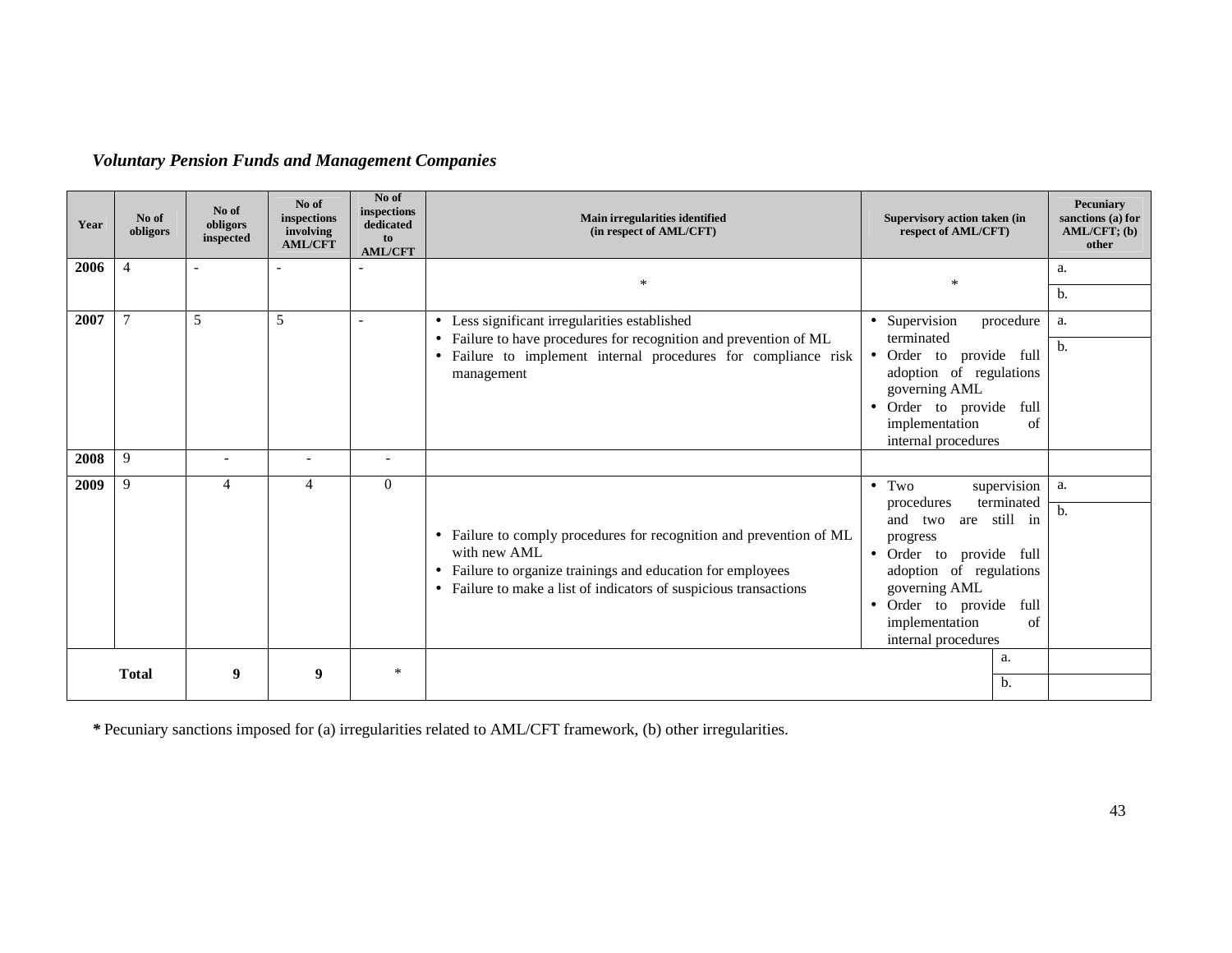| Year | No of<br>obligor<br>S | No of<br>obligors<br>inspecte | No of<br>inspections<br>involving<br><b>AML/CFT</b> | No of<br>inspections<br>dedicated to<br><b>AML/CFT</b> | Main irregularities identified<br>(in respect of AML/CFT) | Supervisory action taken (in<br>respect of AML/CFT) | <b>Pecuniary sanctions</b><br>(a) for $AML/CFT$ ; (b)<br>other |
|------|-----------------------|-------------------------------|-----------------------------------------------------|--------------------------------------------------------|-----------------------------------------------------------|-----------------------------------------------------|----------------------------------------------------------------|
| 2005 | 84                    | 812                           | $\ast$                                              | $\ast$                                                 | $\ast$                                                    | $\ast$                                              | a. -                                                           |
|      |                       |                               |                                                     |                                                        |                                                           |                                                     | $b. -$                                                         |
| 2006 | 91                    | 961                           | $\ast$                                              | $\ast$                                                 | $\ast$                                                    | $\ast$                                              | a. -                                                           |
|      |                       |                               |                                                     |                                                        |                                                           |                                                     | $b -$                                                          |
|      |                       |                               | $\ast$                                              | $\ast$                                                 | $\ast$                                                    | $\ast$                                              | a. -                                                           |
| 2007 | 111                   | 1417                          |                                                     |                                                        |                                                           |                                                     | $b -$                                                          |
| 2008 | 115                   | 1985                          | $\ast$                                              | $\ast$                                                 | $\ast$                                                    | $\ast$                                              | a. -                                                           |
|      |                       |                               |                                                     |                                                        |                                                           |                                                     | $b -$                                                          |
|      |                       |                               | $\ast$                                              | $\ast$                                                 |                                                           | a. -                                                |                                                                |
|      | Total                 | 5175                          |                                                     |                                                        |                                                           | $b. -$                                              |                                                                |

*Securities market participants* 

*\** Pecuniary sanctions imposed for (a) irregularities related to AML/CFT framework, (b) other irregularities.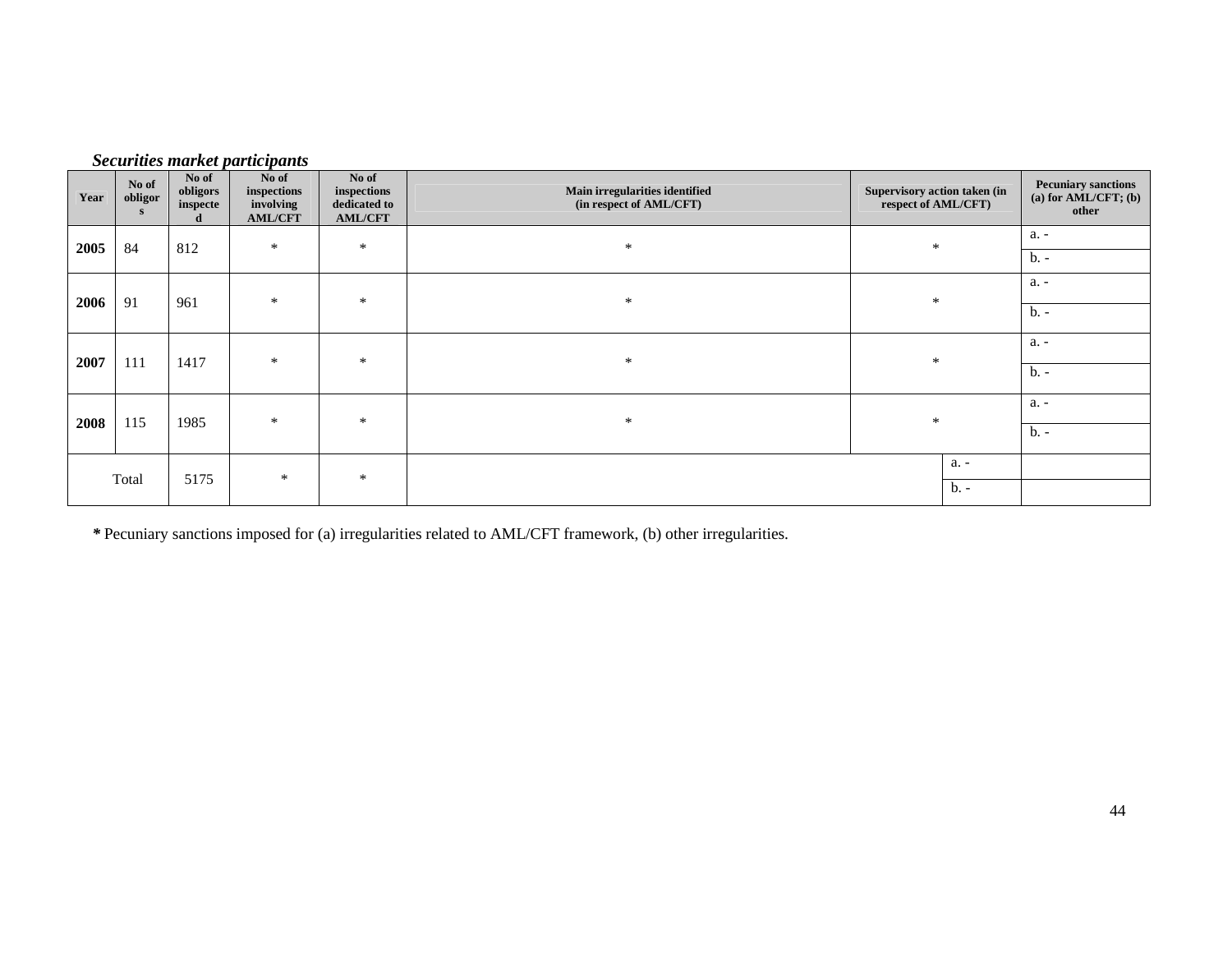## *Exchange dealers/ exchange bureaus*

| Year         | No of<br>obligors          | No of<br>obligors<br>inspected | No of<br>inspections<br>involving<br><b>AML/CFT</b> | No of<br>inspections<br>dedicated to<br><b>AML/CFT</b> | Main irregularities identified                                                                                                                                                                                                                                  | <b>Supervisory action</b><br>taken (in respect of<br>AML/CFT) | <b>Pecuniary sanctions</b><br>(a) for $AML/CFT$ ; (b)<br>other |
|--------------|----------------------------|--------------------------------|-----------------------------------------------------|--------------------------------------------------------|-----------------------------------------------------------------------------------------------------------------------------------------------------------------------------------------------------------------------------------------------------------------|---------------------------------------------------------------|----------------------------------------------------------------|
| 2005         | $1.739^{2}$<br>$1.412^{3}$ | 3.279                          | 3.279                                               | $\ast$                                                 | • Failure to recognize several inter-related transactions with the total sum<br>amounting to or exceeding EUR 15.000<br>• Failure to perform identification of the individuals/entities and to report to<br>the APML                                            |                                                               | $a. -$<br>$b -$                                                |
| 2006         | 2.072<br>1.670             | 2.915                          | 2.915                                               | $\ast$                                                 | • Failure to recognize several inter-related transactions with the total sum<br>amounting to or exceeding EUR 15.000<br>• Failure to perform identification of the individuals/entities and to report to<br>the APML                                            |                                                               | a. -<br>$b -$                                                  |
| 2007         | 2.086<br>1.657             | 3.221                          | 3.221                                               | $\ast$                                                 | • Failure to recognize several inter-related transactions with the total sum<br>amounting to or exceeding EUR 15.000<br>• Failure to perform identification of the individuals/entities and to report to<br>the APML                                            |                                                               | a. -<br>$b -$                                                  |
| 2008         | 2.370<br>1.811             | 2.762                          | $\ast$                                              | $\ast$                                                 | • Failure to recognize several inter-related transactions with the total sum<br>amounting to or exceeding EUR 15.000<br>Failure to perform identification of the individuals/entities and to report to<br>$\bullet$<br>the APML<br>• Late reporting to the APML |                                                               | a. -<br>$h -$                                                  |
| <b>Total</b> |                            | 12.177                         | 12.177                                              | $\ast$                                                 |                                                                                                                                                                                                                                                                 | a. -                                                          |                                                                |
|              |                            |                                |                                                     |                                                        |                                                                                                                                                                                                                                                                 | $b -$                                                         |                                                                |

*\** Pecuniary sanctions imposed for (a) irregularities related to AML/CFT framework, (b) other irregularities

 $2^2$  For all cases under this column, this is the number of exchange bureaus.  $3^3$  For all cases under this column, this is the number of exchange dealers.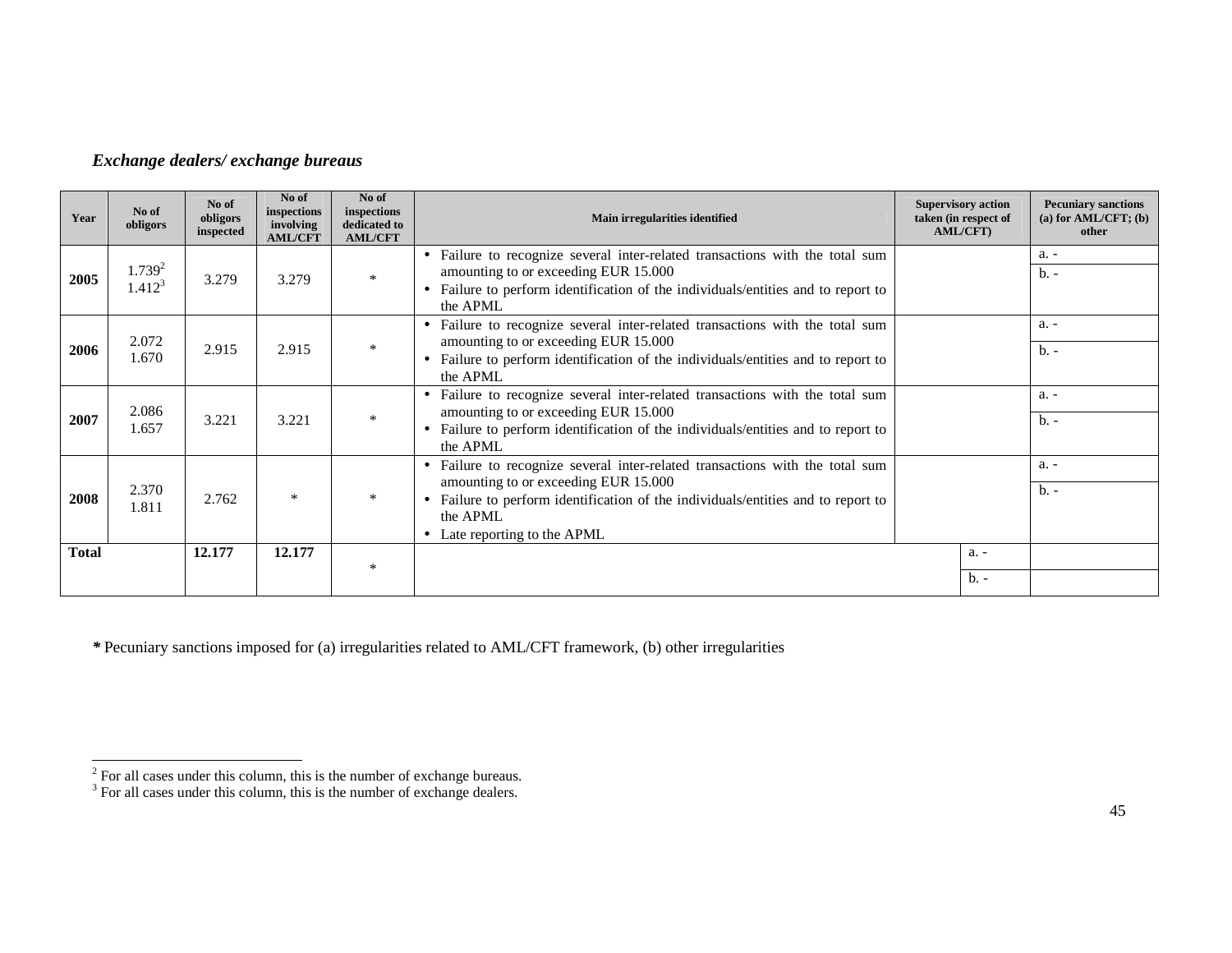|                                                               |                       |                                             |    | 2005                      |           |                                                     |    |             |         |           |         |             |         |           |         |  |
|---------------------------------------------------------------|-----------------------|---------------------------------------------|----|---------------------------|-----------|-----------------------------------------------------|----|-------------|---------|-----------|---------|-------------|---------|-----------|---------|--|
| <b>Statistical Information on reports received by the FIU</b> | Judicial proceedings* |                                             |    |                           |           |                                                     |    |             |         |           |         |             |         |           |         |  |
|                                                               | reports about         | reports about<br>suspicious<br>transactions |    | cases<br>opened<br>by FIU |           | notifications to law<br>enforcement/<br>prosecutors |    | indictments |         |           |         | convictions |         |           |         |  |
| Monitoring                                                    | transactions          |                                             |    |                           |           |                                                     |    |             | ML      | <b>FT</b> |         | <b>ML</b>   |         | <b>FT</b> |         |  |
| entities, e.g.                                                | above<br>threshold    | <b>ML</b>                                   | FT | <b>ML</b>                 | <b>FT</b> | <b>ML</b>                                           | FT | case        | persons | cases     | persons | cases       | persons | cases     | persons |  |
| Commercial banks                                              | 159105                | 134                                         |    |                           |           |                                                     |    |             |         |           |         |             |         |           |         |  |
| Insurance companies                                           |                       |                                             |    |                           |           |                                                     |    |             |         |           |         |             |         |           |         |  |
| Currency exchange                                             | 984                   |                                             |    |                           |           |                                                     |    |             |         |           |         |             |         |           |         |  |
| Investment funds                                              |                       |                                             |    |                           |           |                                                     |    |             |         |           |         |             |         |           |         |  |
| Financial leasing                                             |                       |                                             |    |                           |           |                                                     |    |             |         |           |         |             |         |           |         |  |
| Securities' registrars                                        |                       |                                             |    |                           |           |                                                     |    |             |         |           |         |             |         |           |         |  |
| Broker-dealers companies                                      |                       |                                             |    |                           |           | 64<br>(to: Police,                                  |    |             |         |           |         |             |         |           |         |  |
| Traders (prec.stones/auto, etc)                               | 400                   |                                             |    | 88                        |           | Tax A.,                                             |    |             |         |           |         |             |         |           |         |  |
| Casinos                                                       |                       |                                             |    |                           |           | Prosec.,<br>${\rm FC}$                              |    |             |         |           |         |             |         |           |         |  |
| Pawnshops                                                     |                       |                                             |    |                           |           | Inspect.)                                           |    |             |         |           |         |             |         |           |         |  |
| Real estate                                                   | 50                    |                                             |    |                           |           |                                                     |    |             |         |           |         |             |         |           |         |  |
| Lawyers                                                       |                       |                                             |    |                           |           |                                                     |    |             |         |           |         |             |         |           |         |  |
| Accountants/auditors                                          |                       |                                             |    |                           |           |                                                     |    |             |         |           |         |             |         |           |         |  |
| National Bank                                                 | 65                    |                                             |    |                           |           |                                                     |    |             |         |           |         |             |         |           |         |  |
| Postal Telecommunication<br>Enterprise                        | 228                   | $\overline{4}$                              |    |                           |           |                                                     |    |             |         |           |         |             |         |           |         |  |
| Others                                                        | 100                   |                                             |    |                           |           |                                                     |    |             |         |           |         |             |         |           |         |  |

#### **4.10Statistics on CTR-s/ STR-s Submitted by Obligor Financial and Non-Financial Institutions/ Businesses**

\* Data on judicial proceedings are not available for 2005.<br>\*\* The Administration for the Prevention of Money Laundering does not have exact data on the number of persons indicted or convicted for the relevant periods.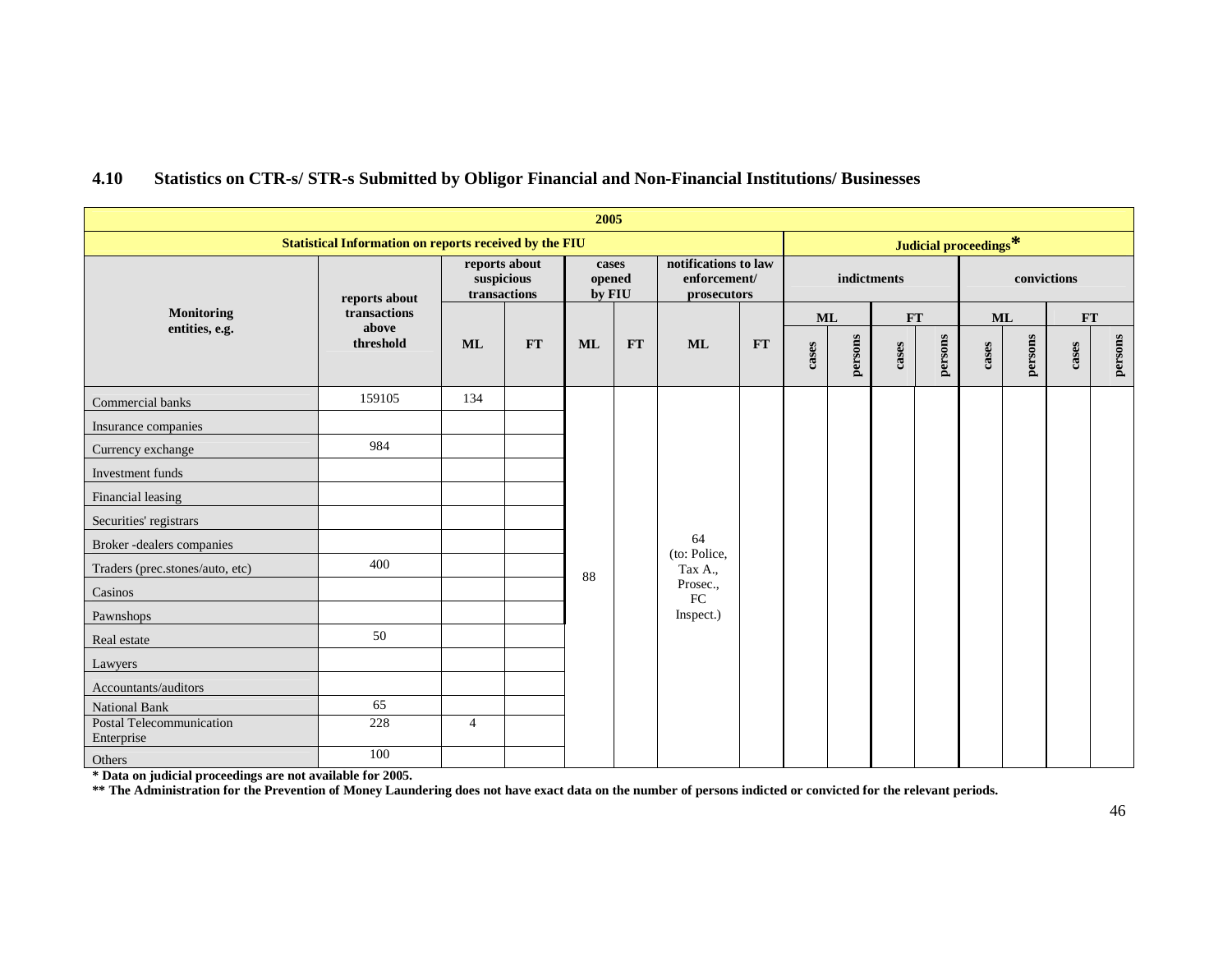| 2006                                                          |                    |                                             |           |                           |               |                                                     |    |                |              |       |         |                          |         |           |         |
|---------------------------------------------------------------|--------------------|---------------------------------------------|-----------|---------------------------|---------------|-----------------------------------------------------|----|----------------|--------------|-------|---------|--------------------------|---------|-----------|---------|
| <b>Statistical Information on reports received by the FIU</b> |                    | <b>Judicial proceedings</b>                 |           |                           |               |                                                     |    |                |              |       |         |                          |         |           |         |
|                                                               | reports about      | reports about<br>suspicious<br>transactions |           | cases<br>opened<br>by FIU |               | notifications to law<br>enforcement/<br>prosecutors |    | indictments    |              |       |         | convictions              |         |           |         |
| Monitoring                                                    | transactions       |                                             |           |                           |               |                                                     |    |                | ML           | FT    |         | <b>ML</b>                |         | <b>FT</b> |         |
| entities, e.g.                                                | above<br>threshold | <b>ML</b>                                   | <b>FT</b> | <b>ML</b>                 | $\mathbf{FT}$ | <b>ML</b>                                           | FT | cases          | persons      | cases | persons | cases                    | persons | cases     | persons |
| Commercial banks                                              | 154644             | 621                                         |           |                           |               |                                                     |    |                |              |       |         |                          |         |           |         |
| Insurance companies                                           |                    |                                             |           |                           |               |                                                     |    |                |              |       |         |                          |         |           |         |
| Currency exchange                                             | 532                |                                             |           |                           |               |                                                     |    |                |              |       |         |                          |         |           |         |
| Investment funds                                              |                    |                                             |           |                           |               |                                                     |    |                |              |       |         |                          |         |           |         |
| Financial leasing                                             |                    |                                             |           |                           |               |                                                     |    |                |              |       |         |                          |         |           |         |
| Securities' registrars                                        |                    |                                             |           |                           |               | 66 (to:                                             |    |                |              |       |         |                          |         |           |         |
| Broker-dealers companies                                      | 34                 |                                             |           |                           |               | Police,                                             |    |                |              |       |         |                          |         |           |         |
| Traders (prec.stones/auto, etc)                               | 236                |                                             |           | 62                        |               | Tax A.,<br>Prosec.,                                 |    | $\overline{c}$ | $\star\star$ |       |         | $\overline{\phantom{a}}$ | $***$   |           |         |
| Casinos                                                       |                    |                                             |           |                           |               | SIA, FC                                             |    |                |              |       |         |                          |         |           |         |
| Pawnshops                                                     |                    |                                             |           |                           |               | Inspect.<br>Customs)                                |    |                |              |       |         |                          |         |           |         |
| Real estate                                                   | 26                 |                                             |           |                           |               |                                                     |    |                |              |       |         |                          |         |           |         |
| Lawyers                                                       |                    |                                             |           |                           |               |                                                     |    |                |              |       |         |                          |         |           |         |
| Accountants/auditors                                          |                    |                                             |           |                           |               |                                                     |    |                |              |       |         |                          |         |           |         |
| National Bank                                                 |                    |                                             |           |                           |               |                                                     |    |                |              |       |         |                          |         |           |         |
| Postal Telecommunication<br>Enterprise                        | 219                | $\mathbf{1}$                                |           |                           |               |                                                     |    |                |              |       |         |                          |         |           |         |
| Others                                                        | 34                 |                                             |           |                           |               |                                                     |    |                |              |       |         |                          |         |           |         |

**\*\* The Administration for the Prevention of Money Laundering does not have exact data on the number of persons indicted or convicted for the relevant periods.**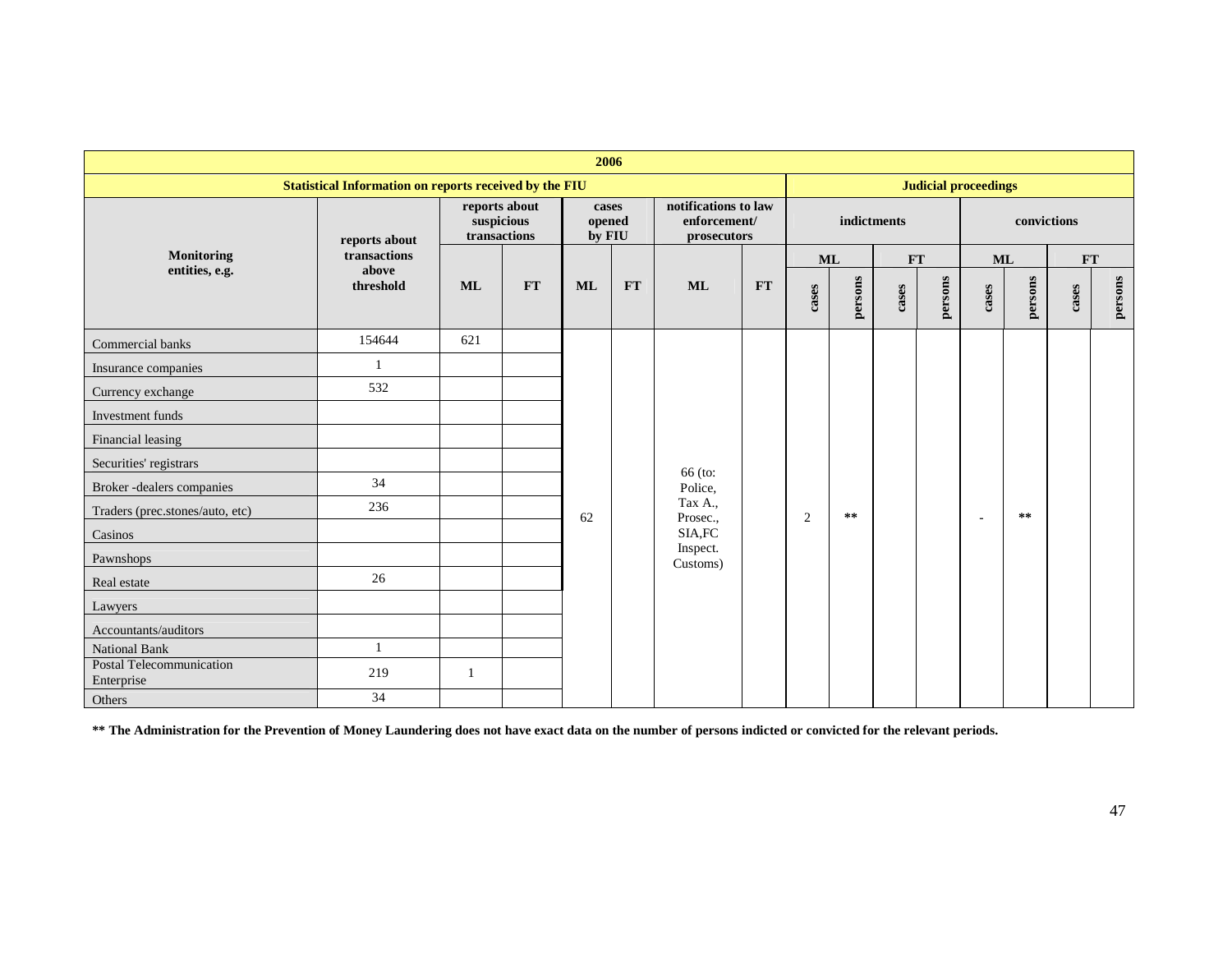| 2007                                                          |                    |                                             |           |                           |    |                                                     |    |                |           |       |         |             |         |       |         |
|---------------------------------------------------------------|--------------------|---------------------------------------------|-----------|---------------------------|----|-----------------------------------------------------|----|----------------|-----------|-------|---------|-------------|---------|-------|---------|
| <b>Statistical Information on reports received by the FIU</b> |                    | <b>Judicial proceedings</b>                 |           |                           |    |                                                     |    |                |           |       |         |             |         |       |         |
|                                                               | reports about      | reports about<br>suspicious<br>transactions |           | cases<br>opened<br>by FIU |    | notifications to law<br>enforcement/<br>prosecutors |    | indictments    |           |       |         | convictions |         |       |         |
| <b>Monitoring</b>                                             | transactions       |                                             |           |                           |    |                                                     |    |                | <b>ML</b> | FT    |         | <b>ML</b>   |         | FT    |         |
| entities, e.g.                                                | above<br>threshold | <b>ML</b>                                   | <b>FT</b> | <b>ML</b>                 | FT | <b>ML</b>                                           | FT | cases          | persons   | cases | persons | cases       | persons | cases | persons |
| Commercial banks                                              | 233380             | 1430                                        |           |                           |    |                                                     |    |                |           |       |         |             |         |       |         |
| Insurance companies                                           |                    |                                             |           |                           |    |                                                     |    |                |           |       |         |             |         |       |         |
| Currency exchange                                             | 371                |                                             |           |                           |    |                                                     |    |                |           |       |         |             |         |       |         |
| Investment funds                                              |                    |                                             |           |                           |    |                                                     |    |                |           |       |         |             |         |       |         |
| Financial leasing                                             |                    |                                             |           |                           |    |                                                     |    |                |           |       |         |             |         |       |         |
| Securities' registrars                                        |                    |                                             |           |                           |    | $43$ (to:                                           |    |                |           |       |         |             |         |       |         |
| Broker-dealers companies                                      |                    |                                             |           |                           |    | Police,<br>Tax A.,                                  |    |                |           |       |         |             |         |       |         |
| Traders (prec.stones/auto, etc)                               | 166                |                                             |           | 42                        |    | Prosec.,                                            |    | $\overline{5}$ | $***$     |       |         |             | $* *$   |       |         |
| Casinos                                                       |                    |                                             |           |                           |    | SIA.FC<br>Inspect.                                  |    |                |           |       |         |             |         |       |         |
| Pawnshops                                                     |                    |                                             |           |                           |    | Customs)                                            |    |                |           |       |         |             |         |       |         |
| Real estate                                                   | 28                 |                                             |           |                           |    |                                                     |    |                |           |       |         |             |         |       |         |
| Lawyers                                                       |                    |                                             |           |                           |    |                                                     |    |                |           |       |         |             |         |       |         |
| Accountants/auditors                                          |                    |                                             |           |                           |    |                                                     |    |                |           |       |         |             |         |       |         |
| <b>National Bank</b>                                          |                    |                                             |           |                           |    |                                                     |    |                |           |       |         |             |         |       |         |
| Postal Telecommunication<br>Enterprise                        | 327                | 2                                           |           |                           |    |                                                     |    |                |           |       |         |             |         |       |         |
| Others                                                        | 8                  |                                             |           |                           |    |                                                     |    |                |           |       |         |             |         |       |         |

**\*\* The Administration for the Prevention of Money Laundering does not have exact data on the number of persons indicted or convicted for the relevant periods.**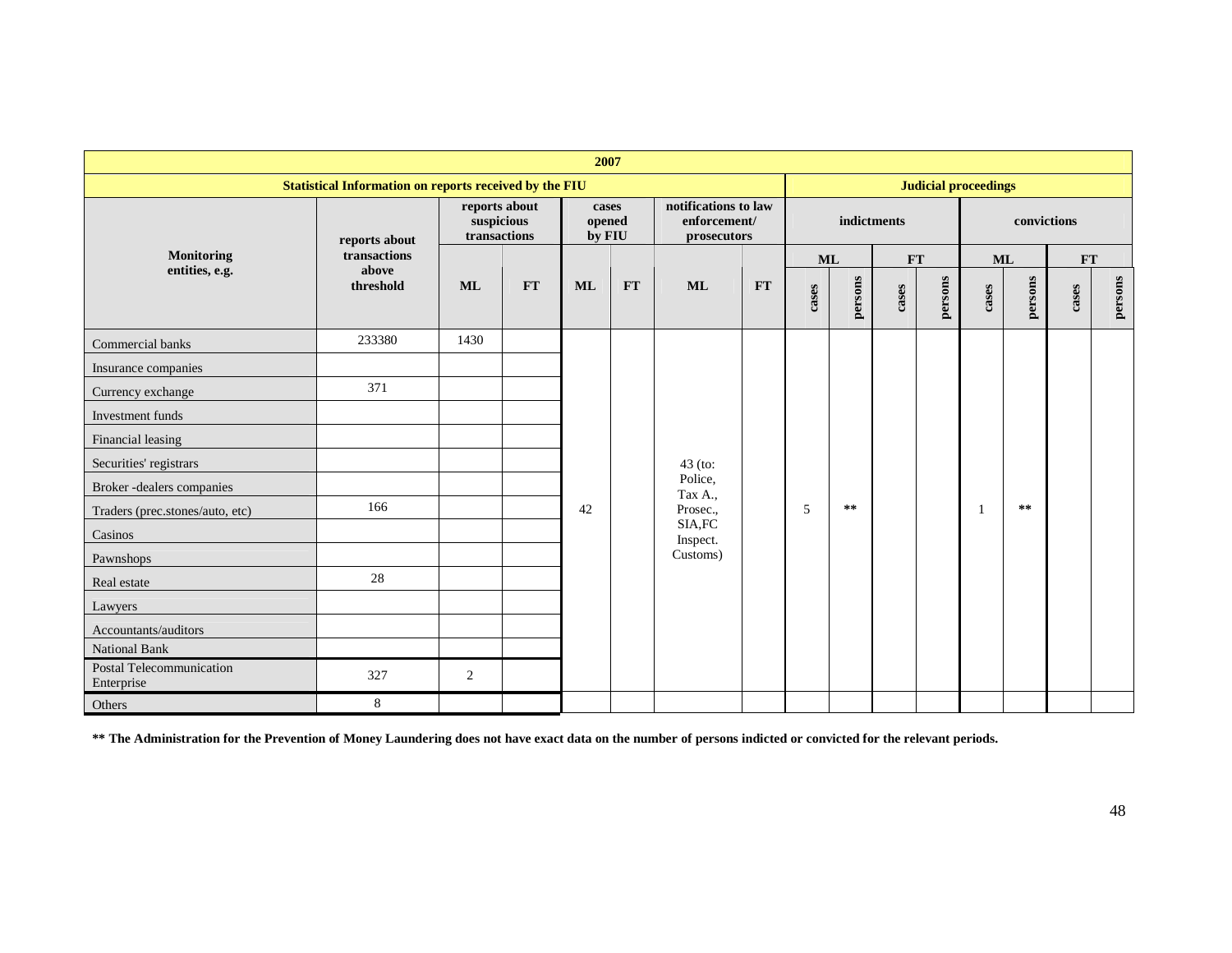| 2008                                                   |                    |                                             |           |                           |    |                                                     |    |             |         |           |                             |                |           |       |         |  |  |  |  |
|--------------------------------------------------------|--------------------|---------------------------------------------|-----------|---------------------------|----|-----------------------------------------------------|----|-------------|---------|-----------|-----------------------------|----------------|-----------|-------|---------|--|--|--|--|
| Statistical Information on reports received by the FIU |                    |                                             |           |                           |    |                                                     |    |             |         |           | <b>Judicial proceedings</b> |                |           |       |         |  |  |  |  |
|                                                        | reports about      | reports about<br>suspicious<br>transactions |           | cases<br>opened<br>by FIU |    | notifications to law<br>enforcement/<br>prosecutors |    | indictments |         |           |                             | convictions    |           |       |         |  |  |  |  |
| <b>Monitoring</b>                                      | transactions       |                                             |           |                           |    |                                                     |    | ML          |         | <b>FT</b> |                             | <b>ML</b>      |           | FT    |         |  |  |  |  |
| entities, e.g.                                         | above<br>threshold | <b>ML</b>                                   | <b>FT</b> | <b>ML</b>                 | FT | <b>ML</b>                                           | FT | cases       | persons | cases     | persons                     | cases          | persons   | cases | persons |  |  |  |  |
| Commercial banks                                       | 351923             | 2860                                        |           |                           |    |                                                     |    |             |         |           |                             |                |           |       |         |  |  |  |  |
| Insurance companies                                    | 2576               | 2                                           |           |                           |    |                                                     |    |             |         |           |                             |                |           |       |         |  |  |  |  |
| Currency exchange                                      | 750                |                                             |           |                           |    |                                                     |    |             |         |           |                             |                |           |       |         |  |  |  |  |
| Investment funds                                       |                    |                                             |           |                           |    |                                                     |    |             |         |           |                             |                |           |       |         |  |  |  |  |
| Financial leasing                                      |                    |                                             |           |                           |    |                                                     |    |             |         |           |                             |                |           |       |         |  |  |  |  |
| Securities' registrars                                 |                    |                                             |           |                           |    | $67$ (to:                                           |    |             |         |           |                             |                |           |       |         |  |  |  |  |
| Broker-dealers companies                               | 150                |                                             |           |                           |    | Police,<br>Tax A.,                                  |    |             |         |           |                             |                |           |       |         |  |  |  |  |
| Traders (prec.stones/auto, etc)                        | 211                |                                             |           | 65                        |    | Prosec.,                                            |    | 14          | 19      |           |                             | $\overline{2}$ | $\pm \pm$ |       |         |  |  |  |  |
| Casinos                                                |                    |                                             |           |                           |    | SIA, FC<br>Inspect.                                 |    |             |         |           |                             |                |           |       |         |  |  |  |  |
| Pawnshops                                              |                    |                                             |           |                           |    | Customs)                                            |    |             |         |           |                             |                |           |       |         |  |  |  |  |
| Real estate                                            |                    |                                             |           |                           |    |                                                     |    |             |         |           |                             |                |           |       |         |  |  |  |  |
| Lawyers                                                |                    |                                             |           |                           |    |                                                     |    |             |         |           |                             |                |           |       |         |  |  |  |  |
| Accountants/auditors                                   |                    |                                             |           |                           |    |                                                     |    |             |         |           |                             |                |           |       |         |  |  |  |  |
| National Bank                                          |                    |                                             |           |                           |    |                                                     |    |             |         |           |                             |                |           |       |         |  |  |  |  |
| Postal Telecommunication<br>Enterprise                 | 291                | 21                                          |           |                           |    |                                                     |    |             |         |           |                             |                |           |       |         |  |  |  |  |

**\*\* The Administration for the Prevention of Money Laundering does not have exact data on the number of persons indicted or convicted for the relevant periods.**